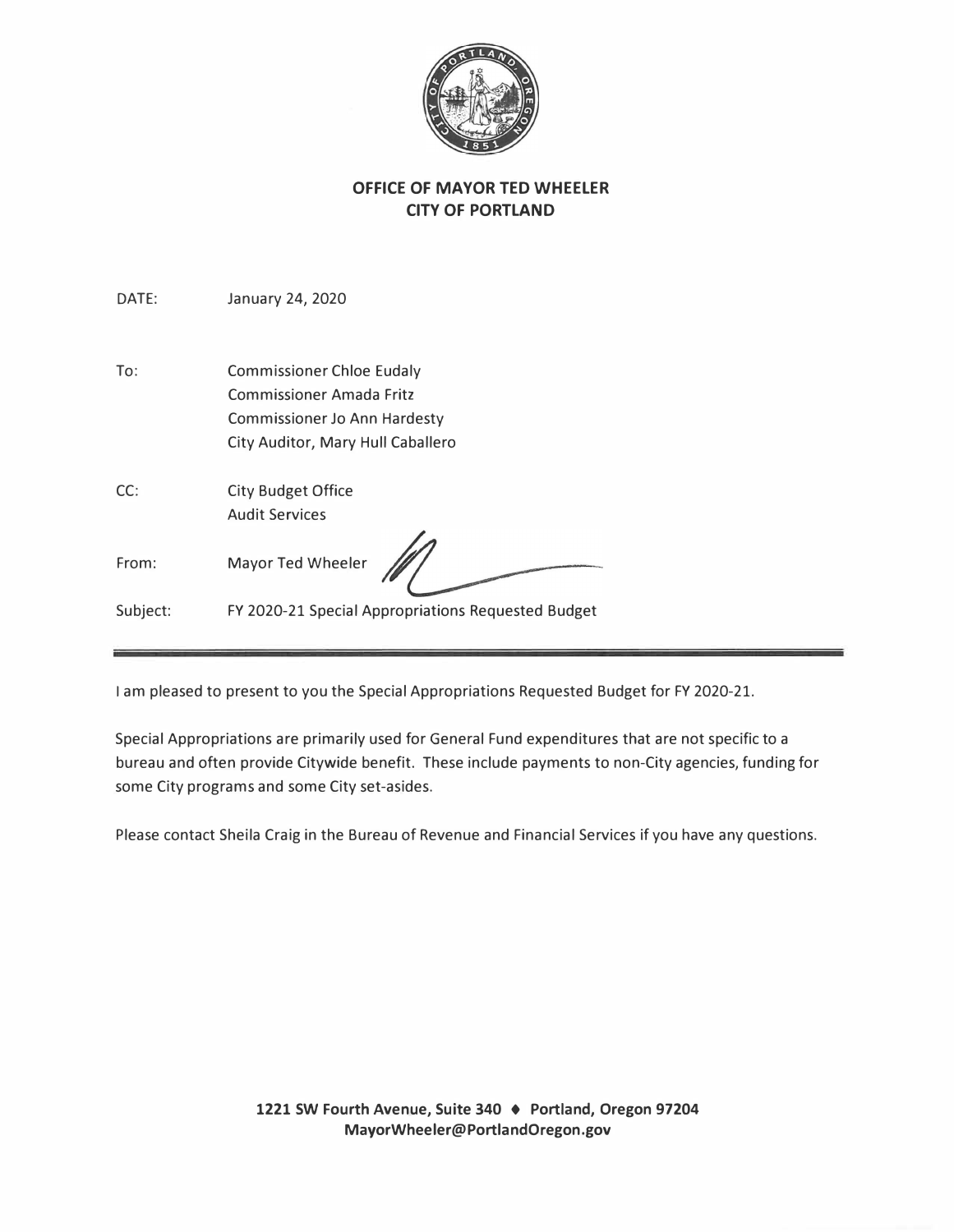# **City of Portland, Oregon Bureau of Revenue and Financial Services Special Appropriations**

**FY 2020-21 Requested Budget**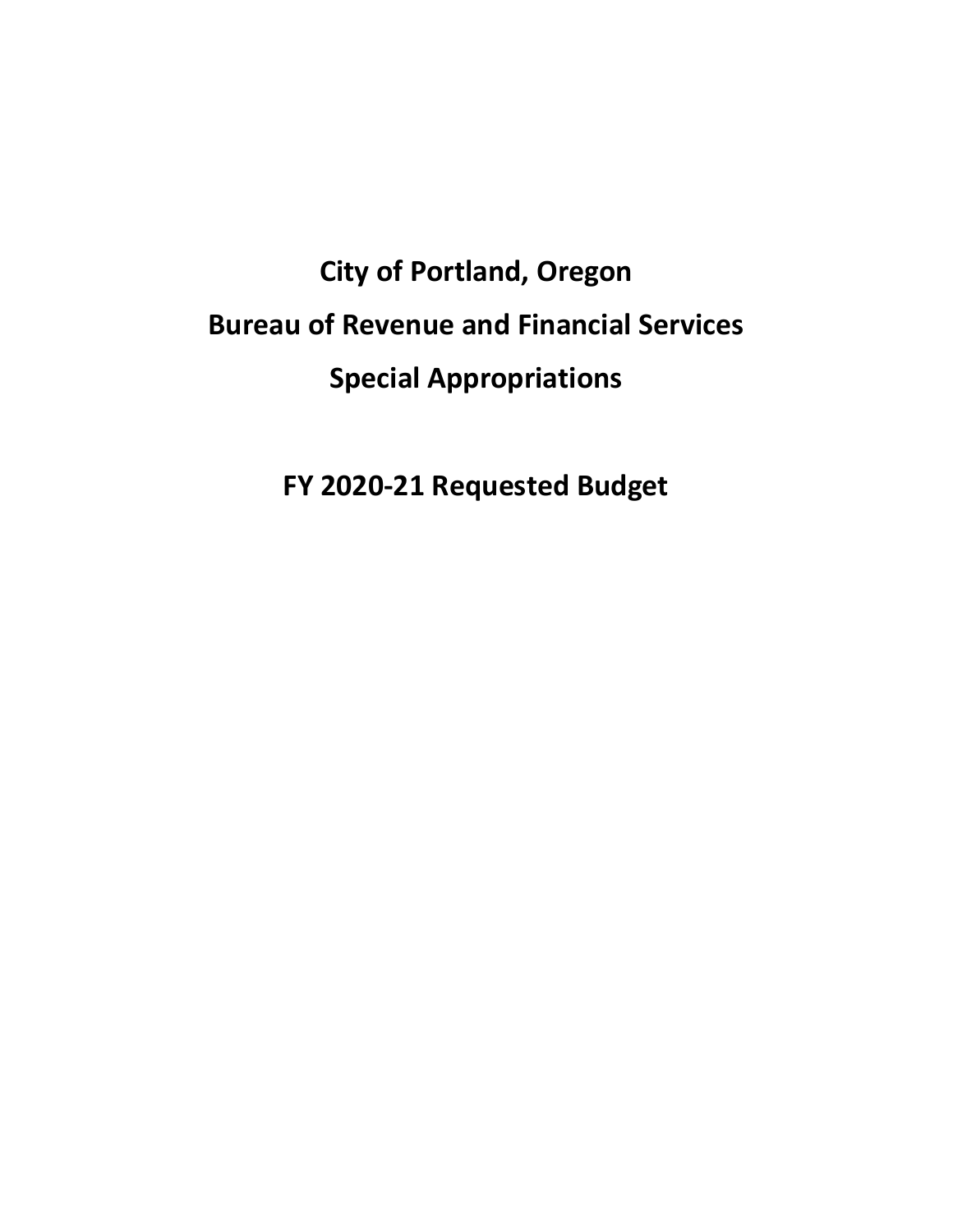# **Special Appropriations**

City Support Services Service Area

# Mayor Ted Wheeler, Commissioner-in-Charge Michelle Kirby, Director



|                             |              | <b>Revised</b> | <b>Requested</b> | Change from       | <b>Percent</b> |
|-----------------------------|--------------|----------------|------------------|-------------------|----------------|
| <b>Requirements</b>         |              | FY 2019-20     | FY 2020-21       | <b>Prior Year</b> | Change         |
| <b>Operating</b>            |              | \$19,427,721   | \$14,409,450     | \$ (5,018,271)    | $(26)\%$       |
| Capital                     |              | \$0            | \$0              | \$0               | 0%             |
|                             | <b>Total</b> | \$19,427,721   | \$14,409,450     | \$(5,018,271)     | $(26)\%$       |
| <b>Authorized Positions</b> |              | 9.10           | 9.60             | 0.50              | 0%             |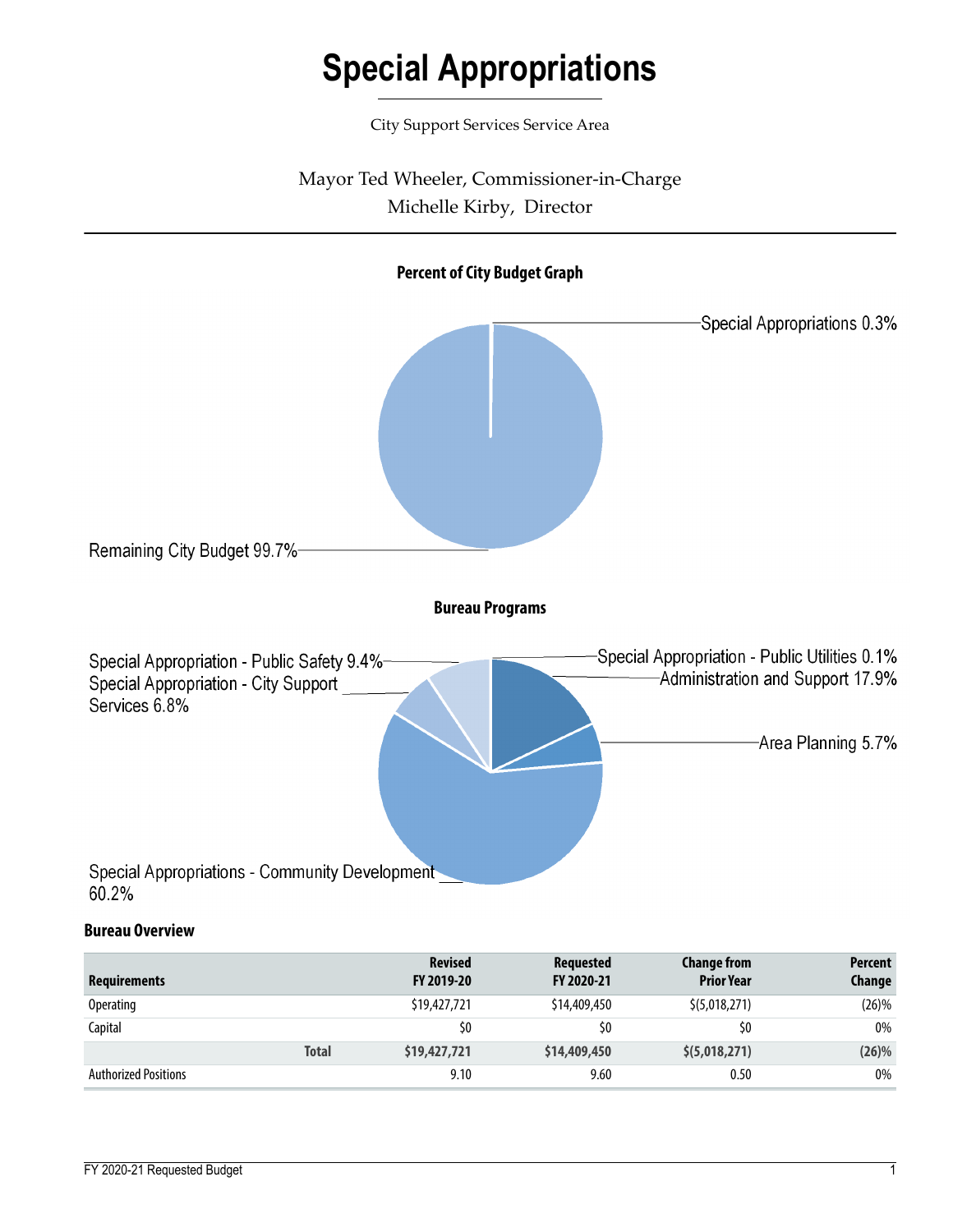# **OVERVIEW**

Special Appropriations is a category of expenditures that are not specific to a bureau, are multi-bureau efforts, or provide Citywide benefits. These Councildirected, General Fund discretionary expenditures include grant payments to external organizations, funding for internal City programs, and funding set aside for certain City obligations. Special Appropriations houses several key City functions, including police accountability oversight, the East Portland Action Plan, and Open and Accountable Elections.

# **Ongoing Special Appropriations**

# **Regional Arts and Culture Council (RACC)**

The FY 2020-21 Requested Budget includes \$4,340,408 in General Fund discretionary for the Regional Arts & Culture Council (RACC), an independent 501(c)(3) organization that seeks to advance the City's arts and culture goals. RACC's services include provision of public art, grants for artists and nonprofit organizations, grants administration, arts education, learning programs, cultural planning, fundraising, and advocacy. RACC grants support the general operations of many established organizations, as well as hundreds of publicly accessible arts events each year. This appropriation includes \$320,408 in General Fund discretionary for the City Arts Program, which was established in 2018 to oversee the City's contract with RACC and to coordinate arts efforts at the City.

# **Office of Youth Violence Prevention**

The FY 2020-21 Requested Budget includes \$1,189,216 in General Fund resources for the Office of Youth Violence Prevention. The office assists in building a more family friendly city and seeks to increase public safety through community problem-solving. This appropriation includes \$124,903.40 for Immigrant and Refugee Community Organization (IRCO), \$312,746.40 for Native American Youth and Family Center (NAYA), \$272,461 for Portland Opportunities Industrialization Center Inc (POIC), \$130,871 for Portland Opportunities Industrialization Center Inc and Trimet, \$62,452 for Latino Network and \$76,500 for the Gang Impacted Family Team Coordinator (GIFT) . This appropriation includes 2% administration allocation (\$23,784) for City internal services.

# **Open and Accountable Elections**

The FY 2020-21 Requested Budget includes \$1,1316,231 in ongoing General Fund resources to support the public financing system to increase participation in City elections by both candidates and donors in order to prevent actual or perceived corruption in government. This appropriation includes 2% administration allocation (\$26,325) for City internal services.

# **Gateway Center**

The FY 2020-21 Requested Budget includes \$969,516 in ongoing General Fund resources for an Intergovernmental Agreement with Multnomah County to support the Gateway Center for Domestic Violence Services. The Center provides accessible and coordinated services to victims of domestic violence and their children. This program was transferred from the City to Multnomah County in FY 2018-19.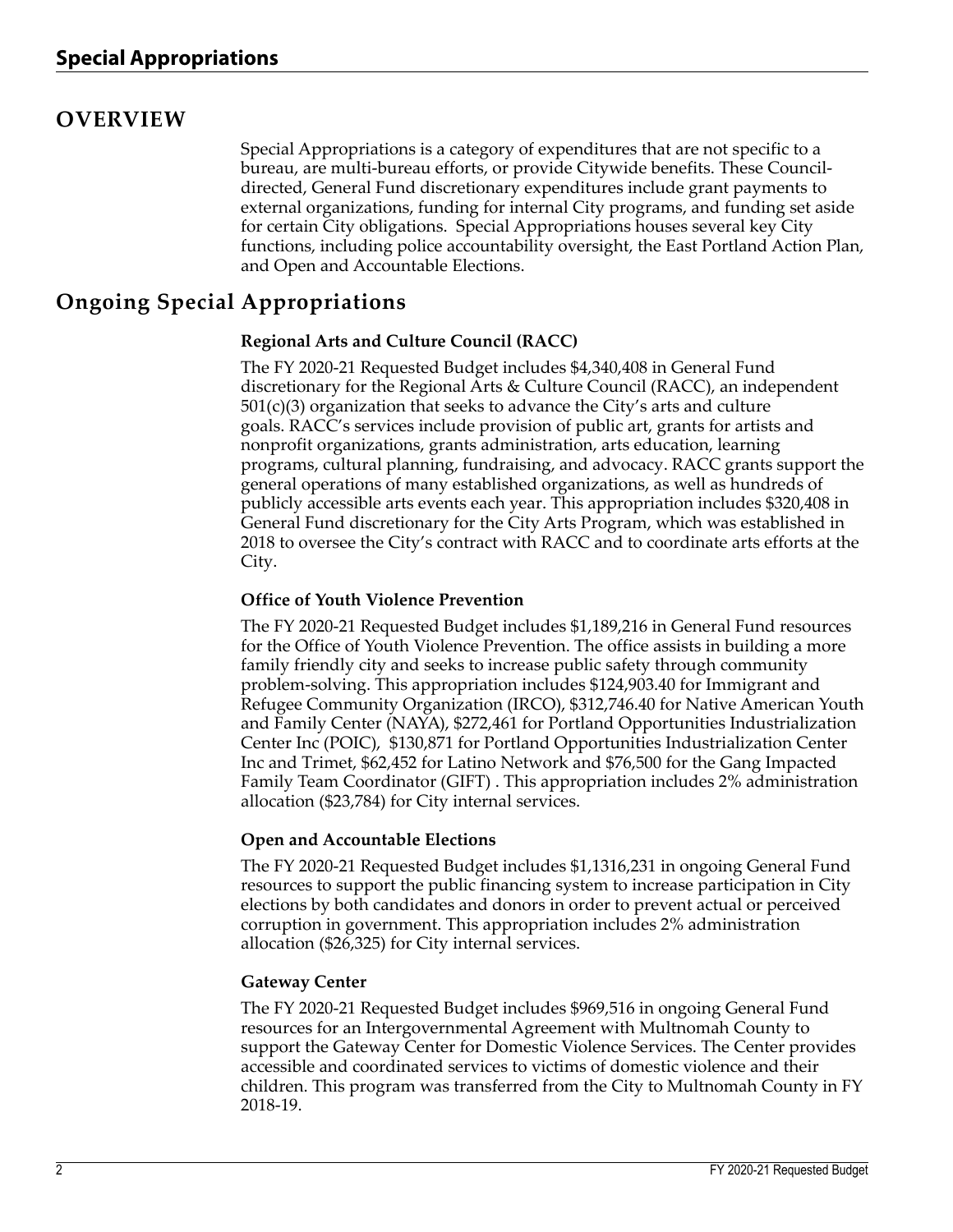## **Portland'5 Centers for the Arts (P'5)**

This appropriation provides \$981,313 in General Fund discretionary resources to meet the City's obligation to Portland'5 Centers for the Arts (P'5), formerly known as Portland Center for the Performing Arts (PCPA). P'5 facilities are owned by the City, but operated by Metro under the direction of the Metro Exposition and Recreation Commission (MERC). This is a contractual payment to provide operating and capital support to Metro for management of these facilities. P'5 consists of three separate buildings: the Keller Auditorium, the Arlene Schnitzer Concert Hall, and the Antionette Hatfield Hall which houses Newmark Theatre, Dolores Winningstad Theatre, and the Brunish Theatre.

### **Compliance Officer and Community Liaison/Portland Committee on Community-Engaged Policing (COCL/PCCEP)**

The FY 2020-21 Requested Budget includes \$919,022 in ongoing General Fund resources to fund the Compliance Officer and Community Liaison (COCL) and support the Portland Committee on Community-Engaged Policing (PCEEP). The COCL and PCCEP were created to comply with the Settlement Agreement between the Department of Justice and the City of Portland. The COCL is responsible for assessing the Police Bureau's compliance with the Settlement Agreement, while the PCCEP provides community members access to the Police Bureau to air grievances, voice citywide policy concerns, and make recommendations. This appropriation includes 2% administration allocation (\$18,380) for City internal services.

## **Future Connect Scholarship**

The FY 2020-21 special appropriation provides \$607,208 in General Fund resources to the Future Connect Scholarship. This program is designed to create a pathway to an associate's degree by helping youth with the financial burden of attending college. It also serves as an incentive for youth who are most at-risk of not graduating college on time. This allocation includes 2% administrative allocation (\$12,144) for City internal services.

# **City Membership and Dues**

The FY 2020-21 Requested Budget includes \$349,721 in ongoing General Fund resources to cover the cost of membership in various organizations to which the City subscribes as a municipality and an annual \$15,000 allocation to support the annual costs of a citywide grant tracking system being implemented and FY20. The funding for the system will be allocated accross the bureaus that will be utilizing the system to track the full lifecycle of outgoing grants.

### **East Portland Action Plan**

This special appropriation provides \$337,763 to support advocacy efforts of the East Portland Action Plan. EPAP is a community-led effort working together to advocate for all areas of livability. This appropriation includes \$20,000 administration allocation for City internal services.

### **Mt Hood Cable Regulatory Commission**

The FY2020-21 Requested Budget includes \$323,536 in ongoing General Fund resources for the Mt. Hood Cable Regulatory Commission. The program provides cable regulatory and consumer protection services countywide.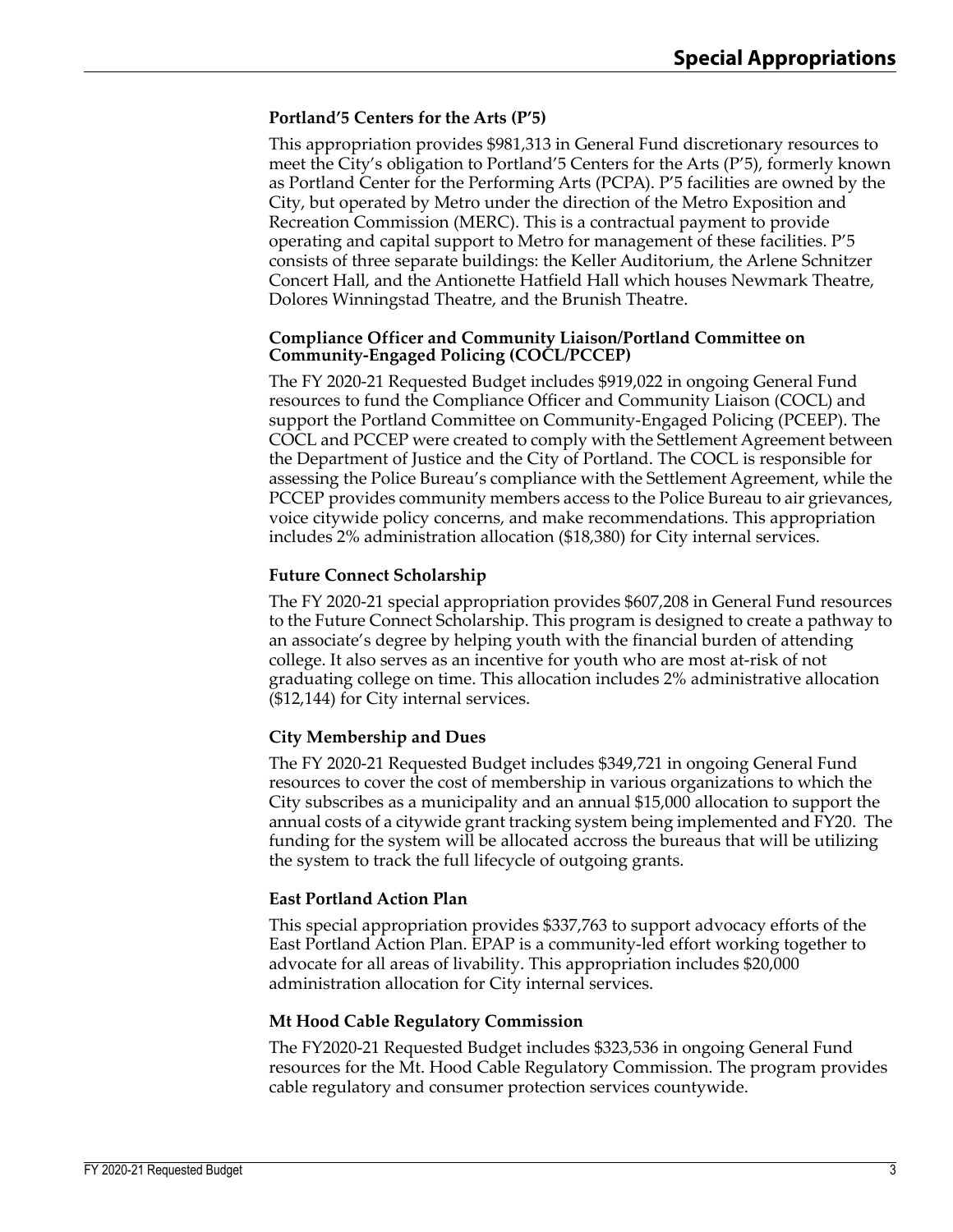# **PROTEC17 Training**

This special appropriation provides \$225,000 in ongoing General Fund and bureau resources set aside for training in accordance with the labor agreement with the PROTEC17. Of this amount, \$21,224 is a contribution from the General Fund and the remaining total will be funded by bureaus that have PROTEC17 employees.

# **DCTU Training**

This special appropriation provides \$200,000 in ongoing General Fund and bureau resources set aside for training in accordance with the labor agreement with the City of Portland District Council of Trade Unions (DCTU). Of this amount, \$52,043 is a contribution from the General Fund and the remaining total will be funded by bureaus that have DCTU employees.

# **All Hands Raised**

This special appropriation provides \$211,430 in ongoing General Fund resources to support improved efficiency, alignment, and outcomes among local students. The four main areas of services are data collection/preparation/sharing, school-based grassroots facilitation and implementation, community-wide communication, and leadership alignment. This appropriation includes 2% administration allocation (\$4,229) for City internal services.

# **MFS-Cash Oregon Free Tax**

This special appropriation provides \$85,450 in ongoing General Fund resources to support free tax preparation services to low income and disadvantaged individuals throughout Portland and Multnomah County. Additionally, the program assists people-in-need with their personal finances by connecting them to educational resources and related community services. Currently, Cash Oregon is a program under Metropolitan Family Service's Economic Empowerment department. This appropriation includes 2% administration allocation (\$1,709) for City internal services.

# **Village Market**

This special appropriation provides \$73,444 in ongoing General Fund resources to support the Village Market to address food and economic inequities that disproportionately impact low-income communities of color. The market is a grocery store serving low-income residents in North Portland. This appropriation includes 2% administration allocation (\$1,469) for City internal services.

# **Title 13 (Specified Animals)**

This special appropriation provides \$63,788 in ongoing General Fund resources to support specific animal control and nuisance complaints in the city.

# **VOZ Workers' Rights Education Project**

This special appropriation provides \$34,182 in ongoing General Fund resources to support the VOZ Workers' Rights Education Project (VOZ). VOZ opened the Portland Day Labor Hire Site on June 16, 2008, offering a safe and healthy place for day laborers while they wait for work. This appropriation includes 2% administration allocation (\$684) for City internal services.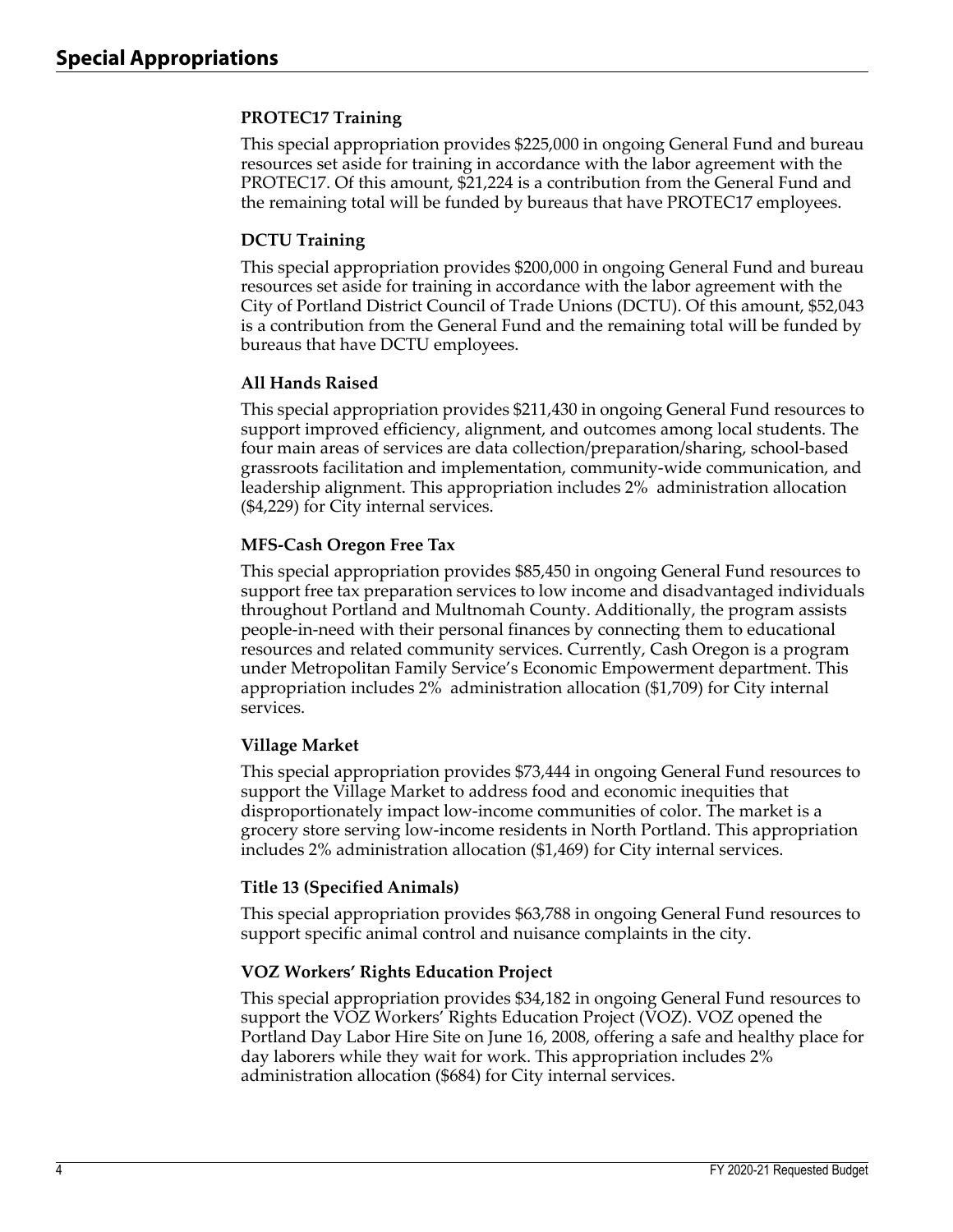# **Last Thursday**

This special appropriation provides \$33,384 in General Fund resources to pay for Portland Bureau of Transportation services for Last Thursday events.

## **Restorative Justice**

This special appropriation provides \$31,159 in ongoing General Fund resources to support the Restorative Justice program that moves schools toward safe and inclusive communities. This appropriation includes 2% administration allocation (\$623) for City internal services.

# **Clean and Safe**

This special appropriation provides \$25,944 in ongoing General Fund resources to support the City's share of the downtown Business Improvement District. This special appropriation supplements charges to downtown property owners. The funds are used for guides, marketing strategies, enhanced security, and street cleaning in the downtown area.

## **Citizen Utility Board (CUB) Bill Insert**

This special appropriation provides \$11,128 in ongoing General Fund resources to cover printing and shipping costs for the CUB mailers. These mailers are part of the agreement with the CUB to monitor the Bureau of Environmental Services and the Water Bureau.

### **Emergency Fund**

This special appropriation provides \$5,000 in ongoing General Fund resources and is the annual appropriation for the Mayor and Commissioners as specified in the City Charter.

### **Discretionary Fund**

This special appropriation provides an annual amount of \$2,000 in ongoing General Fund resources for the Mayor's Office as specified in the City Charter.

# **One-Time Special Appropriations**

The Requested Budget does not include one-time funding.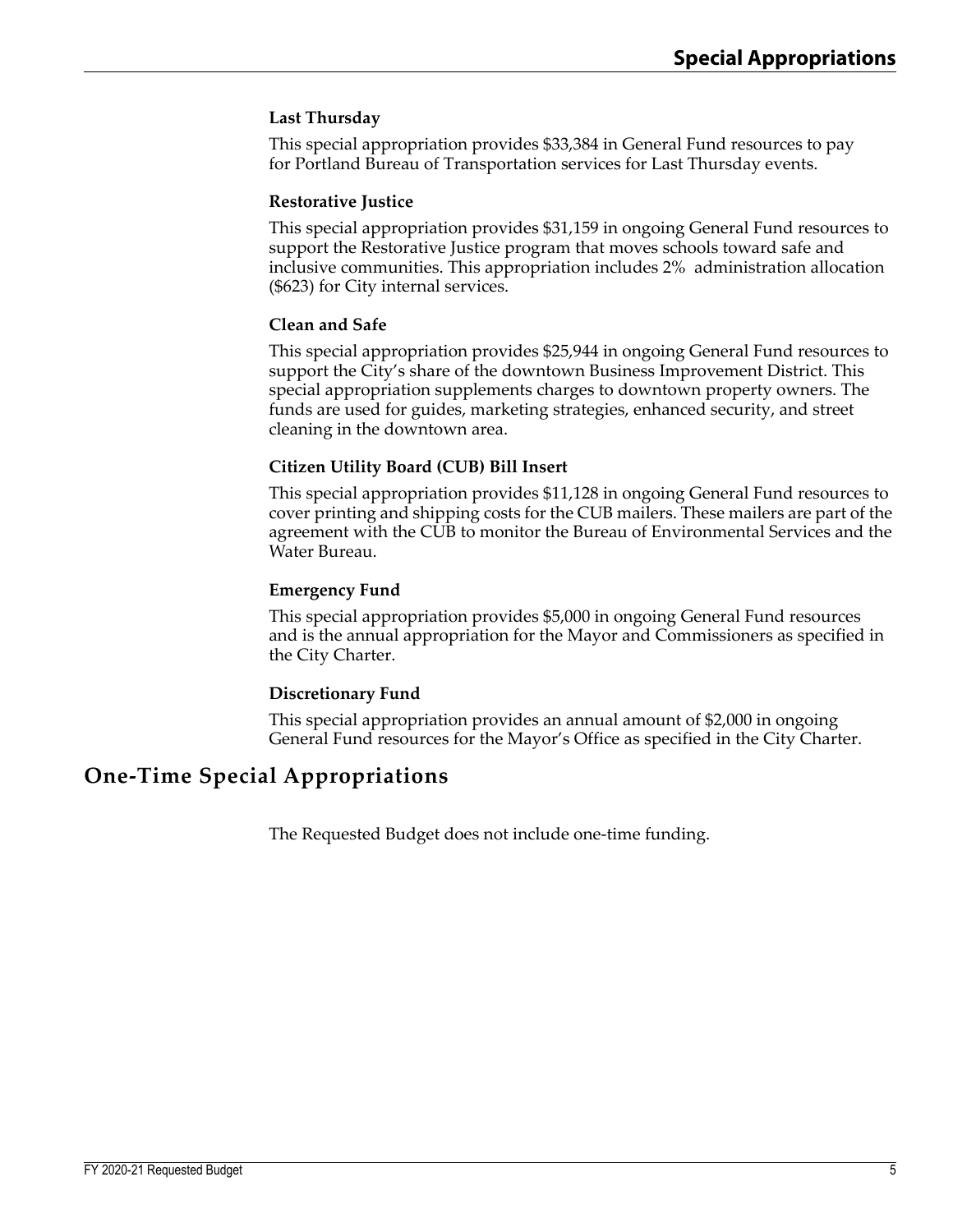# **Summary of Bureau Budget**

|                                                       | <b>Actuals</b><br>FY 2017-18 | <b>Actuals</b><br>FY 2018-19 | <b>Revised</b><br>FY 2019-20 | <b>Requested No DP</b><br>FY 2020-21 | <b>Requested</b><br>FY 2020-21 |
|-------------------------------------------------------|------------------------------|------------------------------|------------------------------|--------------------------------------|--------------------------------|
| <b>Resources</b>                                      |                              |                              |                              |                                      |                                |
| <b>External Revenues</b>                              |                              |                              |                              |                                      |                                |
| <b>Miscellaneous Fund Allocations</b>                 | 0                            | 183,375                      | 165,780                      | 0                                    | 0                              |
| Intergovernmental                                     | 104,540                      | 111,932                      | 0                            | 130,871                              | 130,871                        |
| <b>Miscellaneous</b>                                  | 320                          | 345                          | 0                            | 0                                    | 0                              |
| <b>External Revenues Total</b>                        | 104,860                      | 295,652                      | 165,780                      | 130,871                              | 130,871                        |
| <b>Internal Revenues</b>                              |                              |                              |                              |                                      |                                |
| <b>General Fund Discretionary</b>                     | 11,302,076                   | 11,026,838                   | 15,300,543                   | 10,482,002                           | 12,424,738                     |
| <b>General Fund Overhead</b>                          | 174,969                      | 178,814                      | 181,085                      | 185,877                              | 185,877                        |
| <b>Fund Transfers - Revenue</b>                       | 250,000                      | 1,237,200                    | 2,216,472                    | 1,316,231                            | 1,316,231                      |
| Interagency Revenue                                   | 319,504                      | 258,419                      | 388,775                      | 351,733                              | 351,733                        |
| <b>Internal Revenues Total</b>                        | 12,046,549                   | 12,701,271                   | 18,086,875                   | 12,335,843                           | 14,278,579                     |
| <b>Beginning Fund Balance</b>                         | 0                            | 242,441                      | 1,175,066                    | 0                                    | 0                              |
| <b>Resources Total</b>                                | 12,151,409                   | 13,239,364                   | 19,427,721                   | 12,466,714                           | 14,409,450                     |
| <b>Requirements</b>                                   |                              |                              |                              |                                      |                                |
| <b>Bureau Expenditures</b>                            |                              |                              |                              |                                      |                                |
| <b>Personnel Services</b>                             | 420,965                      | 879,151                      | 1,112,806                    | 1,179,942                            | 1,365,717                      |
| <b>External Materials and Services</b>                | 11,376,429                   | 10,741,573                   | 16,630,728                   | 10,995,773                           | 12,752,734                     |
| <b>Internal Materials and Services</b>                | 111,573                      | 439,374                      | 478,896                      | 290,999                              | 290,999                        |
| <b>Bureau Expenditures Total</b>                      | 11,908,968                   | 12,060,098                   | 18,222,430                   | 12,466,714                           | 14,409,450                     |
| <b>Fund Expenditures</b>                              |                              |                              |                              |                                      |                                |
| Contingency                                           | 0                            | 0                            | 1,205,291                    | 0                                    | 0                              |
| <b>Fund Expenditures Total</b>                        | $\bf{0}$                     | 0                            | 1,205,291                    | $\bf{0}$                             | $\bf{0}$                       |
| <b>Ending Fund Balance</b>                            | 242,441                      | 1,179,266                    | 0                            | 0                                    | 0                              |
| <b>Requirements Total</b>                             | 12,151,409                   | 13,239,364                   | 19,427,721                   | 12,466,714                           | 14,409,450                     |
| <b>Programs</b>                                       |                              |                              |                              |                                      |                                |
| <b>Administration &amp; Support</b>                   | 7,559                        | 383,343                      | 3,858,365                    | 2,097,952                            | 2,576,188                      |
| Area Planning                                         |                              |                              | 896,599                      | 818,638                              | 818,638                        |
| Special Appropriation - City Support Services         | 2,075,504                    | 1,224,515                    | 1,911,473                    | 981,313                              | 981,313                        |
| Special Appropriation - Parks, Rec & Culture          | 5,035,661                    | 5,116,548                    |                              |                                      |                                |
| Special Appropriation - Public Safety                 | 45,428                       | 563,782                      | 1,353,665                    | 1,351,246                            | 1,351,246                      |
| <b>Special Appropriation - Public Utilities</b>       |                              |                              | 10,828                       | 11,128                               | 11,128                         |
| <b>Special Appropriations - Community Development</b> | 4,744,816                    | 4,771,911                    | 10,191,500                   | 7,206,437                            | 8,670,937                      |
| <b>Total Programs</b>                                 | 11,908,968                   | 12,060,098                   | 18,222,430                   | 12,466,714                           | 14,409,450                     |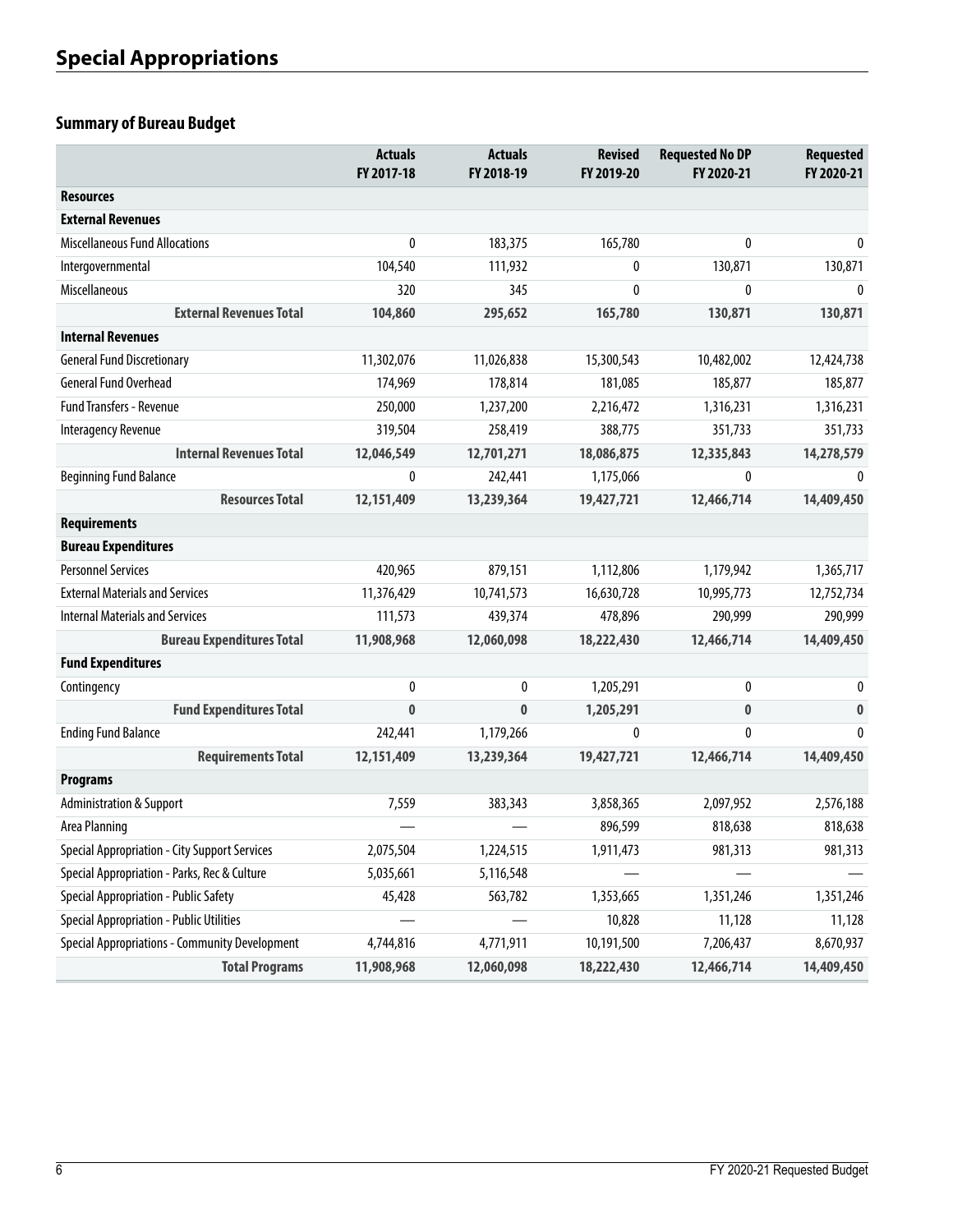# **FTE Summary**

|              |                                     | <b>Salary Range</b> |         |      | <b>Revised</b><br>FY 2019-20 |      | <b>Requested No DP</b><br>FY 2020-21 |      | <b>Requested</b><br>FY 2020-21 |
|--------------|-------------------------------------|---------------------|---------|------|------------------------------|------|--------------------------------------|------|--------------------------------|
| <b>Class</b> | Title                               | Min                 | Max     | No.  | Amount                       | No.  | Amount                               | No.  | Amount                         |
| 30003003     | Administrative Specialist II        | 48.277              | 93,018  | 1.00 | 50,170                       | 1.00 | 50.170                               | 1.00 | 50,170                         |
| 30003008     | Analyst III                         | 69,805              | 131,248 | 1.00 | 76,424                       | 1.00 | 101,899                              | 1.00 | 101,899                        |
|              | <b>Total Full-Time Positions</b>    |                     |         | 2.00 | 126,594                      | 2.00 | 152,069                              | 2.00 | 152,069                        |
| 30003008     | Analyst III                         | 69,805              | 131,248 | 0.00 | 0                            | 0.00 | 0                                    | 1.00 | 101,889                        |
|              | <b>Total Limited Term Positions</b> |                     |         | 0.00 | $\bf{0}$                     | 0.00 | 0                                    | 1.00 | 101,889                        |
|              | <b>Grand Total</b>                  |                     |         | 2.00 | 126,594                      | 2.00 | 152,069                              | 3.00 | 253,958                        |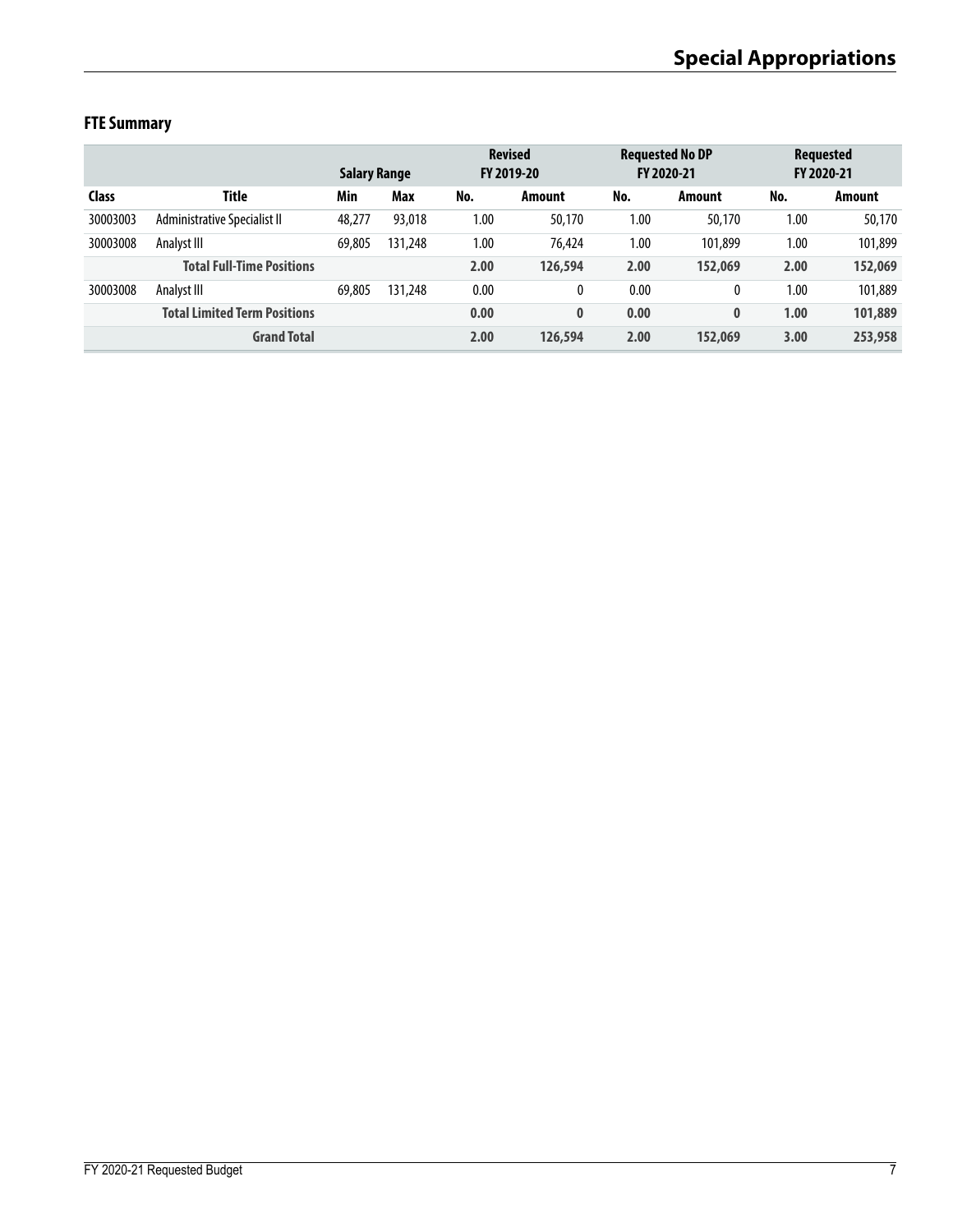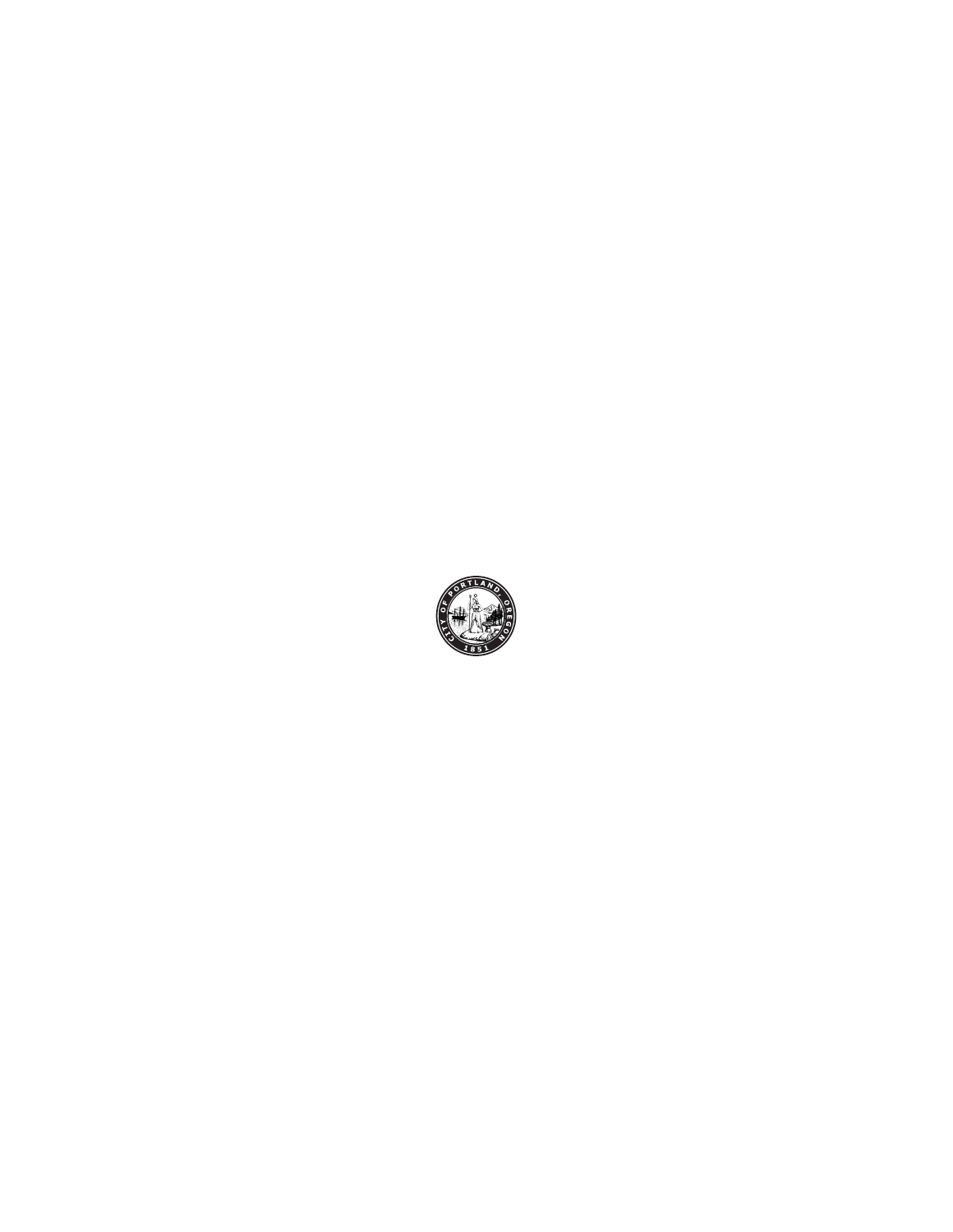# **Special Appropriations Youth Programs**

# **Program Description & Goals**

Special Appropriations allocates funding annually for Education Programs for Youth. There are 2 youth programs that receive ongoing funding from the City. All Hands Raised and Future Connect. All Hands Raised funding will manage the Cradle to Career Partnership. Future Connection funding is for scholarship program implementation at PCC.

| <b>Measure Title</b>                                              | PM 2017-18     | PM 2018-19     | PM 2019-20 | PM 2020-21 | <b>Strategic</b> |
|-------------------------------------------------------------------|----------------|----------------|------------|------------|------------------|
|                                                                   | <b>Actuals</b> | <b>Actuals</b> | Tarɑet     | Tarɑet     | <b>Target</b>    |
| There are no performance measures associated with<br>this program | N/A            |                | N/A        |            | N/A              |

# **Explanation of Services**

All Hands raised brings together leaders from education, business, government, culturally-specific and responsive organizations to ensure the success of every child in Portland and Multnomah County.

The PCC Future Connect Program increases the ability of low-income and first generation high school students in Portland to access and succeed in higher education. In this unique program students receive support with enrollment and financial aid beginning in high school and have a college success coach who helps them navigate the academic rigors of the college experience. Students also receive scholarships support to reduce the barriers to postsecondary education.

# **Equity Impacts**

# **Changes to Program**

# **Program Budget**

|                                        | <b>FY 2017-18 Actuals</b> | <b>2018-19 Actuals</b> | <b>2019-20 Revised</b> | 2020-21<br><b>Requested with</b><br><b>DP</b> |
|----------------------------------------|---------------------------|------------------------|------------------------|-----------------------------------------------|
| <b>Bureau Expense</b>                  |                           |                        |                        |                                               |
| <b>External Materials and Services</b> | 0                         |                        | 780,667                | 802,265                                       |
| Internal Materials and Services        | 0                         |                        | 15,932                 | 16,373                                        |
| Sum:                                   |                           | 0                      | 796,599                | 818,638                                       |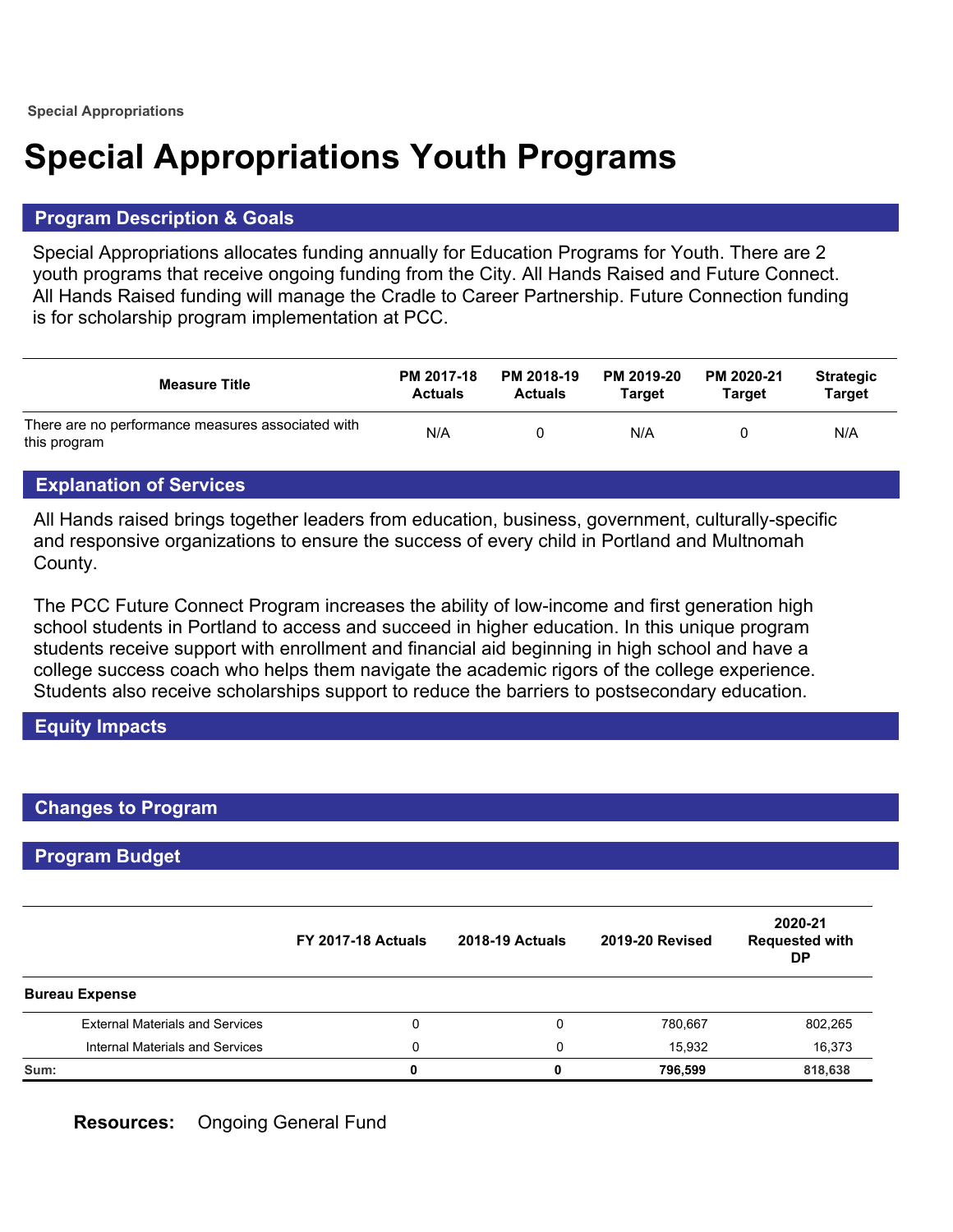**Expenses:** Funds are granted to All Hands Raised and Future Connect

# **Staffing:**

**Assets and Liabilities:**

# **Program Information**

**Bureau:** Special Appropriations **Program Contact:** Sheila Craig **Website: Contact Phone** 503-823-6863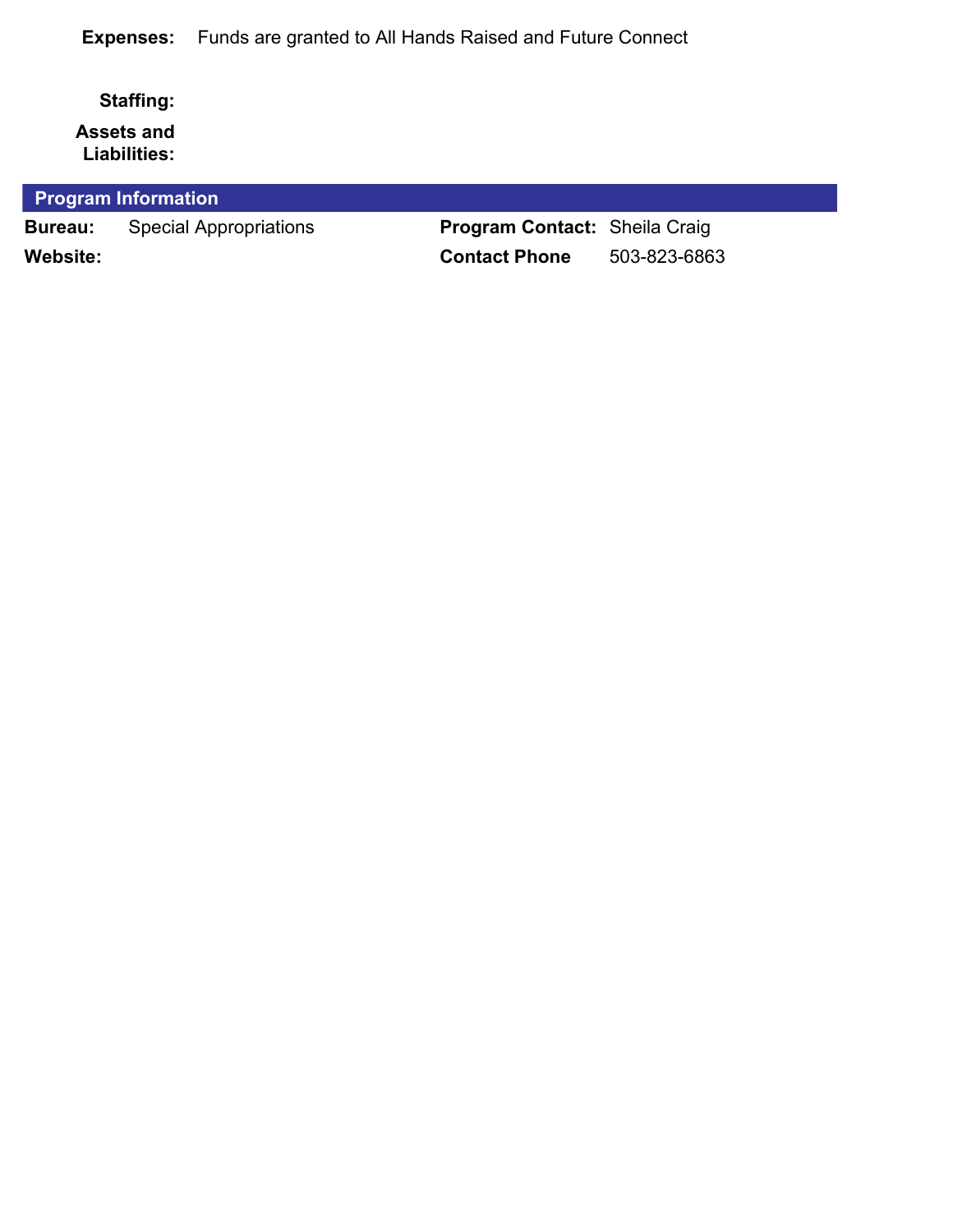# **Special Appropriations Internal Programs**

# **Program Description & Goals**

Special Appropriations receives ongoing and one time General Fund resources to fund internal ongoing programs City Membership and Dues, DCTU and PROTECH17 Professional Development, EBS charge for Special Appropriations, an annual appropriation per city code known as the Emergency Fund of the Council and partial funding for a citywide grant tracking system.

| <b>Measure Title</b>                                           | PM 2017-18<br><b>Actuals</b> | PM 2018-19<br><b>Actuals</b> | PM 2019-20<br>Target | PM 2020-21<br><b>Target</b> | <b>Strategic</b><br><b>Target</b> |
|----------------------------------------------------------------|------------------------------|------------------------------|----------------------|-----------------------------|-----------------------------------|
| Number of grants managed by Special Appropriations<br>annually |                              |                              |                      |                             |                                   |
| Special Appropriations Memberships and Dues                    |                              |                              |                      |                             |                                   |

# **Explanation of Services**

These programs provide funding for memberships in various organizations to which the City subscribes as a municipality, funding per city code for Council to use in its discretion for any purpose it may deem proper or advantageous to the public welfare, training set aside for professional development for PROTECH17 and DCTU employees. The citywide grant tracking system implementation will be completed in FY 20. The intent of the system is for all bureaus that issue outgoing grants will utilize the system for the complete lifecycle of grants. This will provide citywide tracking and reporting of all outgoing grants.

# **Equity Impacts**

# **Changes to Program**

EBS charge for Special Appropriations was transferred to OMF and the Open and Accountable Elections transitioned to a stand alone Program Offer.

# **Program Budget**

|                                        | <b>FY 2017-18 Actuals</b> | <b>2018-19 Actuals</b> | <b>2019-20 Revised</b> | 2020-21<br><b>Requested with</b><br><b>DP</b> |
|----------------------------------------|---------------------------|------------------------|------------------------|-----------------------------------------------|
| <b>Bureau Expense</b>                  |                           |                        |                        |                                               |
| <b>External Materials and Services</b> | 537                       | 192,620                | 3,301,202              | 1,074,182                                     |
| Internal Materials and Services        | 1,283                     | 1,553                  | 316,965                | 0                                             |
| Personnel                              | 5,738                     | 188,885                | 240,198                | 185,775                                       |
| <b>Fund Expense</b>                    |                           |                        |                        |                                               |
| Contingency                            | 0                         | 0                      | 1,205,291              | 0                                             |
| <b>Ending Fund Balance</b>             | 242,441                   | 1,179,266              | 0                      | 0                                             |
| Sum:                                   | 250,000                   | 1,562,324              | 5,063,656              | 1,259,957                                     |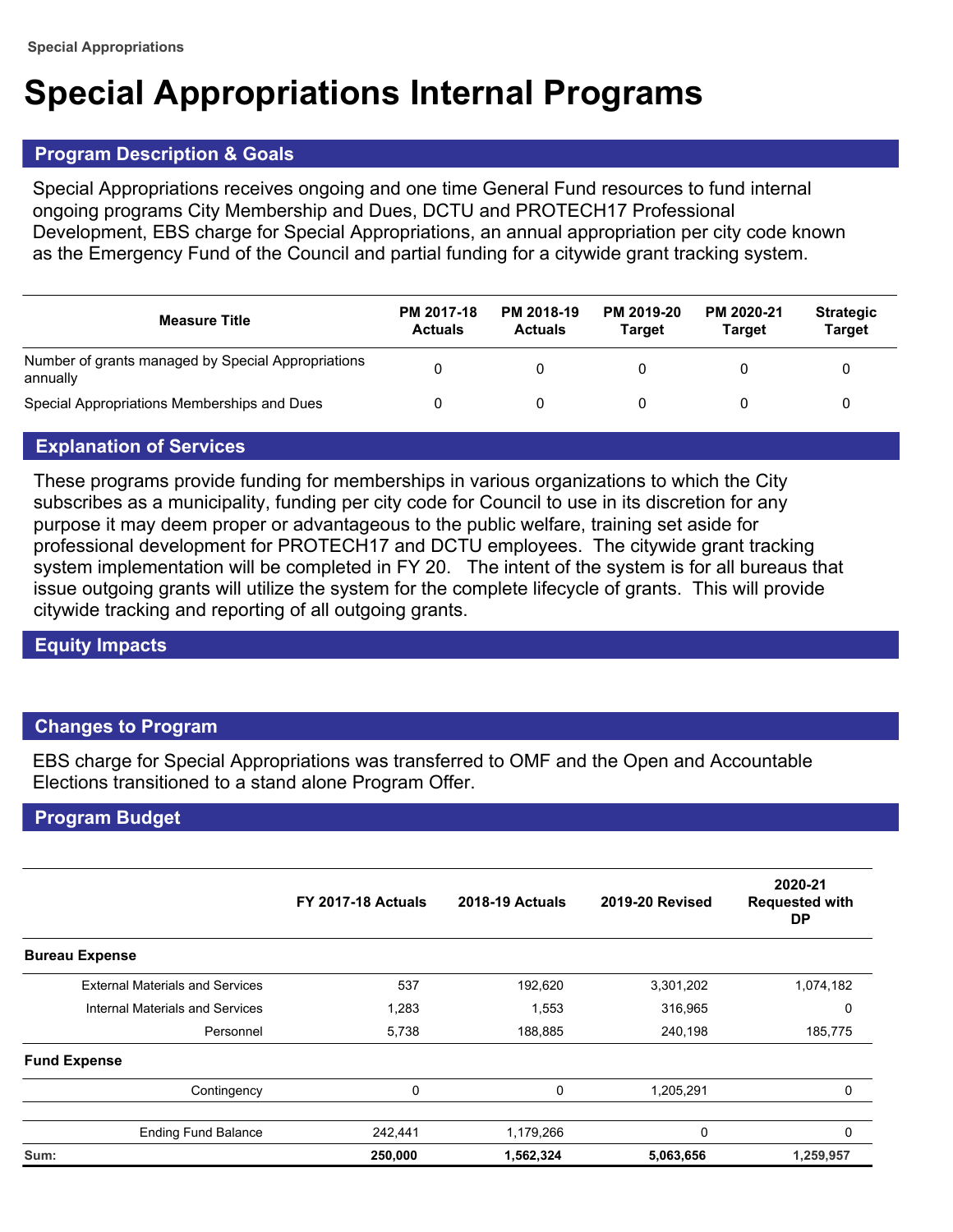|                            |                                   | FTE                                                                 | 0 | 2                                    | 2                                                                         | 3 |  |  |
|----------------------------|-----------------------------------|---------------------------------------------------------------------|---|--------------------------------------|---------------------------------------------------------------------------|---|--|--|
|                            | <b>Resources:</b>                 | funding through bureau IA's.                                        |   |                                      | Ongoing General Funding, and a portion of the professional development is |   |  |  |
|                            | <b>Expenses:</b>                  | Internal program expense and training for professional development. |   |                                      |                                                                           |   |  |  |
|                            | Staffing:                         |                                                                     |   |                                      |                                                                           |   |  |  |
|                            | <b>Assets and</b><br>Liabilities: |                                                                     |   |                                      |                                                                           |   |  |  |
| <b>Program Information</b> |                                   |                                                                     |   |                                      |                                                                           |   |  |  |
| <b>Bureau:</b>             |                                   | <b>Special Appropriations</b>                                       |   | <b>Program Contact: Sheila Craig</b> |                                                                           |   |  |  |
| Website:                   |                                   |                                                                     |   | <b>Contact Phone</b>                 | 503-823-6863                                                              |   |  |  |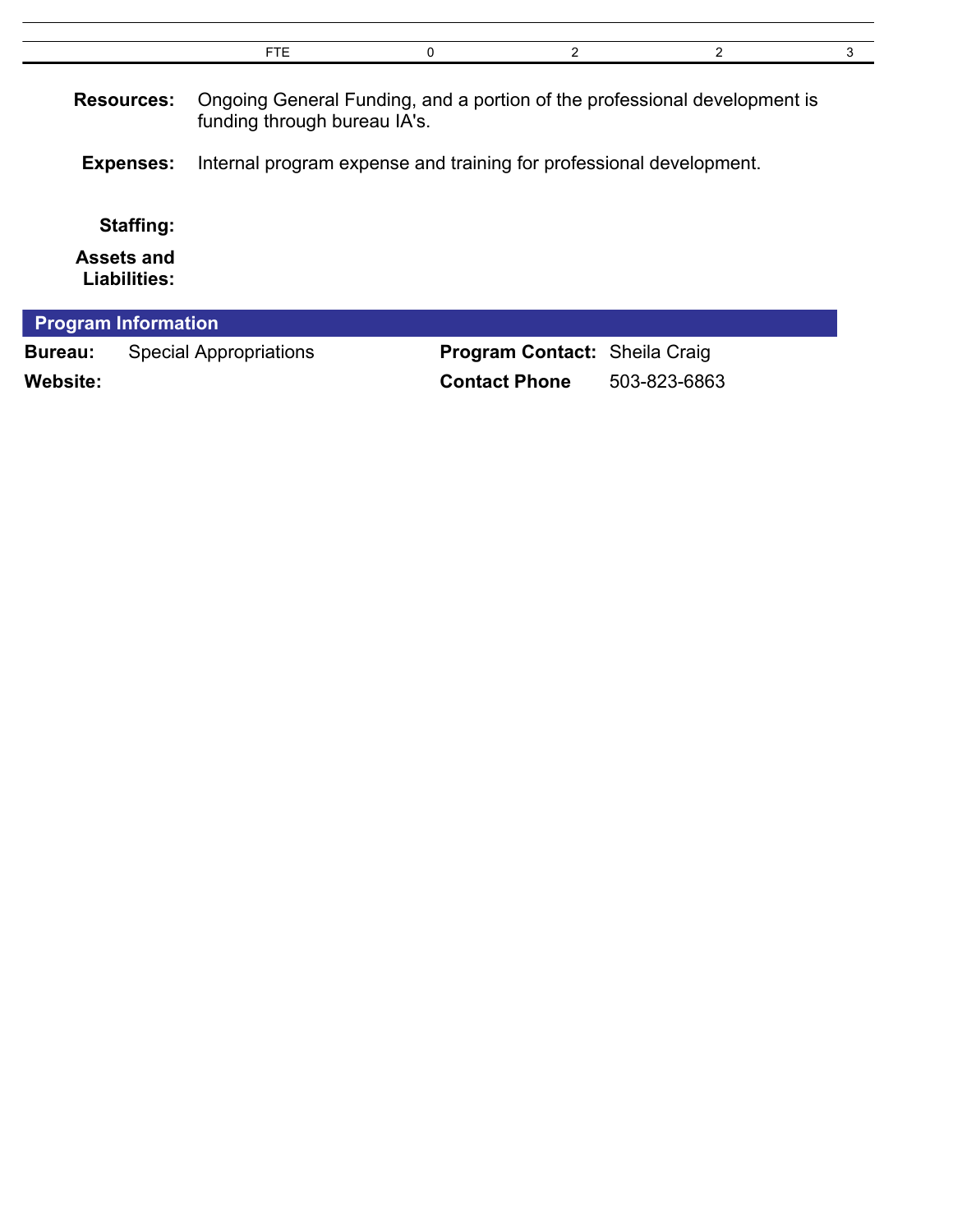# **Open and Accountable Elections**

# **Program Description & Goals**

Open and Accountable Elections (OAE) is the City's public campaign financing system. It launched in FY2019-20 for the 2020 Regular and Special elections and will apply to all future elections. The goal of the program is to increase participation in City elections by both candidates and donors in order to prevent actual or perceived corruption in government.

The voluntary program matches public dollars to small donations collected from Portland residents and requires that participating candidates do not accept donations over a certain amount. The program collects campaign contribution and expenditure information from campaigns, determines whether participating campaigns are complying with program rules, verifies which contributions are eligible to be matched with program funds, and distributes matching funds to campaigns.

| <b>Measure Title</b> | PM 2017-18 | PM 2018-19     | PM 2019-20 | PM 2020-21 | <b>Strategic</b> |
|----------------------|------------|----------------|------------|------------|------------------|
|                      | Actuals    | <b>Actuals</b> | Target     | Target     | <b>Target</b>    |

# **Explanation of Services**

The program enables candidates for City office to raise enough to win without collecting large contributions, provided they have sufficient community support from small donors. There are many rules for participating candidates. Only contributions from Portlanders age 18 and older can be matched. The program collects campaign contribution and expenditure information from campaigns, determines whether participating campaigns are complying with program rules, verifies which contributions are eligible to be matched with program funds, and distributes matching funds to campaigns, as well as ensures that the public is informed about the program and how to use it. The regularly scheduled 2020 general election will occur during the FY2020-21 as will a special run-off election, if both or either are needed after the 2020 regularly scheduled primary and special nominating elections. The program will carry forward leftover funds in the Open and Accountable Elections Fund, if any, in order to be able to distribute matching funds for future elections.

The creation of this program involved substantial community engagement, as does its continued implementation. A coalition of community-based organizations is involved in decision making at each step. Organizations in this coalition include: Alliance for Democracy, APANO, Basic Rights Oregon, Bernie PDX, Bus Project, Coalition of Communities of Color, Color PAC, Common Cause, CWA Local 790, ENLACE , Every Voice, Latino Network, League of Women Voters, Main Street Alliance, Move to Amend Portland, NAACP Portland Branch, OPAL Environmental Justice, Oregon Education Association, Oregon League of Conservation Voters, Oregon Student Association, Oregon Walks, OSPIRG, PCUN, Portland Forward, Represent.Us Portland, Saint Michaels Church Social Justice Group, Sierra Club, SEIU State Council, UFCW Local 555, Unite Oregon, Working Families Party. Additionally, several community forums, leading up to a full Council hearing, was conducted to reach the broader public. The implementation of the program involves consulting with the coalition described above as well as the Open and Accountable Elections Commission.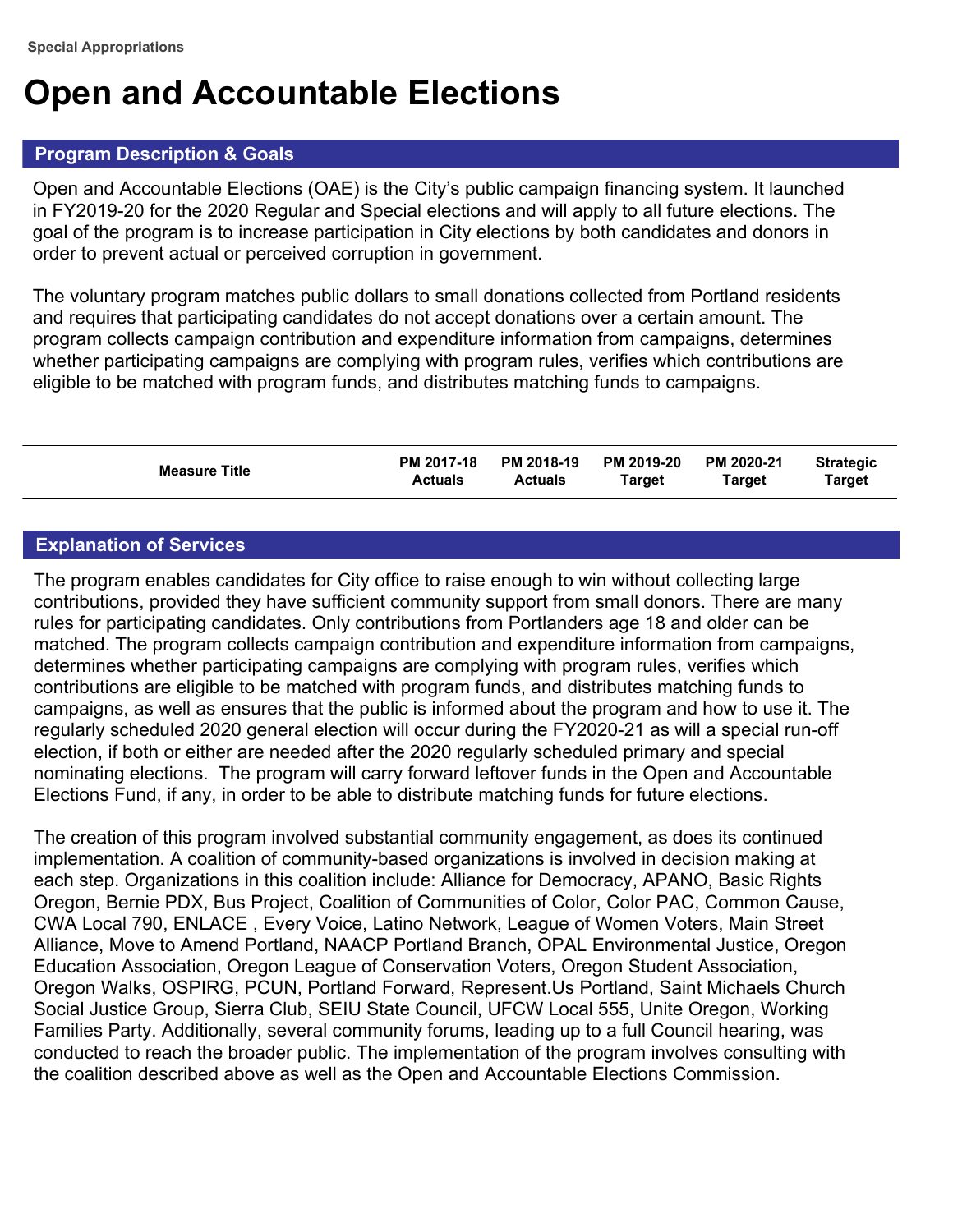# **Equity Impacts**

The Open and Accountable Elections program's purpose is to eliminate actual or perceived corruption. Specifically, it is designed to ensure that government actions are taken in a manner that is consistent with what is best for everyone in the community, rather than for the benefit of wealthy campaign donors alone. Making the government accountable to everyone is strongly aligned with the City's equity goals – race, disability, gender, income, neighborhood, citizenship/immigration status, sexual orientation, gender identity and expression, and other important measures of equity. The interests of these groups are rarely represented when only serving the interests of wealthy donors or when it is perceived that that is what local government does.

Further, the Open and Accountable Elections program is being carried out in a manner that is consistent with the City's equity goals. Because one of the program goals over multiple election cycles is to increase political engagement across the City, care is being taken to ensure that implementation decisions are being handled in the most inclusive manner practicable.

Ultimately, once the 2020 election cycles are over, there will be data to measure whether the program is meeting these important goals which are central to its mission. It will take additional election cycles before this data is sufficient enough to really measure the program, but the 2020 election cycles will give the program its first data to begin measurement. This data will begin to emerge in FY2020-21 and will be published near the end of the fiscal year or at the beginning of the following one. It will be reflected in performance measures in future budget requests as well as a public report every other year (to coincide with election cycles being every other year).

The OAE program will track demographic information of both donors and candidates that volunteer into the system. The data will be used to determine process improvement strategies in engaging not just communities of color and those with disabilities but with other marginalized communities as well.

# **Changes to Program**

Open and Accountable Elections is being reported as a Program Offer this year and was removed from the Special Appropriations External Program Offer. The main external factor that impacts the program budget is the unanticipated need for a special election in 2020. An estimated 98% of the additional cost will be for matching funds needed for special election campaigns. Up to another 2% may be needed to increase the staff time from the program's temporary part-time staff who help process the campaign finance data submitting by campaigns.

# **Program Budget**

|                                        | <b>FY 2017-18 Actuals</b> | <b>2018-19 Actuals</b> | <b>2019-20 Revised</b> | 2020-21<br><b>Requested with</b><br><b>DP</b> |
|----------------------------------------|---------------------------|------------------------|------------------------|-----------------------------------------------|
| <b>Bureau Expense</b>                  |                           |                        |                        |                                               |
| <b>External Materials and Services</b> | 0                         |                        |                        | 945,082                                       |
| Internal Materials and Services        | 0                         |                        | 0                      | 51,104                                        |
| Personnel                              | 0                         |                        |                        | 320,045                                       |
| Sum:                                   | n                         |                        | n                      | 1,316,231                                     |

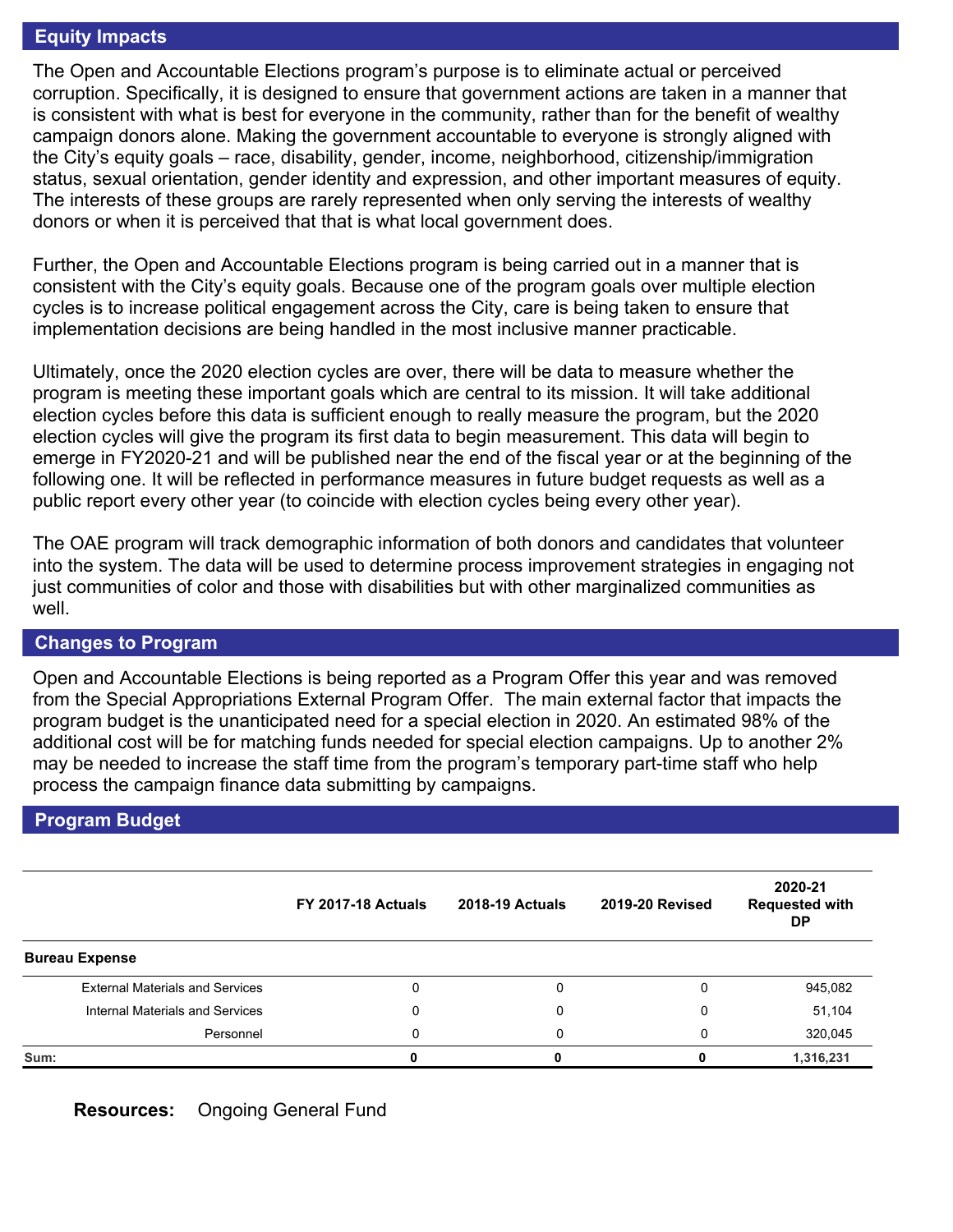**Expenses:** 2 FTE, campaign matching funds, internal program administration.

**Staffing:** 2 FTE

**Assets and Liabilities:**

# **Program Information**

**Bureau:** Special Appropriations **Program Contact:** Susan Mottet **Website: Contact Phone** 503-823-4345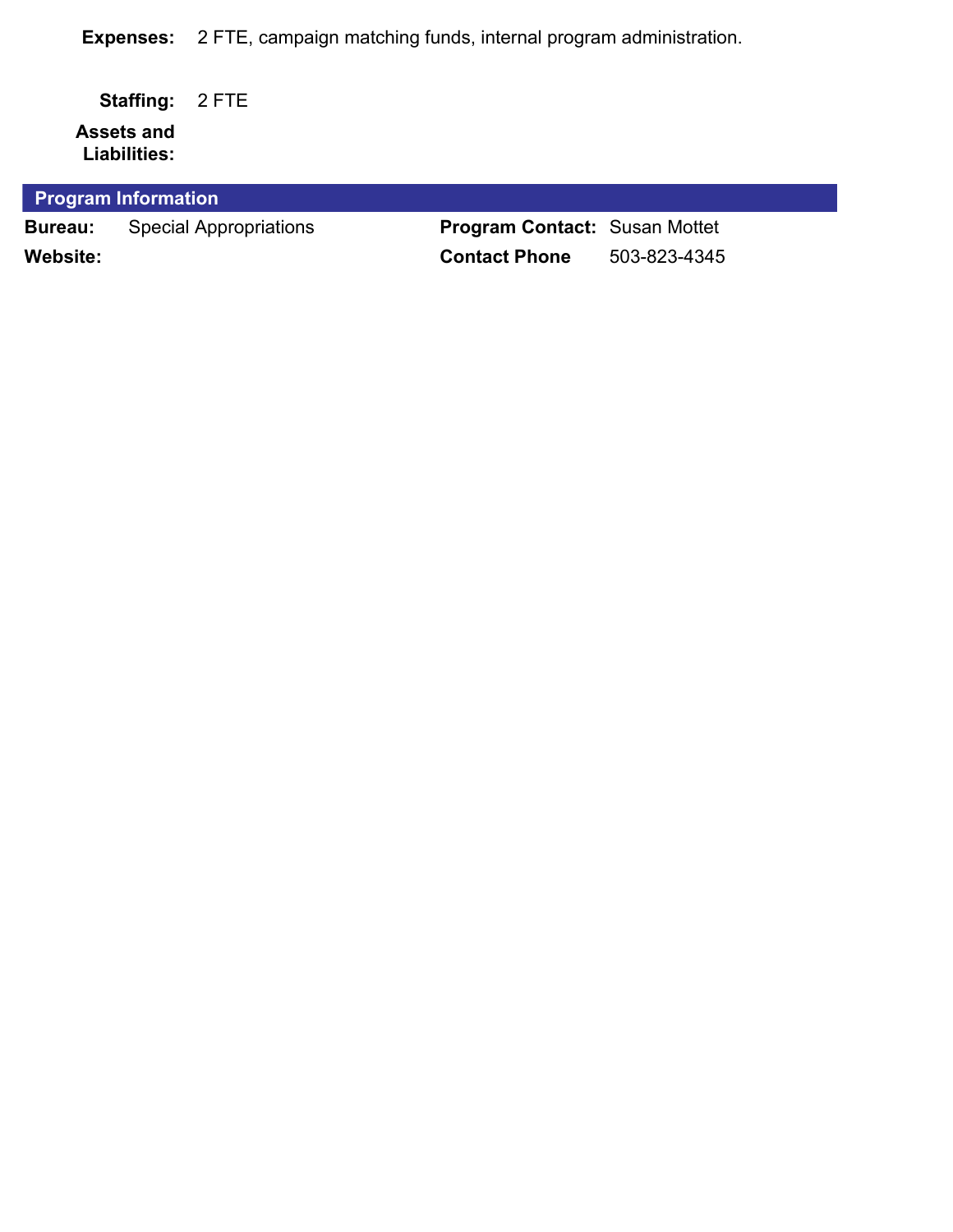# **Special Appropriations External Facing Programs**

# **Program Description & Goals**

Special Appropriations allocates ongoing and one time funding annually to external facing programs. The external facing programs are VOZ, Janus Youth Village Market, Clean & Safe District, MFS-Cash Oregon, Mt Hood Cable Regulatory, Title 13, Gateway Center, and Last Thursday.

| <b>Measure Title</b>                                                       | PM 2017-18<br><b>Actuals</b> | PM 2018-19<br><b>Actuals</b> | PM 2019-20<br><b>Target</b> | PM 2020-21<br>Target | <b>Strategic</b><br><b>Target</b> |
|----------------------------------------------------------------------------|------------------------------|------------------------------|-----------------------------|----------------------|-----------------------------------|
| Number of people served by MFS/ Cash Oregon<br>program with City award     |                              | 0                            |                             |                      |                                   |
| Average tax return - MFS/Cash Oregon program for<br>City of Portland award |                              | 0                            |                             |                      |                                   |

# **Explanation of Services**

VOZ is a worker led organization that empowers diverse day laborers and immigrants to improve their working condition and protect civil rights through leadership development, organizing, education and economic opportunity. Janus Youth/Village Market provides an affordable healthy corner store in New Columbia. Clean & Safe provides resources to support the City's share of the downtown Business Improvement District. Funding for Clean & Safe supplements charges to downtown property owners. Funds are used for guides, marketing strategies, enhanced security and street cleaning in the downtown area. MFS-Cash Oregon provides resources to support free tax preparation services to low income and disadvantaged individuals throughout Portland and Multnomah County. Mt Hood Cable Regulatory provides cable regulatory and consumer protection services countywide. Title 13 funds administration of the City's Title 13 regulations for keeping bees and livestock in the City of Portland. Funding for the Gateway Center supports the domestic violence program that transferred from the City of Portland to Multnomah County in FY 18/19. Last Thursday is an open streets event that happens on the Last Thursday evening of every month, June through August. All Portland families, artists, and neighbors are invited to enjoy the vibrant street scene, support local businesses and support the local art community.

# **Equity Impacts**

See attachments for individual program equity impacts.

# **Changes to Program**

The Title 13 program is in transition. Multnomah County administered the City's Title 13 since the 1960s. Since ~2014 there has been roughly \$60k in ongoing Special Appropriations funding to help the County offset a portion of the costs associated with doing this work. As of April 2018, the County declined to provide that service because they believed the amount (\$60k) did not cover their costs. As a stop-gap measure, the Bureau of Planning and Sustainability has taken on the day-today administration functions, as well updating the of Title 13 code. It is a goal of the code update project to streamline the regulations and reduce the cost of administration.

# **Program Budget**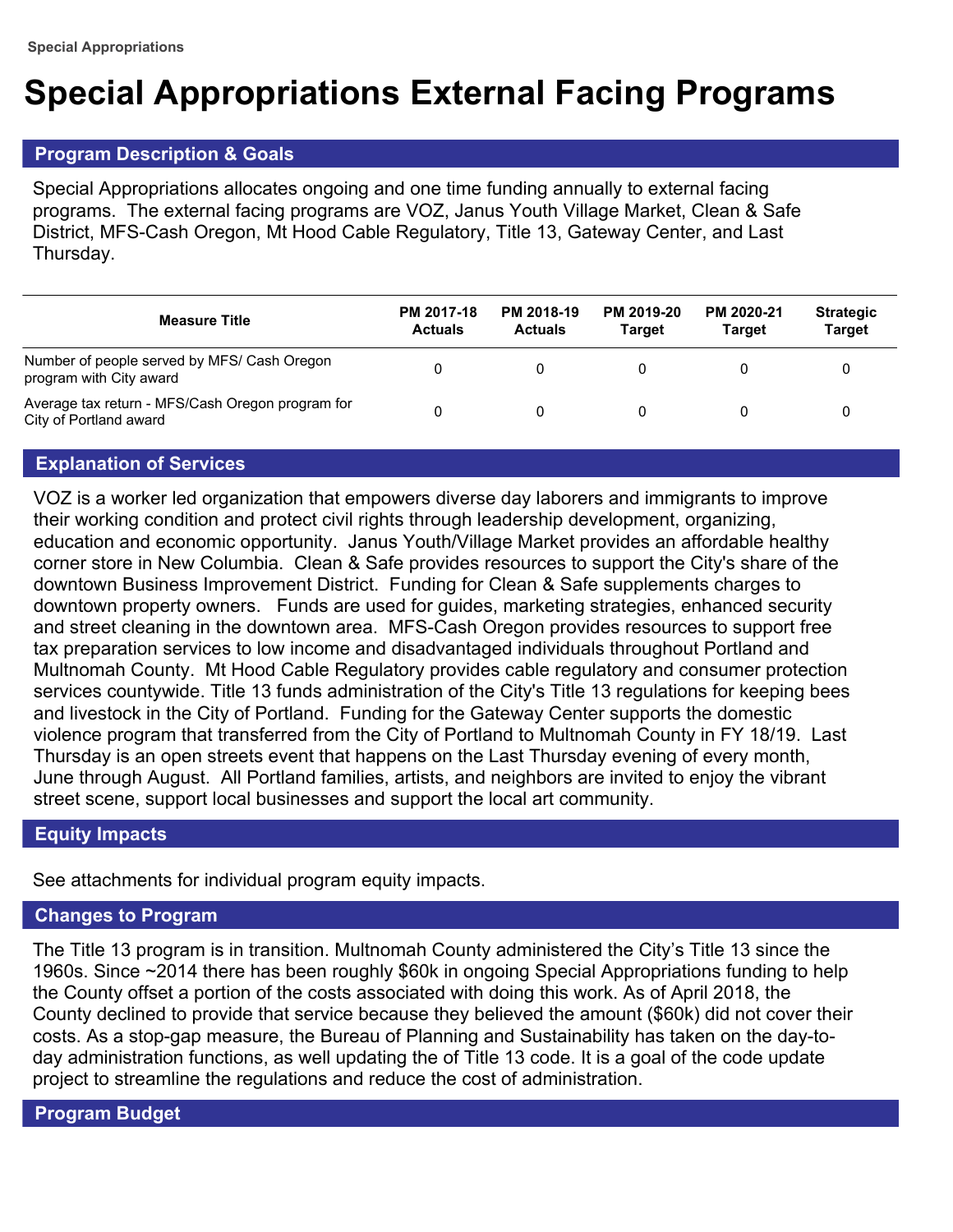|                                          |                                                                                                                                                            | <b>FY 2017-18 Actuals</b> | <b>2018-19 Actuals</b>              | <b>2019-20 Revised</b> | 2020-21<br><b>Requested with</b><br><b>DP</b> |  |
|------------------------------------------|------------------------------------------------------------------------------------------------------------------------------------------------------------|---------------------------|-------------------------------------|------------------------|-----------------------------------------------|--|
| <b>Bureau Expense</b>                    |                                                                                                                                                            |                           |                                     |                        |                                               |  |
|                                          | <b>External Materials and Services</b>                                                                                                                     | 4,358,584                 | 4,086,247                           | 4,386,984              | 2,156,094                                     |  |
|                                          | <b>Internal Materials and Services</b>                                                                                                                     | 39,653                    | 284,021                             | 71,421                 | 67,650                                        |  |
|                                          | Personnel                                                                                                                                                  | 346,579                   | 324,392                             | 0                      | 0                                             |  |
| Sum:                                     |                                                                                                                                                            | 4,744,816                 | 4,694,661                           | 4,458,405              | 2,223,744                                     |  |
|                                          |                                                                                                                                                            |                           |                                     |                        |                                               |  |
|                                          | <b>FTE</b>                                                                                                                                                 | 3                         | 3                                   | 4                      | 4                                             |  |
|                                          | Ongoing and One Time General Fund<br><b>Resources:</b><br>Outgoing grants to community organizations and internal programs<br><b>Expenses:</b><br>expense. |                           |                                     |                        |                                               |  |
| <b>Staffing:</b>                         |                                                                                                                                                            |                           |                                     |                        |                                               |  |
| <b>Assets and</b><br><b>Liabilities:</b> |                                                                                                                                                            |                           |                                     |                        |                                               |  |
| <b>Program Information</b>               |                                                                                                                                                            |                           |                                     |                        |                                               |  |
| <b>Bureau:</b>                           | <b>Special Appropriations</b>                                                                                                                              |                           | <b>Program Contact: Shela Craig</b> |                        |                                               |  |

**Website: Contact Phone** 503-823-6863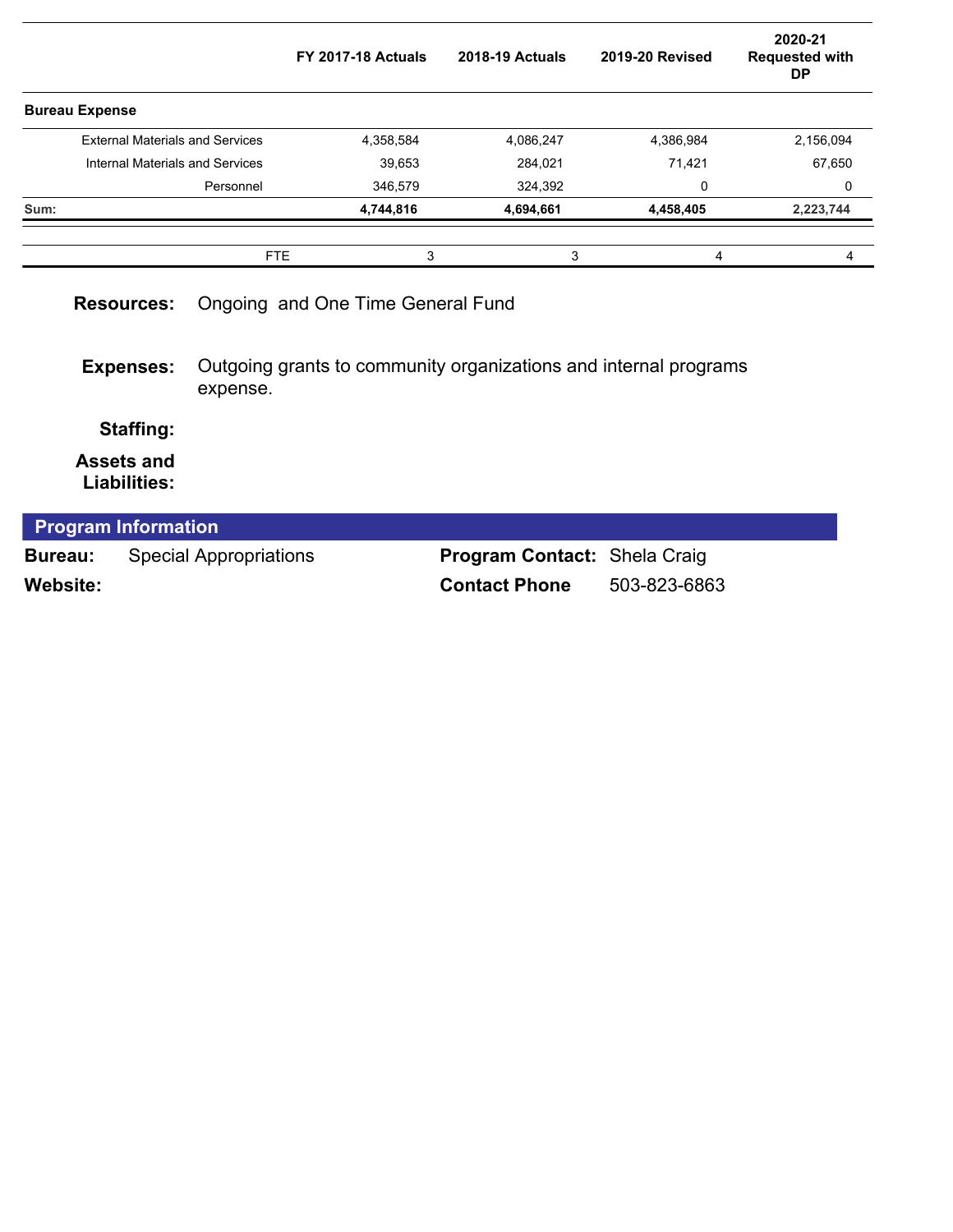# **RACC - City Arts Program**

# **Program Description & Goals**

Note: The RACC shares a CAL target of \$4,340,408 with the City Arts Program(CAP), with this Program Offer (1 of 2) representing of \$4,020,000 of the total allocation. In future years, RACC's target will be incorporated in the City Arts Program CAL target.

In 1995 the City helped establish the Regional Arts & Culture Council (RACC), an independent 501 (c)(3) organization, to be the City's primary agent for accomplishing its arts and culture goals. Historically, these goals have been organized around three broad ideas: equitable access to the arts for all Portlanders; robust support for the creation and presentation of art, and reliable infrastructure that integrates art into the fabric of the city. In pursuit of these goals, RACC's services have included public art, grants for artists and nonprofit organizations, arts education, technical assistance, cultural planning, fundraising and advocacy.

| <b>Measure Title</b>                                                               | PM 2017-18<br><b>Actuals</b> | PM 2018-19<br><b>Actuals</b> | PM 2019-20<br>Tarɑet | PM 2020-21<br>Target | <b>Strategic</b><br><b>Target</b> |
|------------------------------------------------------------------------------------|------------------------------|------------------------------|----------------------|----------------------|-----------------------------------|
| Percentage of RACC programs performing At Target                                   |                              |                              |                      |                      |                                   |
| Percentage of City funded arts investments allocated<br>to underserved communities |                              | 0                            |                      |                      |                                   |

**Explanation of Services**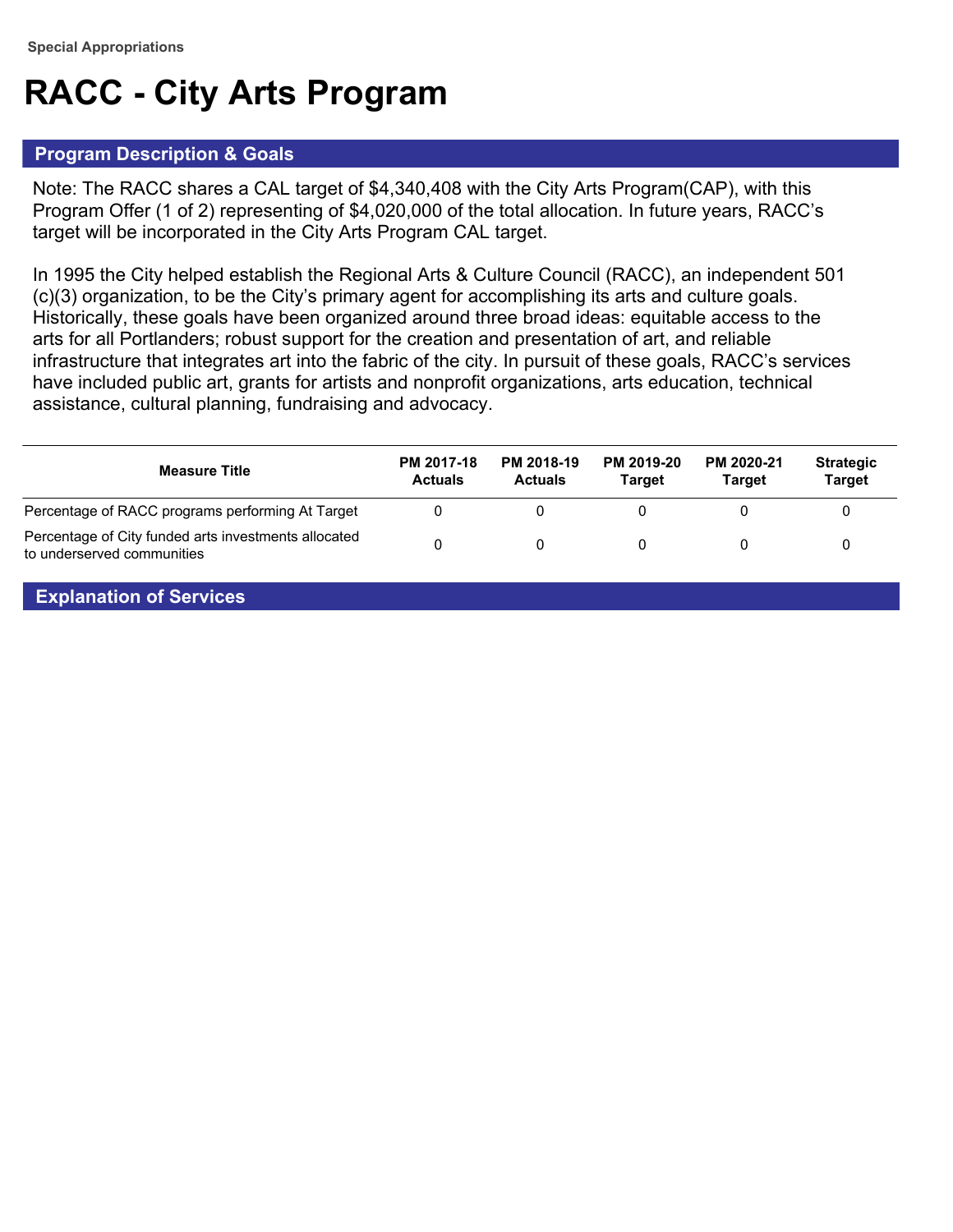As the City's arts agent, RACC supports the City's arts and culture goals through the following programs:

• Grant Administration – In FY2018-19, RACC awarded nearly \$7M in grants to 195 artists and 187 nonprofits. After several years of planning, RACC has transformed their General Operation Support grant program to be more inclusive of organizations that have been historically disenfranchised.

• Arts Education – As part of the Arts Education and Access Fund (AEAF), RACC acts as resources to school districts and arts educators, while also monitoring AEAF compliance. In addition, RACC also manages the Right Brain Initiative program, and has brought national funding to study the arts education landscape within Portland's six school districts.

• Advocacy – RACC advocates for the City of Portland's arts and culture agenda at the local, state, regional and national level. Activities include developing collateral for the Arts Education and Access Fund to bringing national attention to regional issues.

• Public Art Programs – RACC manages a wide range of public art programs and services on behalf of the City – from Percent for Art project management, collection management, Portland Building installation space curation, public art acquisition and other bureau related programs. • Learning Programs – RACC has hosted a variety of community conversations and workshops to provide artists and arts organizations a platform in which to discuss important issues and build community. For example, RACC's Art and Power series, centers on voices of color and historically disenfranchised communities by creating the space to discuss topics such as Restorative Justice, Disability and Accessibility and Activating Social Change.

•Fundraising – In FY 2018-19, RACC raised \$700,000 of restricted and unrestricted funds to support their operations and programs

.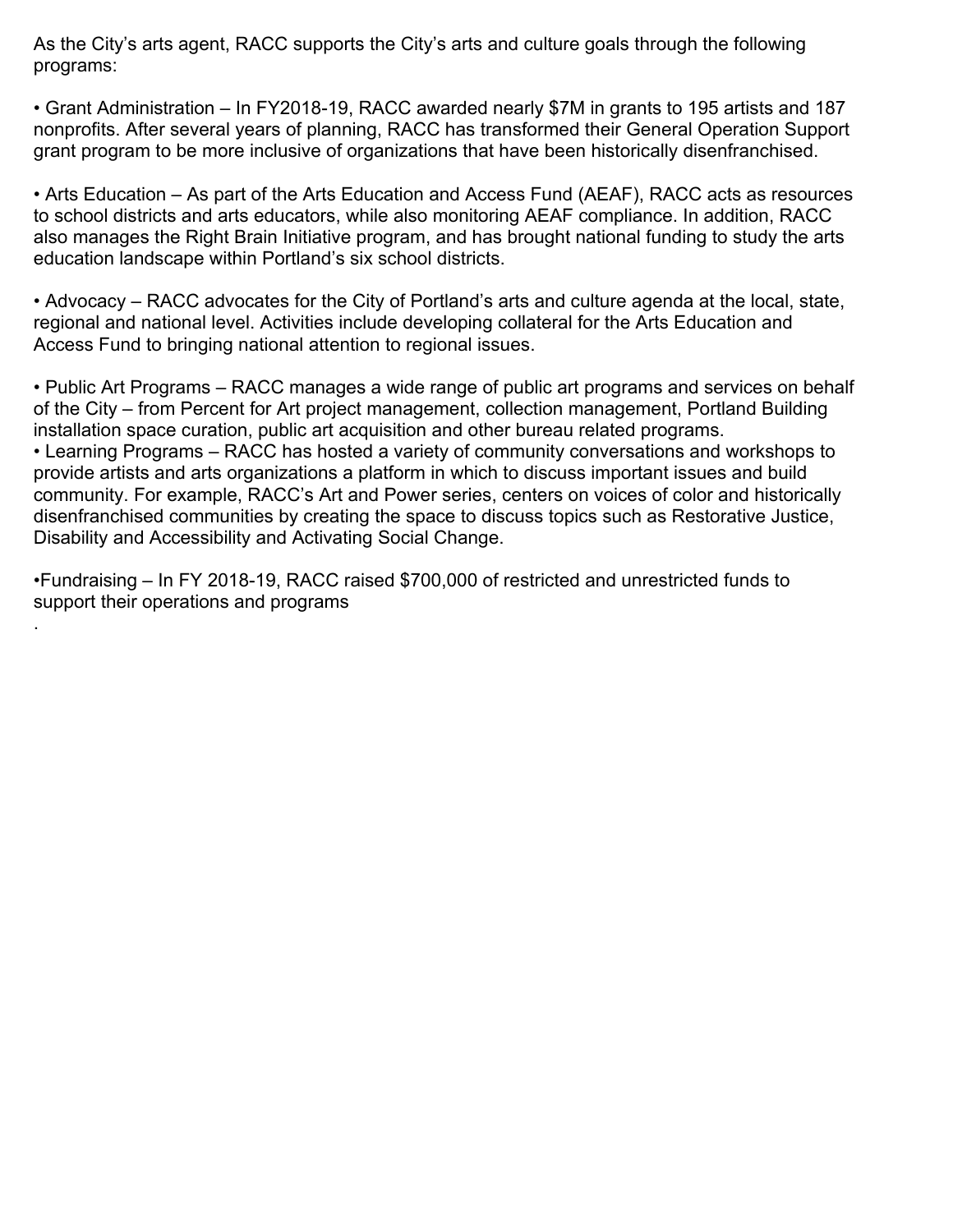# **Equity Impacts**

Over the past several years, RACC has worked on several initiatives to articulate their organizational philosophy and commitment towards a more equitable access to arts and culture programs across the City and region. In addition to collecting and examining disaggregated demographic data for the board, panelists and grantees, RACC's other equity initiatives include: •Changes to the way RACC allocates grant funds to strengthen access to service and funding for communities of color, immigrant and refugee communities and smaller organizations.

•Requirement of grant recipients to present their performance, exhibits and community events in spaces that are

fully accessible to people with disabilities.

•Establishing a new criteria to help arts organizations who are doing meaningful work around equity, diversity, inclusion and access of their programs.

•Convening community meetings around art and accessibility.

In addition, RACC is partnering with the City Arts Program and other bureaus as part of a cultural mapping project that will create a baseline collection of datasets (demographic, location, funding amount) and maps that will be analyzed individually and as a whole to determine –

•What populations are being served/underserved?

•Who is currently receiving arts funding?

•The density of public art, arts organizations, and venues in each neighborhood.

•How is this data changing over time with investments?

The cultural mapping process will create a baseline of current program investments and will be used to inform the development of a Cultural Arts Plan for the City and region and ultimately, RACC's work.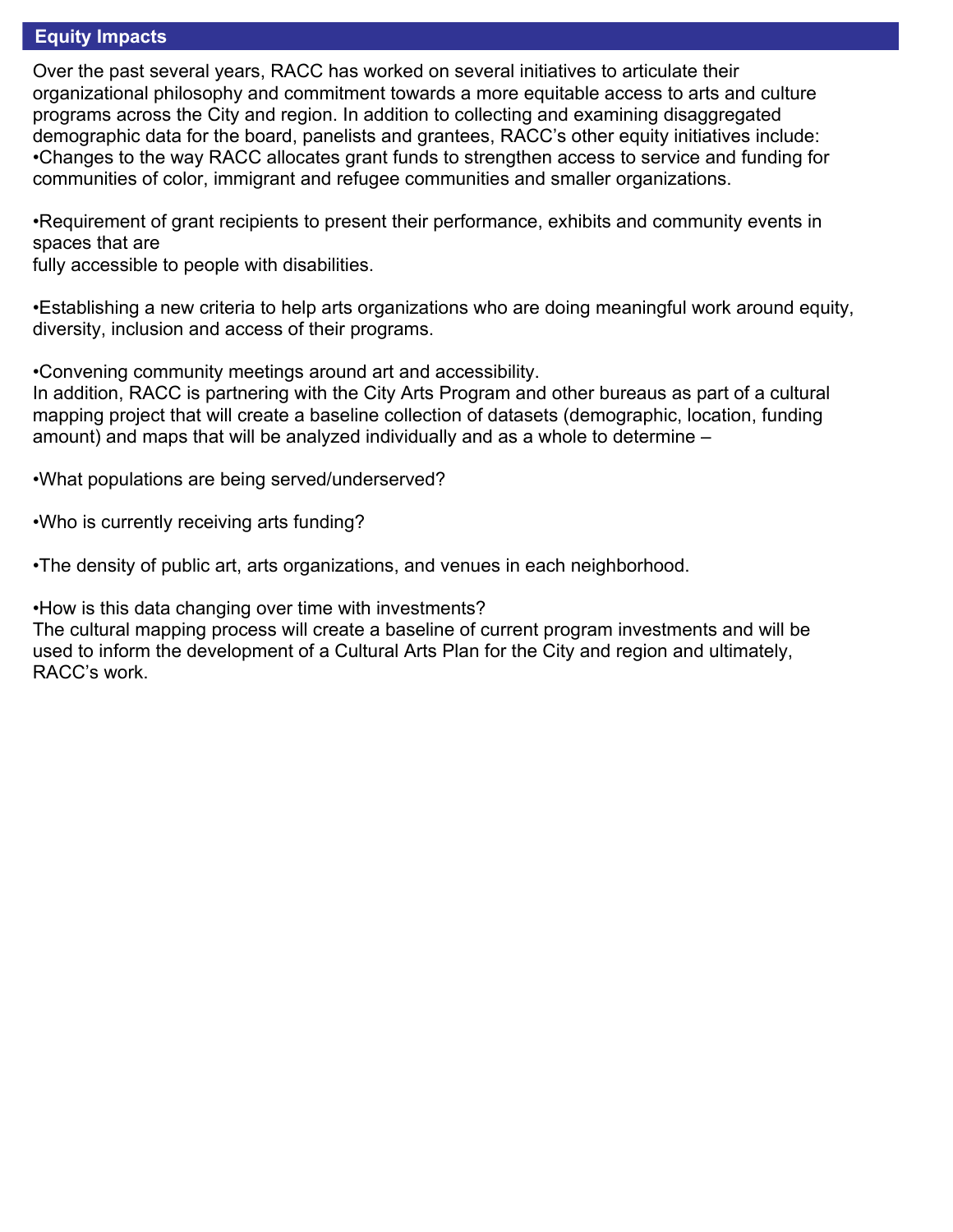# **Changes to Program**

• RACC's Executive Director, Madison Cario is approaching their first year in the role. Over the past 12 months they've spent a considerable amount of time focused on organizational change management and conducting a cost benefit analysis of internal programs. This, along with some staffing changes, have affected their ability focus on fully realizing their fundraising goals and each program's potential. We also anticipate that with a finalization of a new strategic plan, RACC's program model and organizational structure will change in 2020.

•The City, with support from RACC, is planning on developing a citywide Cultural Arts Plan. RACC will be supporting this effort as an advisor, stakeholder, regional convener, and fundraiser for local and national funding.

• Under the new three-year agreement RACC's allocation for the first year (FY 20-21) will remain flat. This is in recognition of the changes in the City's change in funding allocations and priorities, along with their own organizational change. This recognizes program changes at RACC and the desire of the City to drive to outcomes and measurable deliverables.

• Other changes to the agreement include restricting special appropriation funding, with allocations being restricted by percentage of the total funded amount and budget surpluses restricted to certain uses. These restrictions ensure continuity in funding levels and prioritizes investments arts organizations and artists.

• The City and RACC are developing 3-year goals and performance metrics, which will be reviewed quarterly, with the new payment schedule tied to both financial and performance reporting.

|                                        | <b>FY 2017-18 Actuals</b> | <b>2018-19 Actuals</b> | <b>2019-20 Revised</b> | 2020-21<br><b>Requested with</b><br><b>DP</b> |
|----------------------------------------|---------------------------|------------------------|------------------------|-----------------------------------------------|
| <b>Bureau Expense</b>                  |                           |                        |                        |                                               |
| <b>External Materials and Services</b> | ი                         |                        | 68,500                 | 4,020,000                                     |
| Personnel                              | 0                         |                        | 175,503                | 0                                             |
| Sum:                                   | ŋ                         |                        | 244,003                | 4,020,000                                     |
|                                        |                           |                        |                        |                                               |
| <b>FTE</b>                             | O                         |                        |                        |                                               |

# **Program Budget**

**Resources:** Ongoing General Fund

# **Staffing:**

## **Assets and Liabilities:**

**Expenses:** The City Arts Program shares a CAL target of \$4,340,408 with RACC. This Program Offer (1 of 2) represents \$4,020,000 of the total allocation, with the primary RACC distribution going towards "pass-through" grants and art acquisitions (45%). The remaining amount funds RACC programs (32%), and RACC's core operating support (23%).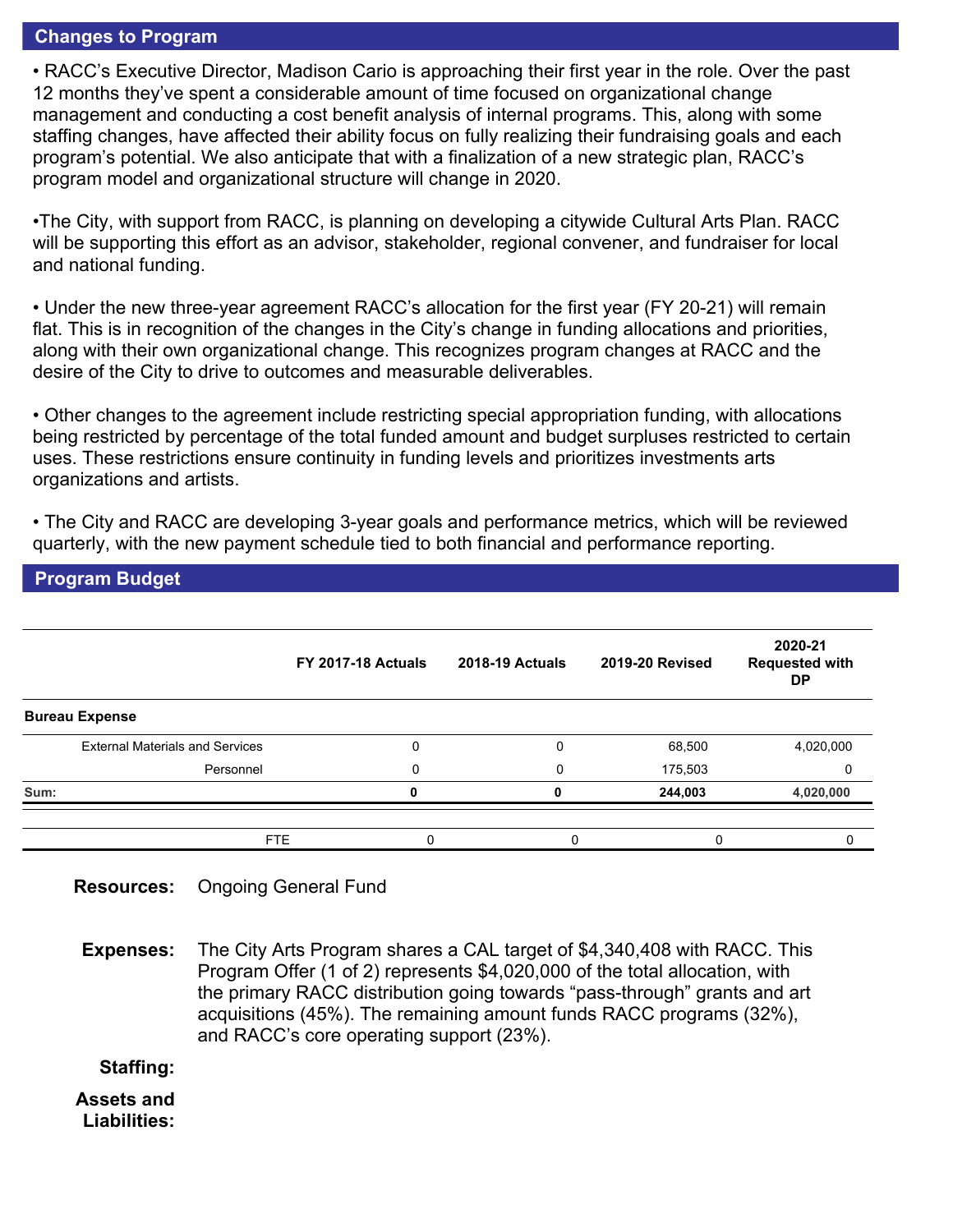| <b>Program Information</b> |                        |                                   |              |  |  |
|----------------------------|------------------------|-----------------------------------|--------------|--|--|
| <b>Bureau:</b>             | Special Appropriations | <b>Program Contact:</b> Giyen Kim |              |  |  |
| Website:                   |                        | <b>Contact Phone</b>              | 503-823-5119 |  |  |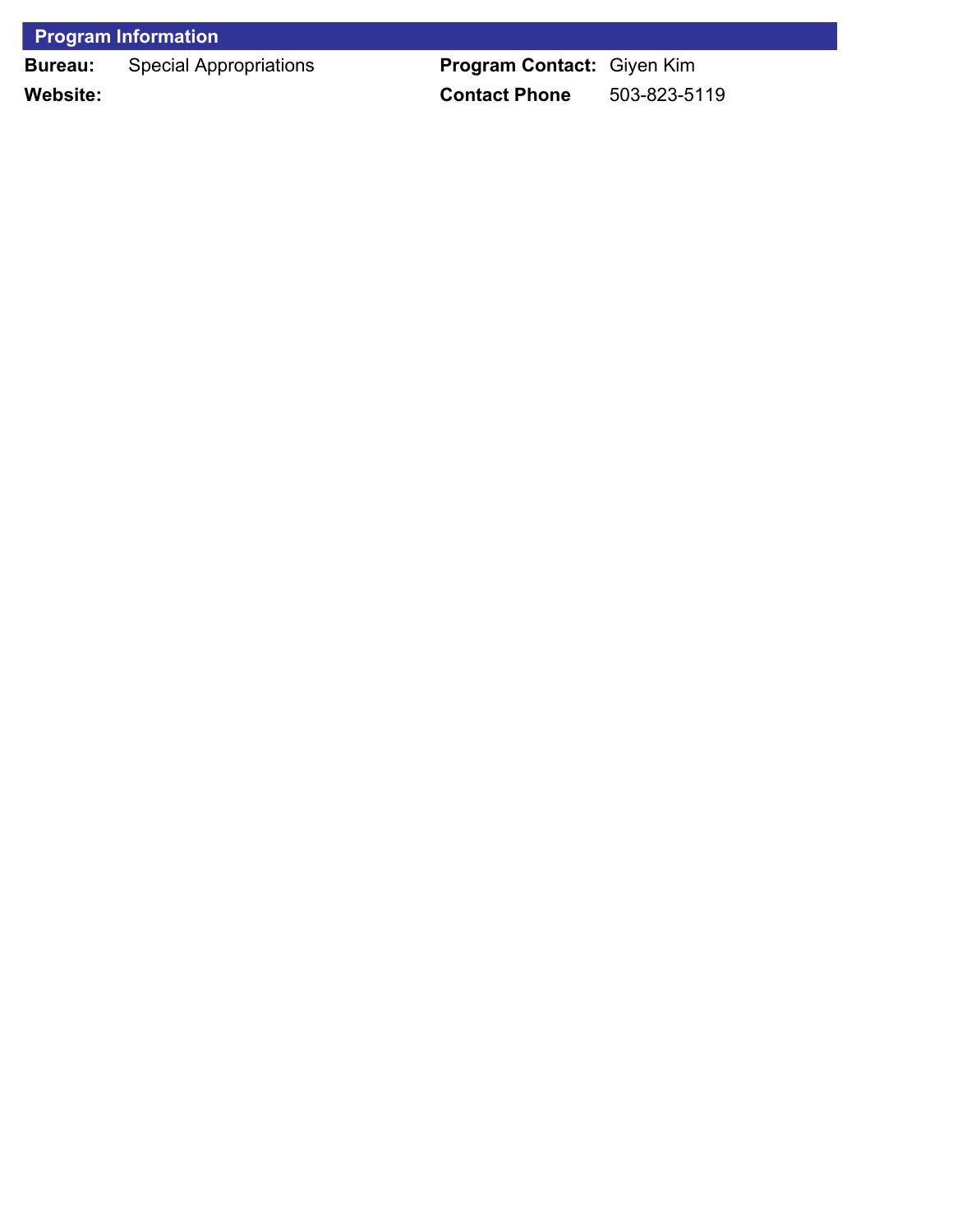# **City Arts Program**

# **Program Description & Goals**

Note: The CAP shares a CAL target of \$4,340,408 with RACC, with this Program Offer (2 of 2) representing of \$320,408 of the total allocation. In future years, RACC's target will be incorporated in the City Arts Program CAL target.

In November 2018 the City Arts Program (CAP) was established to oversee the City's agreement with the Regional Arts and Culture Council (RACC) and to align the City's various arts-related investments and programs. During the inaugural year of this program, the City Arts Program Manager was focused on understanding the City's relationship with RACC and developing a path forward. Their primary focus over the past 12 months has been the following activities -

•Ensuring that RACC's city-funded programs meet the base requirements outlined in City's municipal code, administrative rules, intergovernmental agreements.

•Establishing a "principal-agent" relationship, with RACC is acting as an agent and advisor, with the City ultimately decides on the priority and allocation of resources.

•Delineating which RACC programs align with City regulatory requirements, and what work is funded outside the scope of these documents.

•Establishing a new agreement with RACC, that is structured to fulfill the City Auditor's recommendations of having more "defined services and outcomes" and "a mechanism for reporting."

•Setting the groundwork and funding model for the development of a Cultural Arts Plan.

•Managing the Public Art for the Portland Building.

Under the new FY 20-23 agreement and funding allocation structure, RACC and the City will develop key performance metrics in specific areas in which to measure progress. With this new model of analyzing the data and performance metrics, we'll have a clear understanding of if our investment in RACC is achieving the outcomes that both the City and RACC desires.

| <b>Measure Title</b>                                              | PM 2017-18<br><b>Actuals</b> | PM 2018-19<br><b>Actuals</b> | PM 2019-20<br><b>Target</b> | PM 2020-21<br><b>Target</b> | <b>Strategic</b><br><b>Target</b> |
|-------------------------------------------------------------------|------------------------------|------------------------------|-----------------------------|-----------------------------|-----------------------------------|
| There are no performance measures associated with<br>this program | N/A                          | 0                            | N/A                         |                             | N/A                               |
| <b>Explanation of Services</b>                                    |                              |                              |                             |                             |                                   |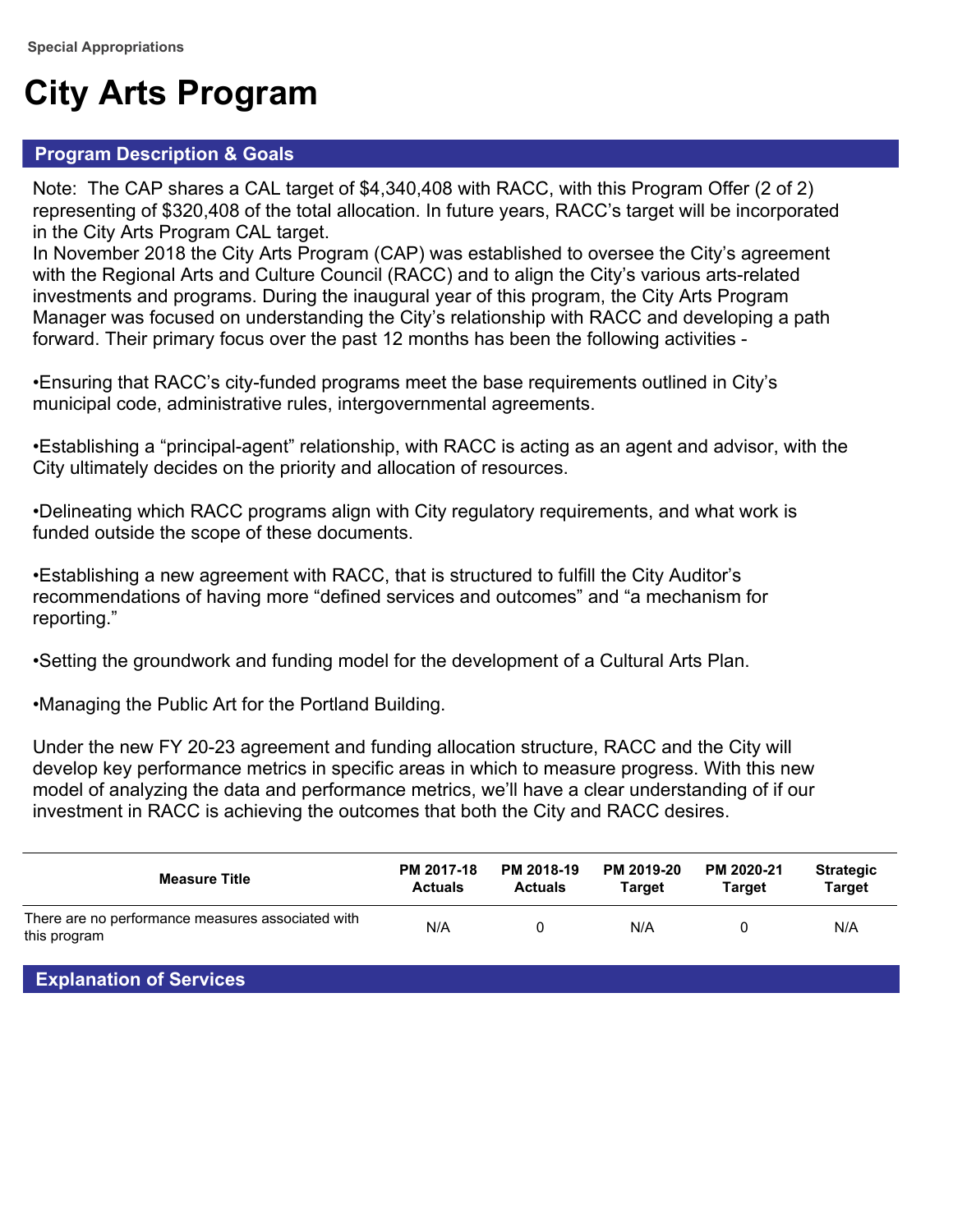The CAP coordinates and aligns the City's arts-related investments with the advancement of citywide arts and culture goals. This work is primarily undertaken by the City Arts Program Manager  $who -$ 

•Provides financial oversight, performance monitoring, and enforcement of the City's agreement with RACC and ensures compliance with the City's regulatory requirements.

•Oversees a citywide arts program, which includes the development of a Cultural Arts Plan that provides a clear vision and strategy for arts and culture investments and programs.

•Acts as the City's primary point of contact for City Council, City Bureaus, Arts Oversight Committee, and other internal and external arts-related inquiries.

•Coordinates the development of a comprehensive arts policy for the City.

•Explores opportunities to align the City's art investments and creative resources with other City priorities like climate change, homelessness, affordability and livability.

In alignment with the City Auditor's recommendation to "develop clear goals, vision and strategy" for arts and culture, the City Arts Program plans to move forward with the development of a Cultural Arts Plan in FY 2020-2021. Portland's last comprehensive arts plan was developed in 1992, with a refresh in 2009. Since then region's population and demographics have changed significantly. Portland needs a cultural arts plan that represents who we are today and provides a vision for the City we aspire to. At the conclusion of this process, RACC will have clearly defined goals in which to implement, with all of the organization's city-funded programs re-evaluated against these priorities.

# **Equity Impacts**

Over the past several years, RACC has worked on several initiatives to articulate their organizational philosophy and commitment to Racial Equity. While they have made great advancements in developing and implementing their organization's equity goals - their impact is solely based on RACC funded programs. The City Arts Program, however, will be examining cultural arts funding across bureaus to drive a more comprehensive approach to the development of citywide arts and culture equity goals and ultimately the distribution of city resources.

CAP is currently partnering with RACC and other bureaus as part of a cultural mapping project that will create a baseline collection of datasets (demographic, location, funding amount) and maps that will be analyzed individually and as a whole to determine –

•Who is currently receiving arts funding and what populations are being served/underserved?

•What is each neighborhood's density and proximity to arts organizations, venues and public art?

# •How is this data changing over time?

The cultural mapping process will create a baseline of current program investments and will be used to inform the development of a Cultural Arts Plan for the City and region. With equity at the center of the plan development, a large emphasis will be placed on reaching out to and equalizing the voices of marginalized and underserved communities and will ultimately articulate the goals and funding priorities for the City and region.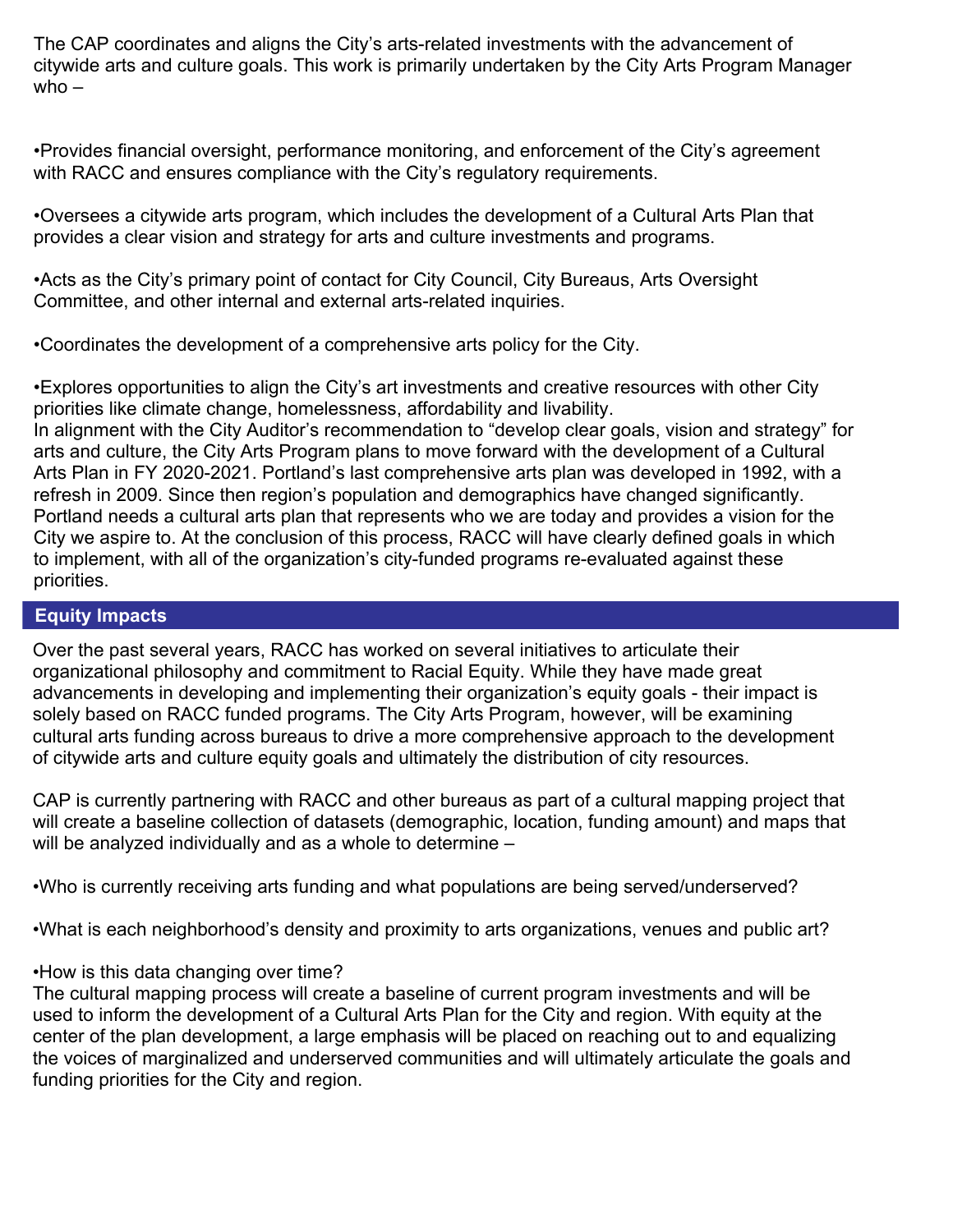# **Changes to Program**

Since its inception in November 2018, the City Arts Program experienced the turnover of its primary staff which was filled in October 2019. As a result, the program approach and oversight of RACC has slightly shifted – with clear expectations around what RACC programs receive funding, fiscal oversight, program performance and customer service. This change has fundamentally affected the language in the City's new 3-year agreement with RACC and has placed additional reporting requirements and performance requirements on the organization.

Concurrently, RACC's Executive Director, Madison Cario is approaching their first year in the role. Over the past 12 months they've spent a considerable amount of time focused on addressing internal issues and conducting a cost benefit analysis of internal programs. This, along with some staffing changes, have affected their ability focus on fully realizing their fundraising and program potential. We also anticipate that with a finalization of a new strategic plan, RACC's program model and organizational structure will change in 2020.

As a result of both changes, we anticipate that with the current resource allocation, we'll be able to increase grant and art acquisition funding opportunities for the community.

# **Program Budget**

|                                        | <b>FY 2017-18 Actuals</b> | <b>2018-19 Actuals</b> | <b>2019-20 Revised</b> | 2020-21<br><b>Requested with</b><br>DP |
|----------------------------------------|---------------------------|------------------------|------------------------|----------------------------------------|
| <b>Bureau Expense</b>                  |                           |                        |                        |                                        |
| <b>External Materials and Services</b> | 0                         | 0                      | 4,019,081              | 153,532                                |
| Internal Materials and Services        | 0                         | 0                      | 0                      | 1,754                                  |
| Personnel                              | 0                         | 0                      | 0                      | 165,122                                |
| Sum:                                   | ŋ                         | n                      | 4,019,081              | 320,408                                |

# **Resources:** Ongoing General Fund

### **Expenses:**

 The City Arts Program shares a CAL target of \$4,340,408 with RACC. This Program Offer (2 of 2) represents \$320,408 of the CAL target, with the City Arts Program Manager (1.0 FTE) and associated administration costs as the primary expense. The remaining amount will be used to fund a Cultural Arts Plan (\$147k) and a few minor program costs.

**Staffing:** 1FTE and 0.1FTE

### **Assets and Liabilities:**

|                | <b>Program Information</b> |                                   |              |
|----------------|----------------------------|-----------------------------------|--------------|
| <b>Bureau:</b> | Special Appropriations     | <b>Program Contact:</b> Giyen Kim |              |
| Website:       |                            | <b>Contact Phone</b>              | 503-823-5119 |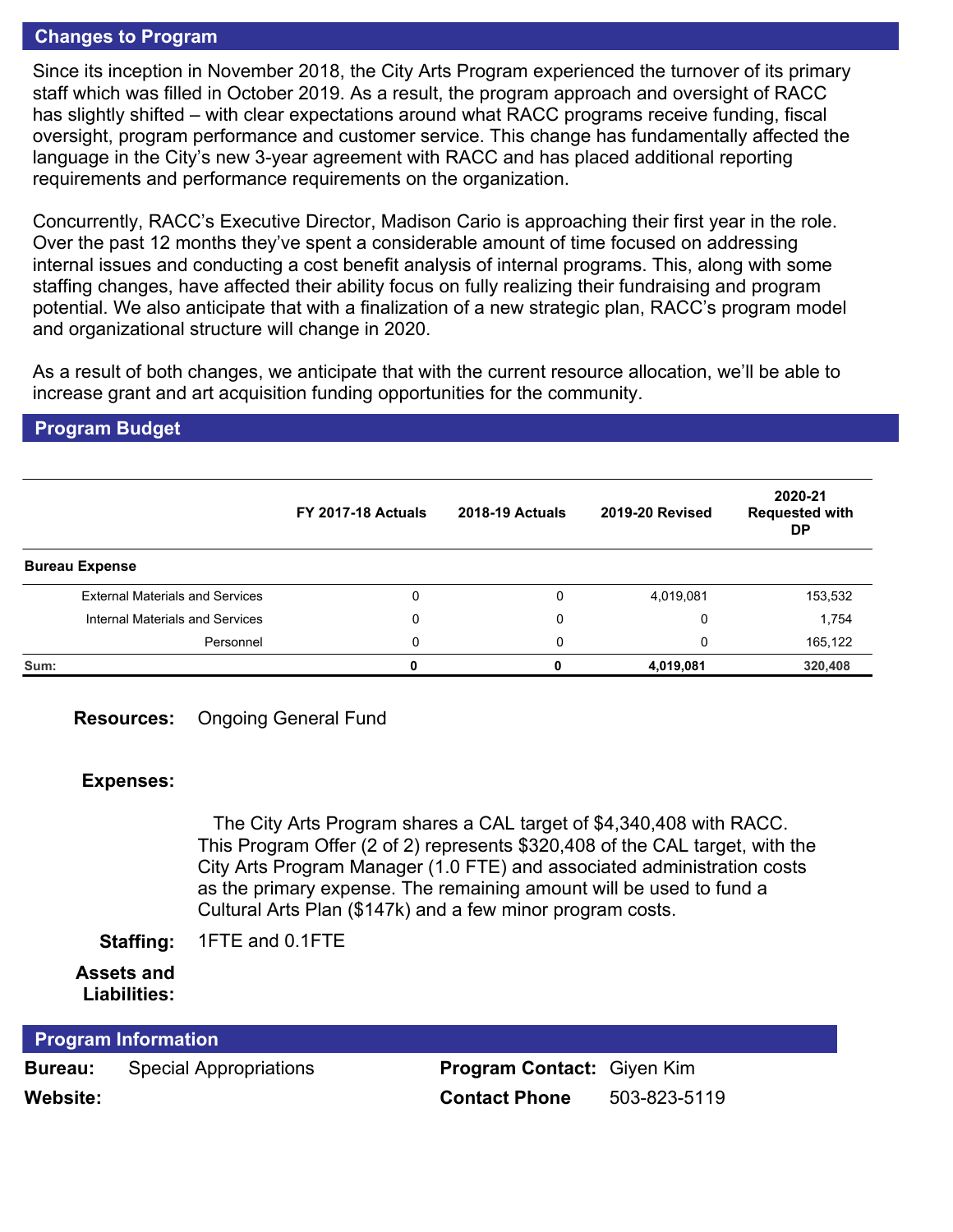# **East Portland Action Plan**

# **Program Description & Goals**

The East Portland Action Plan (EPAP) is charged with providing leadership and guidance to public agencies on how to strategically address community-identified issues and allocate resources to improve livability for neighborhoods in East Portland. The EPAP is an extension and outgrowth of the East Portland Action Plan Committee which engages the community to advocate for resources to further the values and strategies described in the Action Plan. Our goals are to outlined in the Action Plan

| <b>Measure Title</b>                                              | PM 2017-18     | PM 2018-19     | PM 2019-20 | PM 2020-21 | <b>Strategic</b> |
|-------------------------------------------------------------------|----------------|----------------|------------|------------|------------------|
|                                                                   | <b>Actuals</b> | <b>Actuals</b> | Target     | Target     | <b>Target</b>    |
| There are no performance measures associated with<br>this program | N/A            |                | N/A        |            | N/A              |

# **Explanation of Services**

EPAP is a community-led effort working together to advocate for all areas of livability. The work is carried out by the Committees and Subcommittees which include: Economic Development Subcommittee, Housing Subcommittee, Civic Engagement Subcommittee, Grants Committee, Technical Advisory Committee, Operations Committee, the East Portland Land Use & Transportation Committee, and the East Portland Parks Coalition. A General Meeting is held once a month for all groups and members to participate in a consensus driven process for decision making. EPAP Members and the Advocate will coordinate with City of Portland, Multnomah County, and Metro Department and Bureau Staff to help advise on all major projects happening in the East Portland Community Office District Coalition Area. They will also engage elected officials and community advisory bodies to advocate for Action Items identified in the Action Plan. EPAP also has a grant program, giving away half of our annual budget, for organizations and groups working in East Portland to assist with accomplishing our Action Items. This process is over seen by the Grants Committee and is a competitive process. The 3 Grant catagories are the General Grant, Civic Engagement Grants, and the Municipal Partnership Grant.

# **Equity Impacts**

All gatherings and efforts by EPAP are open to the public and government staff. We make every effort possible to make all actions accessible by providing translation services, food, childcare, and whatever is necessary for community participation. Meeting notifications are posted on the Website and sent out via email. We make sure all gatherings are accessible with ADA requirements and will provide additional services as needed.

Our Civic Engagement Subcommittee purpose is to organize cultural & language specific civic engagement workshops, share curriculum, advocate for ongoing funding, and advise on East Portland cultural & language specific issues and projects. They are to help uplift concerns held by the BIPOC, Immigrant and Refugee Communities, and historically marginalized communities. Our consensus decision making process ensures all voices are heard and that the minority voice is not ignored. This process empowers all communities to participate in the process.

# **Changes to Program**

**Program Budget**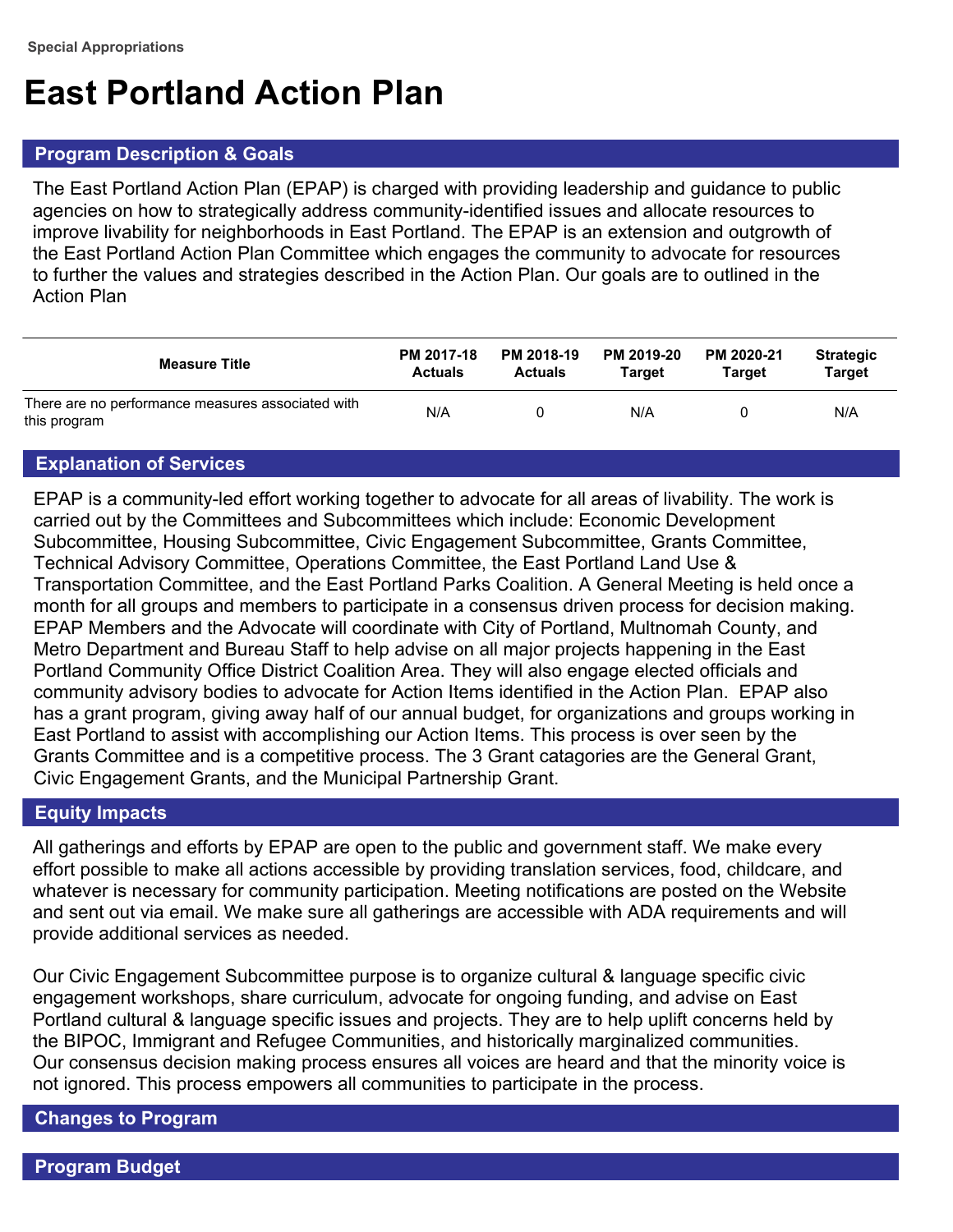|                                        | <b>FY 2017-18 Actuals</b> | <b>2018-19 Actuals</b> | <b>2019-20 Revised</b> | 2020-21<br><b>Requested with</b><br><b>DP</b> |
|----------------------------------------|---------------------------|------------------------|------------------------|-----------------------------------------------|
| <b>Bureau Expense</b>                  |                           |                        |                        |                                               |
| <b>External Materials and Services</b> | 0                         | 77,250                 | 340,386                | 191,846                                       |
| Internal Materials and Services        | 0                         | 0                      | 22,400                 | 22,400                                        |
| Personnel                              | 0                         | 0                      | 115.884                | 123,517                                       |
| Sum:                                   | 0                         | 77,250                 | 478,670                | 337,763                                       |

| <b>Resources:</b> | <b>Ongoing General Fund</b> |
|-------------------|-----------------------------|
|-------------------|-----------------------------|

**Expenses:** Outgoing Grants and internal program expense including 1FTE.

**Staffing:** 1 FTE, located in the Commissioner of Public Safety's Office.

# **Assets and**

**Liabilities:**

| <b>Program Information</b> |                                |                                      |              |  |  |
|----------------------------|--------------------------------|--------------------------------------|--------------|--|--|
| <b>Bureau:</b>             | Special Appropriations         | <b>Program Contact: Sheila Craig</b> |              |  |  |
| Website:                   | www.eastportlandactionplan.org | <b>Contact Phone</b>                 | 503-823-6863 |  |  |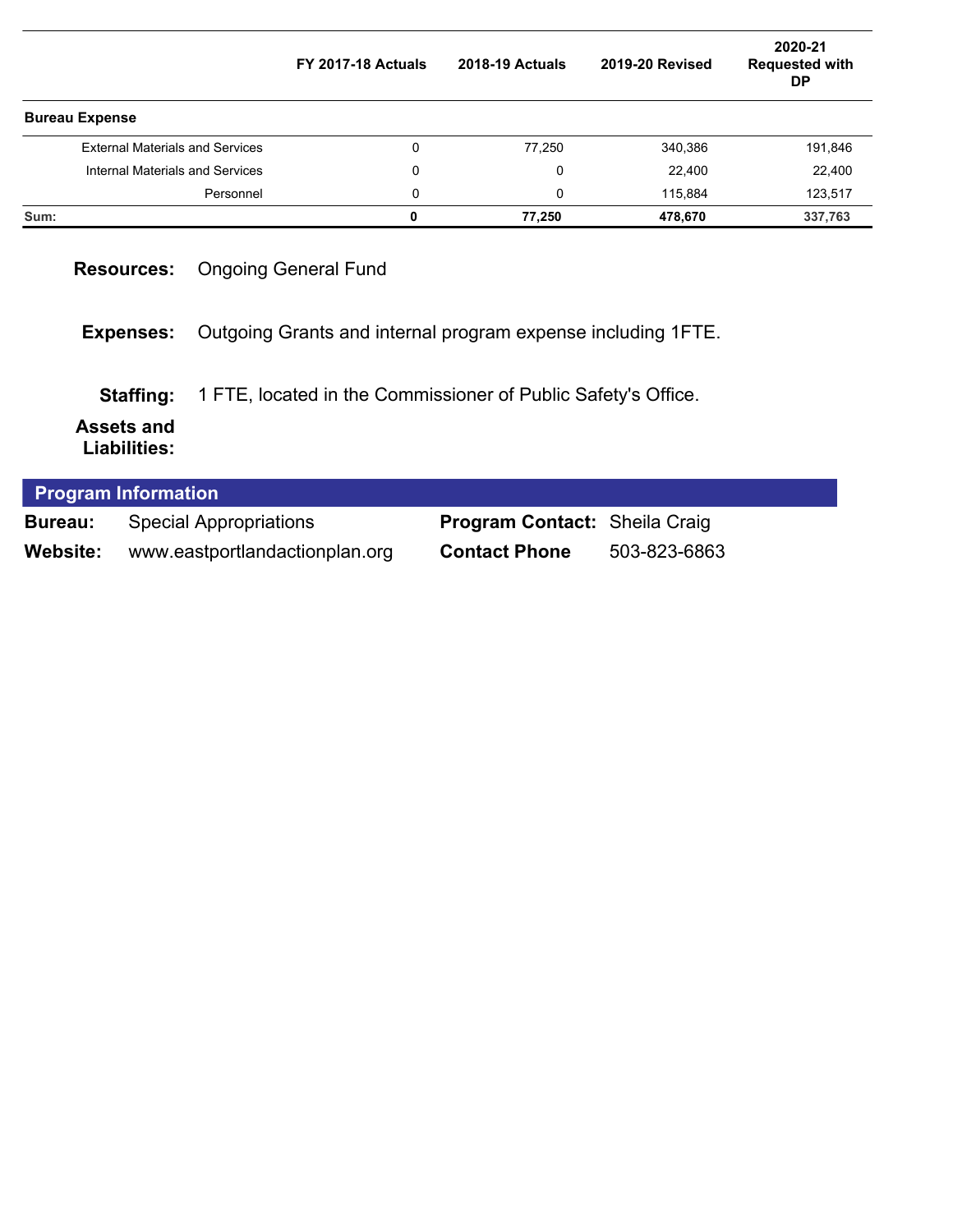# **Portland Committee on Community Engaged Policing**

# **Program Description & Goals**

This program supports a public, independent committee that reports to the Mayor most concerned with being a voice for the community; especially those most marginalized in Portland. PCCEP is a new configuration of the COAB (Community Oversight Advisory Board) that was formed as a result of the DOJ settlement agreement. The first year of this program was intended to be focused on recruiting and selecting members, training those members, and collecting information from stakeholders. The first PCCEP public meeting was held in November so there are no previous years of activity. Participation and completion of tasks assigned through the DOJ Settlement and other advisement sought by the Mayor are a few key aspects of the formation of the PCCEP. But the PCCEP acts more broadly to represent the community of Portland; especially those most marginalized. The PCCEP is comprised of a diverse group of Portland community members who work together to not only achieve equitable policing, but to be a mechanism of information sharing between the City, PPB and the Portland community. The mission of PCCEP is to work with the Mayor/Police Commissioner, Portland Police Bureau, and Portland's diverse constituencies to solicit and exchange information between the community and Portland Police Bureau (PPB) to achieve the desired outcomes of equitable policing which exceeds constitutional requirements, and meaningful community engagement with and trust in PPB.

PCCEP will continue to work to facilitate positive police/community relationships as well as review and make recommendations on PPB policies touching the DOJ Settlement Agreement including constitutional policing, use of force, interactions with people experiencing mental illnesses, complaint investigations, and racial justice. The DOJ settlement parameters, however, act only as a first step in the right direction. PCCEP will continue to focus on creating recommendations which exceed the standards set forth by the DOJ.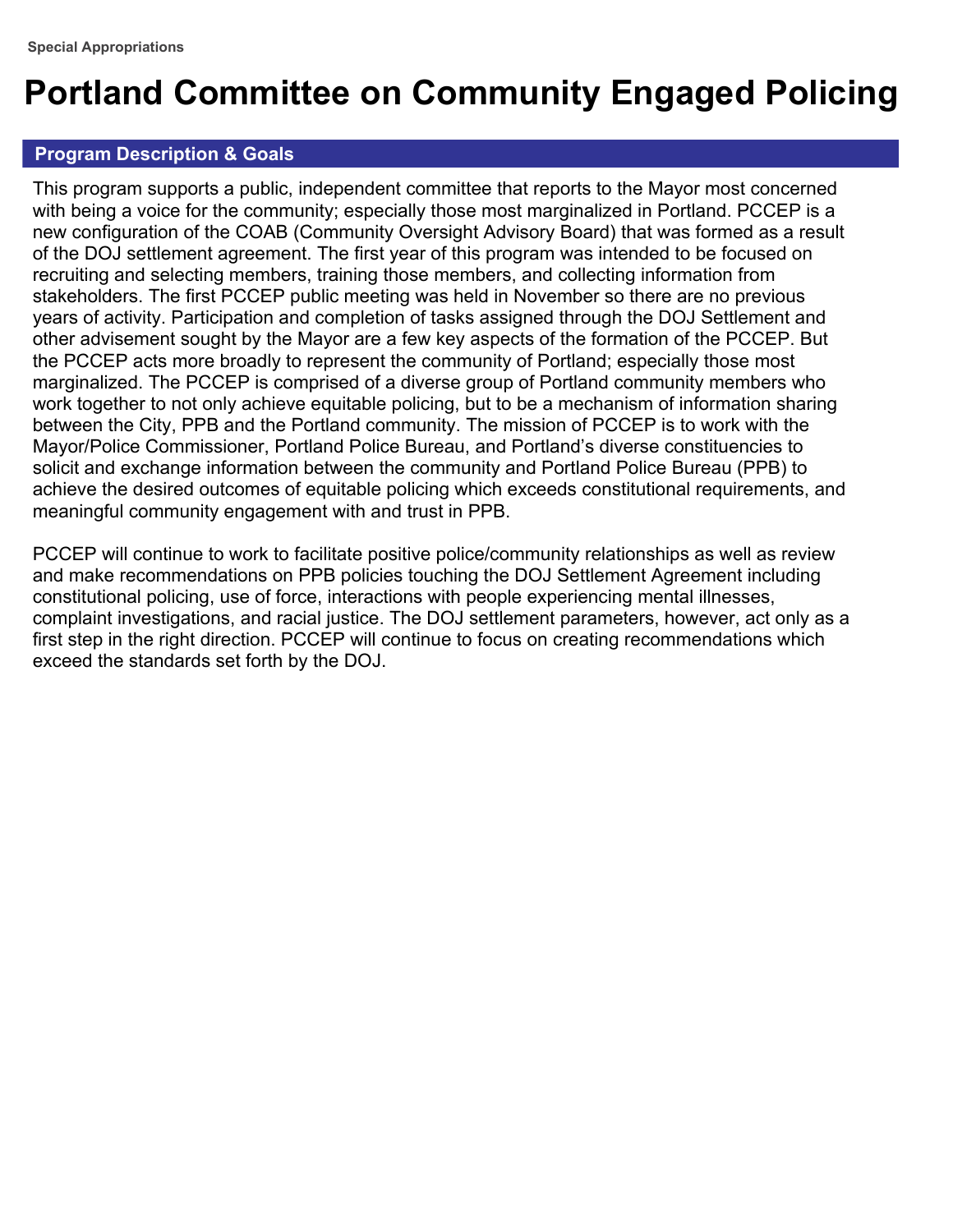| <b>Measure Title</b>                                              | PM 2017-18     | PM 2018-19     | PM 2019-20 | PM 2020-21 | <b>Strategic</b> |
|-------------------------------------------------------------------|----------------|----------------|------------|------------|------------------|
|                                                                   | <b>Actuals</b> | <b>Actuals</b> | Target     | Tarɑet     | <b>Target</b>    |
| There are no performance measures associated with<br>this program | N/A            |                | N/A        |            | N/A              |

# **Explanation of Services**

In December 2012, the DOJ found that that PPB engage in a pattern or practice of unnecessary or unreasonable force during interactions with people who have or are perceived to have mental illness. The City reached a Settlement Agreement that included a community oversight component. That Committee was redefined in 2017 and relaunched as the PCCEP. The PCCEP was charged with responding to PPB's Community Engagement Plan and has since made recommendations for that plan with community input at the forefront. Additionally, the Committee is focused on producing recommendations that help to mitigate negative interactions with PPB disproportionately experienced by people living with mental illness, American Indian/Alaska Native people, Black people, Latinx people, houseless people, and LGBTQ+ people. It is critical that the committee exist as an independent community voice for input into PPB activities, policies and procedures. Robust community engagement with people living with mental illness and communities of color is designed to improve PPB service and interaction with these communities. Beyond this, the Portland community has unlimited knowledge to offer to PCCEP and to PPB; this committee gives the community a louder voice.

# **Equity Impacts**

This program is specifically focused on improving service and interactions between PPB and communities of color and people living with mental illness.

# **Changes to Program**

# **Program Budget**

|                                        | <b>FY 2017-18 Actuals</b> | <b>2018-19 Actuals</b> | <b>2019-20 Revised</b> | 2020-21<br><b>Requested with</b><br><b>DP</b> |
|----------------------------------------|---------------------------|------------------------|------------------------|-----------------------------------------------|
| <b>Bureau Expense</b>                  |                           |                        |                        |                                               |
| <b>External Materials and Services</b> |                           | 0                      | 652,121                | 529,496                                       |
| Internal Materials and Services        | 0                         | 0                      | 25,003                 | 103,563                                       |
| Personnel                              | 0                         | 0                      | 314,217                | 285,963                                       |
| Sum:                                   | o                         | n                      | 991,341                | 919,022                                       |
| <b>FTE</b>                             | $\Omega$                  |                        |                        |                                               |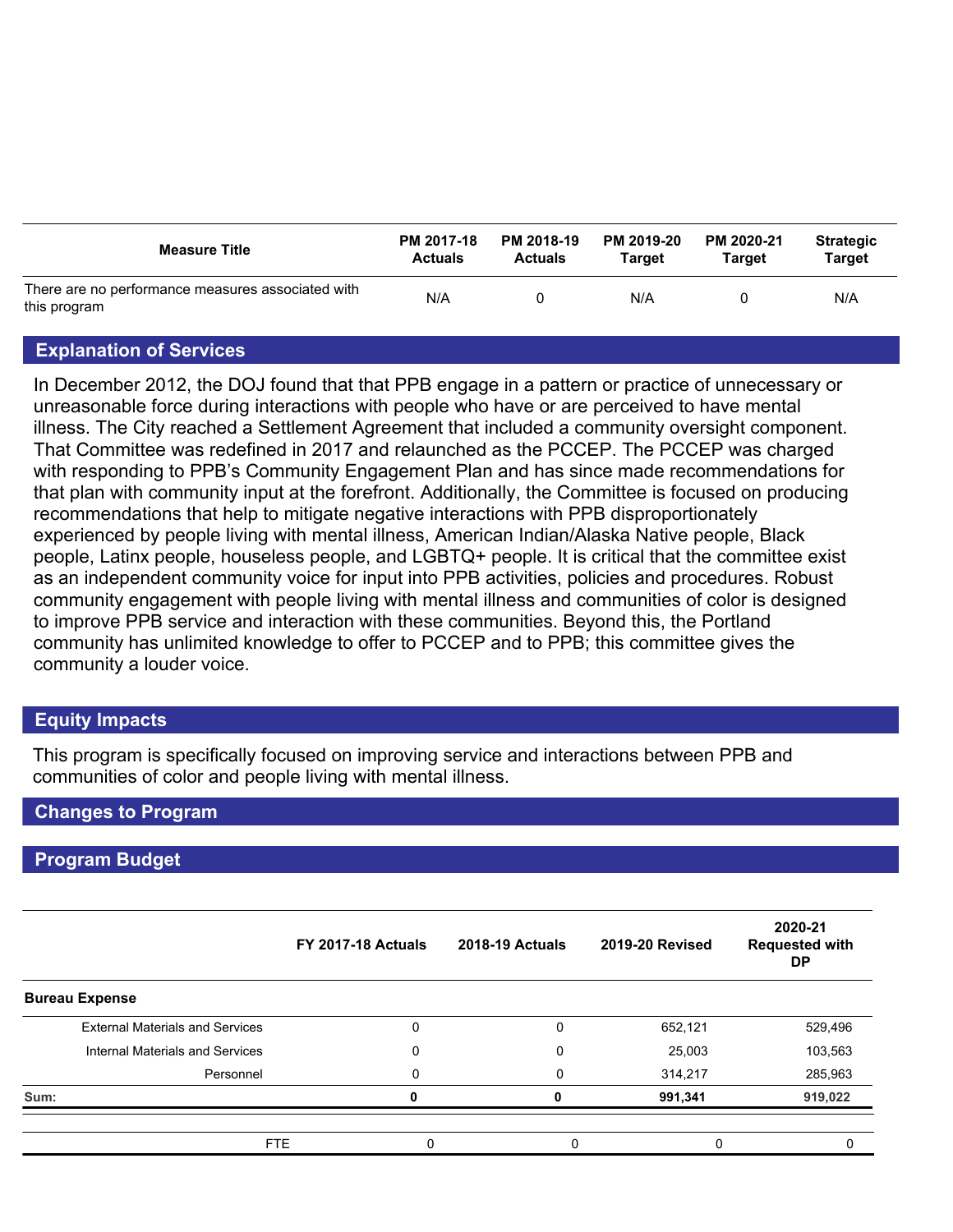# **Resources:** Ongoing General Fund

**Expenses:** Fixed expenses include rental of an office that is also used for PCCEP subcommittee meetings, PCCEP retreats, listening sessions, and an occasional town hall. 2.5 FTE, M&S costs, stipends for committee members, food and venue costs for meetings. Discretionary expenses include contracting with outside consultants for facilitation and other tasks. Also, there is an inter-agency agreement with Office of Equity and Human Right for program support. **Staffing:** 1 FTE Project Director: Manages all administrative and substantive activities for the PCCEP including working with the Mayor's office, PPB and the DOJ 1 FTE Administrative Coordinator: Manages website and public communication, processing invoices, logistics for all meetings (venue, food, accommodations) .5 FTE in the Mayors office—Acts as a liaison for the mayor to PCCEP and vice-versa **Assets and** Printer, 2 laptops

# **Program Information**

**Liabilities:**

**Bureau:** Special Appropriations **Program Contact:** Theodore Latta **Website: Contact Phone** 503-865-6077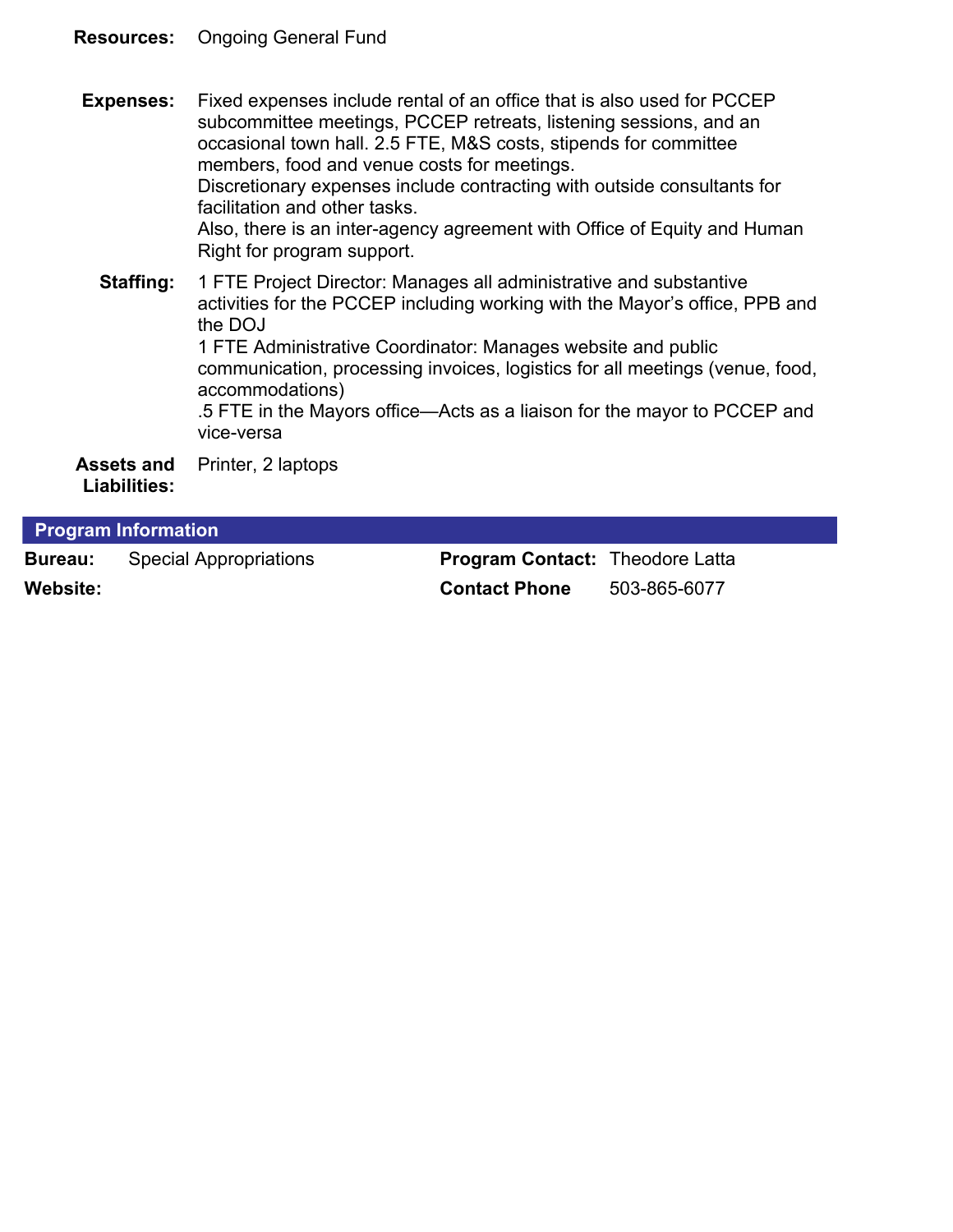# **Portland'5 Centers for the Arts Special Appropriation**

# **Program Description & Goals**

This program offer covers the City's ongoing Special Appropriation paid to Metro for support of the Portland'5 Centers for the Arts (P'5), formerly know as Portland Center for the Performing Arts (PCPA). P'5 facilities are City owned and operated by Metro under the direction of the Metro Exposition and Recreation Commission (MERC). The City's obligation to this support is found in Section 5 of the Agreement Regarding Consolidation of Regional Convention, Trade, Spectator and Performing Arts Facilities Owned and Operated by the City of Portland and Metro, which was established in 1990 and amended in 1992, 2000 and 2013.

The funds are used to support the operations and capital needs at the venues and to enable them to continue to provide performing arts venues to a wide range of users. The amount of the City's obligation under the Agreement escalates annually by the Consumer Price Index (CPI).

| <b>Measure Title</b>                                              | PM 2017-18     | PM 2018-19     | PM 2019-20 | PM 2020-21 | <b>Strategic</b> |
|-------------------------------------------------------------------|----------------|----------------|------------|------------|------------------|
|                                                                   | <b>Actuals</b> | <b>Actuals</b> | Target     | Tarɑet     | Target           |
| There are no performance measures associated with<br>this program | N/A            |                | N/A        |            | N/A              |

# **Explanation of Services**

P'5 consists of three separate buildings: the Keller Auditorium, the Arlene Schnitzer Concert Hall, and the Antoinette Hatfield Hall which houses Newmark Theatre, Dolores Winningstad Theatre, and Brunish Theatre.

The facilities serve as the home performance venue for five resident companies (Portland Opera, Oregon Ballet Theater, Oregon Symphony, Oregon Children's Theater, and Portland Youth Philharmonic) and hosts five presenting arts organizations (White Bird Dance, Stumptown Stages. Portland Arts and Lectures (Literary Arts), Metropolitan Youth Symphony, and Broadway in Portland). In addition, P'5 also presents events independently, which allows the venues to diversify income streams, expand business opportunities, welcome new and emerging performers, and engage new audiences. The P'5 free event series brings local, national and international performers to the theaters and streets of Portland, entertaining thousands and includes: Music on Main Street; Summer Arts on Main; Noontime Showcase; and Poets on Broadway.

The venues host over 1,000 music, theater, dance, and lecture performances each year, draw nearly one million patrons to downtown Portland's Cultural District and generate an average of \$80 million in regional spending every year. P'5 assesses its impact on the economy annually; in FY 2017-18 P'5 produced an estimated economic impact of \$84.5 million and 830 full-time equivalent jobs..

P'5 runs an active education and engagement program that helps fulfil their commitment to celebrating diversity and broadening access to the performing arts for people of all means, cultures, and ethnicities.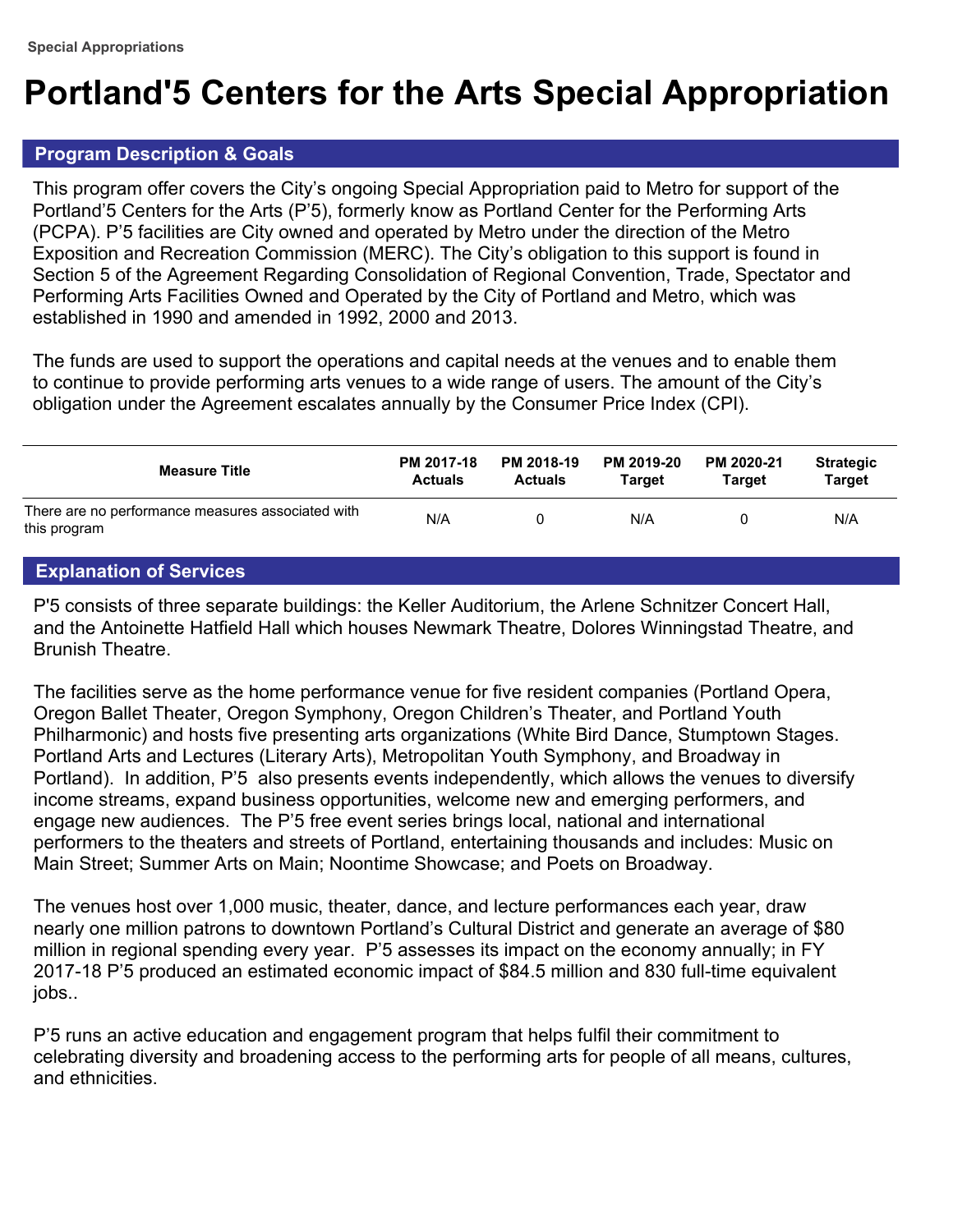# **Equity Impacts**

The P'5 Education Program seeks to remove barriers and provide access to a diverse selection of world-class lectures and performing arts by offering free performances in the venues and in the community, career shadow opportunities, summer internships, and curriculum support. The Education Program intentionally seeks and supports teachers and students in Title-I schools to enhance the education and arts experience by providing curricular materials that connect what students see on the stage with what they experience in the classroom.

P'5 offers a range of accommodations for people with disabilities who are attending events and is actively working with City staff in the Spectator Venues Program to remove ADA barriers identified in the City's ADA Transition Plan.

P'5 supports the City's efforts to combat climate change by investing in the aging City-owned performing arts venues to improve their efficiency, as well as extend their useful life. In addition, due to the venues' central location, patrons may take advantage of a wide variety of transportation options to arrive at events.

# **Changes to Program**

The City's obligation to provide this support is found in Section 5 of the Agreement Regarding Consolidation of Regional Convention, Trade, Spectator and Performing Arts Facilities Owned and Operated by the City of Portland and Metro and is not expected to change in the foreseeable future. The Spectator Venues Program provides staff liaison services to P'5 and the Spectator Venues and Visitor Activities Fund is authorized to expend funds on financial planning and contract administration and oversight for P'5.

# **Program Budget**

|                                        | <b>FY 2017-18 Actuals</b> | <b>2018-19 Actuals</b> | <b>2019-20 Revised</b> | 2020-21<br><b>Requested with</b><br><b>DP</b> |
|----------------------------------------|---------------------------|------------------------|------------------------|-----------------------------------------------|
| <b>Bureau Expense</b>                  |                           |                        |                        |                                               |
| <b>External Materials and Services</b> | 1,936,832                 | 1,012,132              | 1,911,473              | 981,313                                       |
| Internal Materials and Services        | 70.024                    | 99,298                 | 0                      | 0                                             |
| Personnel                              | 68,648                    | 113,085                | 0                      | 0                                             |
| Sum:                                   | 2,075,504                 | 1,224,515              | 1,911,473              | 981,313                                       |

# **Resources:** Ongoing General Fund

**Expenses:** External Services contract with Metro

**Staffing:**

**Assets and Liabilities:**

# **Program Information**

**Bureau:** Special Appropriations **Program Contact:** Karl Lisle

**Website: Contact Phone** 503-823-5876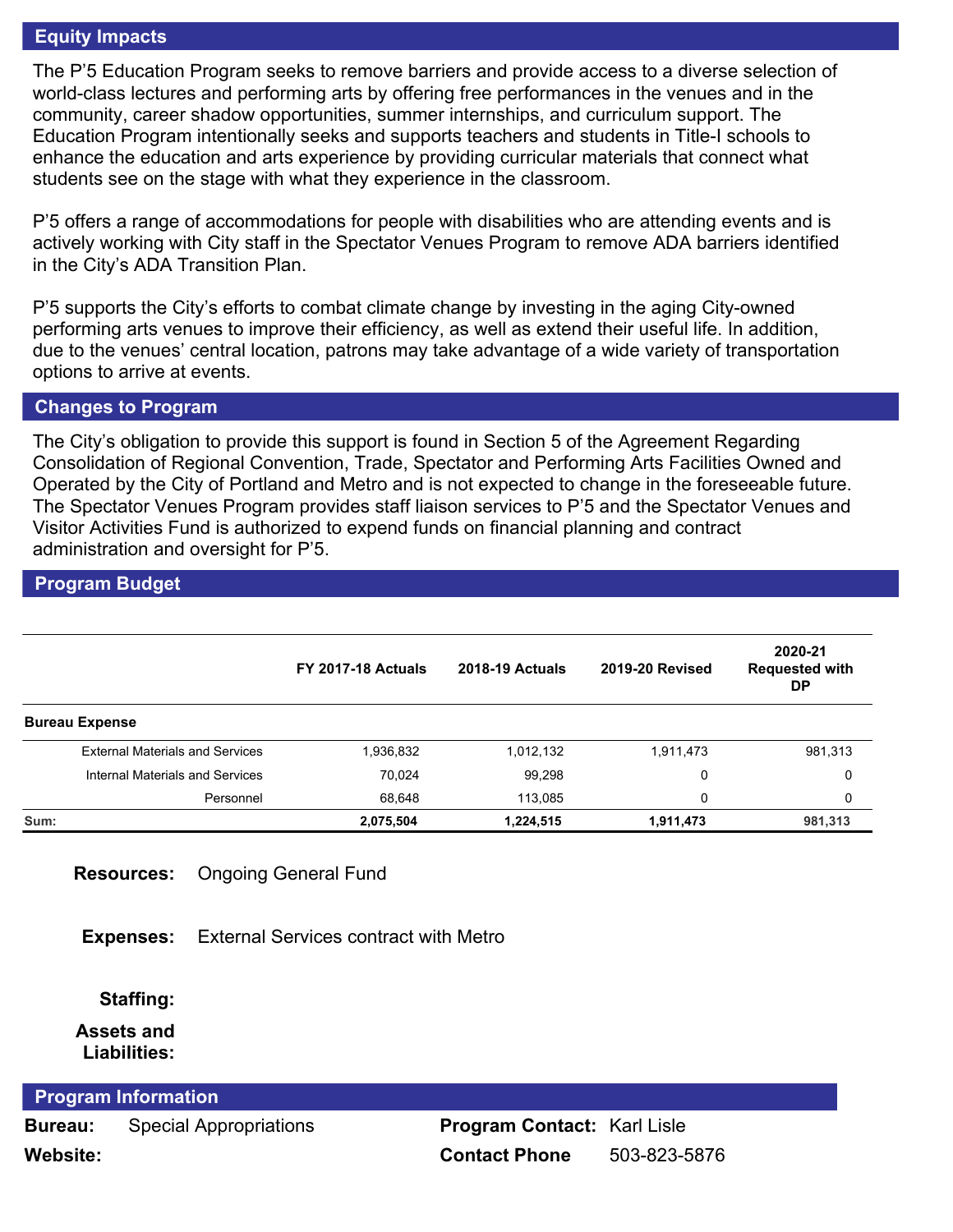# **Office of Youth Violence Prevention (OYVP)**

# **Program Description & Goals**

The Office of Youth Violence Prevention (OYVP) was created on July 17, 2006. OYVP reflects priorities identified by City Council to build a more family-friendly city and increase public safety and reflects the emphasis on attacking the root causes of problems in neighborhoods, rather than simply focusing on policing efforts.

OYVP coordinates with pro-social resource services, provides and manages grant funding and enjoins the community in problem solving. OYVP offers research information and facilitates communication associated with best practices and grant funding opportunities to supplement local resources. OYVP works with city bureaus, county, state and federal services, business, schools, and the faith community to provide consistent policy input, guidance, and advocacy to address youth violence.

OYVP facilitates the bi-weekly Community Peace Collaborative Public Forum which seeks to inform community, increase communication and coordinate resources and expertise to reduce the many forms of violence, and crime. OYVP participates as a stakeholder service with the Multnomah County Local Public Safety Coordinating Council Youth and Gang Violence Subcommittee. The subcommittee is committed to collaborating and communicating across systems and with affected communities. The subcommittee's vision is a violence-free, opportunity-rich future for every member of our community. Its mission is to reduce youth and gang violence, reduce related disproportionate minority contact, and lessen the disproportionate negative impacts of gang violence on communities of color. The subcommittee implemented and completed the Multnomah County Comprehensive Gang Assessment in 2013 / 2014. The resulting strategic plan was approved by the LPSCC Executive Committee in 2017. The plan serves to align City and County intervention and prevention programming based upon nationally recognized and recommended program models. All OYVP programming supports and aligns with the approved plan.

OYVP collaborates with communities and institutions to eliminate racial inequity. OYVP supports the City's 5 Year Racial Equity Plan through the facilitation of the bi-weekly Community Peace Collaborative Public Forum (CPC), additionally by serving as a stakeholder at the bi-weekly held Interfaith Peace and Action Collaborative (IPAC) and other community meetings. Finally, OYVP through the provision of grant funding and the selection of programming models continues to strengthen outreach, public engagement, and access to City services for communities of color, as well as immigrant and refugee communities.

| <b>Measure Title</b>           | PM 2017-18<br><b>Actuals</b> | PM 2018-19<br><b>Actuals</b> | PM 2019-20<br><b>Target</b> | PM 2020-21<br><b>Target</b> | <b>Strategic</b><br><b>Target</b> |
|--------------------------------|------------------------------|------------------------------|-----------------------------|-----------------------------|-----------------------------------|
| gun violence instances         | 0                            |                              |                             |                             | 0                                 |
| <b>Explanation of Services</b> |                              |                              |                             |                             |                                   |

The Office of Youth Violence Prevention (OYVP) reflects priorities identified by City Council to build a more family-friendly city and increase public safety and reflects the emphasis on attacking the root causes of problems in neighborhoods, rather than simply focusing on policing efforts. OYVP serves as grant manager for the following pro-social resource programs: Street Level Gang Outreach (SLGO); Gang Impacted Family Team (GIFT) Coordinator; and Restorative Justice Program. The grant programs provide pro-social resources to at risk youth, and their families, creating an investment in Portland's livability and economic future.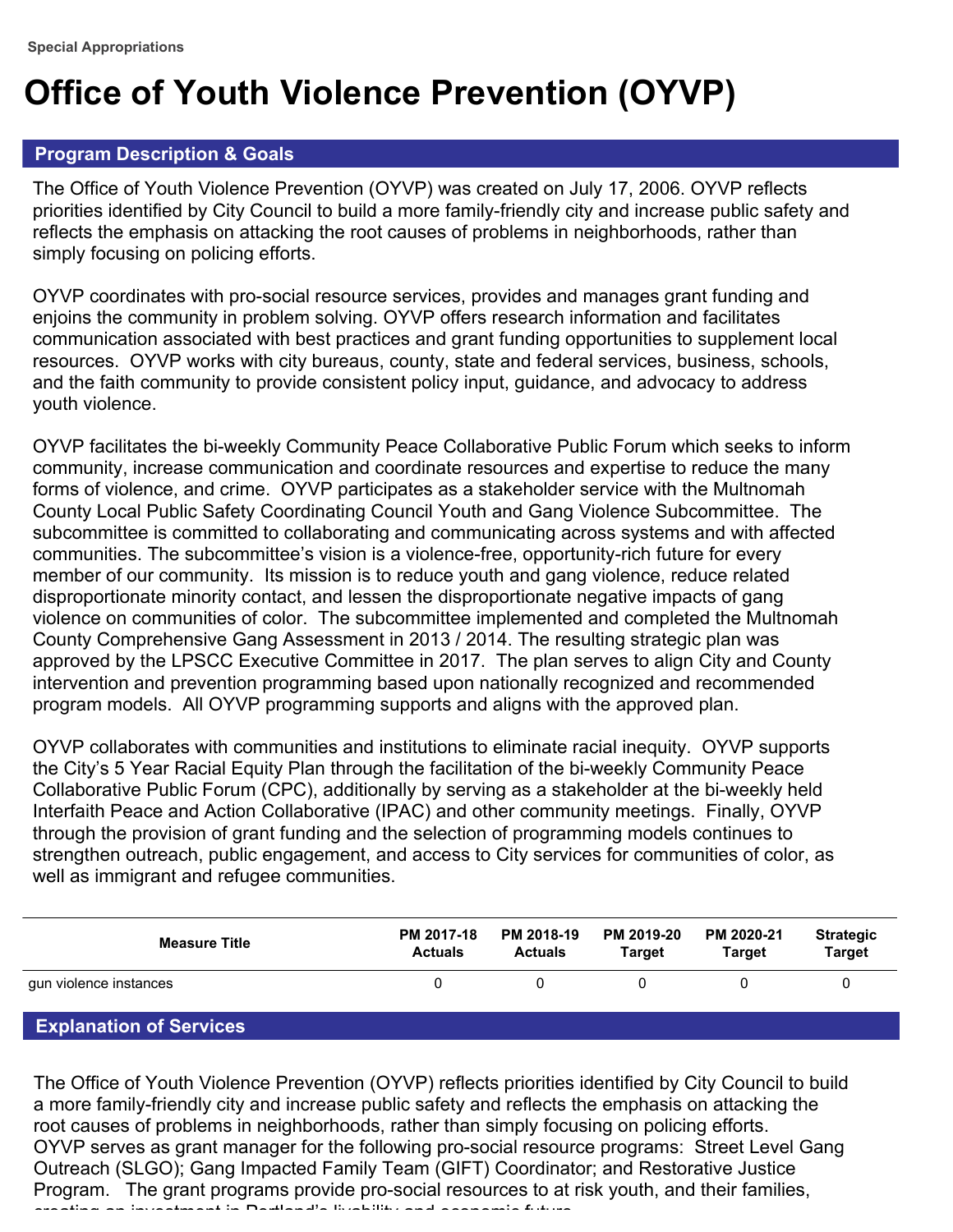creating an investment in Portland's livability and economic future.

Youth being served through OYVP managed programming are persons 25 years or younger. Grantee organizations include: Immigrant and Refugee Community Organization (IRCO), Latino Network, Native American Youth and Family Center (NAYA), Portland Opportunities Industrialization Center (POIC), and Resolutions Northwest. These grantee organizations provide a multitude of culturally specific services to Portland's youth and families through the listed OYVP grant programs.

SLGO workers build relationships with youth and their families with specific goals in mind: to reduce conflict and violence, to support and assist youth and their families in accessing social and educational services, while providing services as a mentor, life coach, positive role model, advocate, and mediator. SLGO workers funded by OYVP provide service City wide while coordinating services with SLGO workers funded through the Bureau of Parks and Recreation, TriMet and the City of Gresham. OYVP hosts weekly meetings for all SLGO serving in the Portland and Gresham area to assist in the alignment of services.

GIFT is a collaborative multi-disciplinary team involving City, County, State and private non-profit organization services. The team was created to provide pro-social service support for youth and families to break intergenerational ties that perpetuate gang involvement and violence within the community. The GIFT Team meets monthly. OYVP is a GIFT stakeholder service. The GIFT coordinator connects client resources and need for resources with SLGO workers, clients receiving treatment at Legacy Emanuel Hospital, and HEAT reentry program. The GIFT Coordinator is a member of the LPSCC Youth and Gang Violence Subcommittee and Multnomah County Sex Trafficking Collaborative. In school year 2016-2017 to date in 2019-2020 grantee organization Resolutions Northwest Inc. (RNW) has provided Restorative Justice implementation planning and support at the district level of the Parkrose School District. The focus has been to offer professional development to administrators, teachers and staff to build capacity within the system to effectively reduce disproportionate exclusionary practices that impact students of color.

OYVP in addition provides small grants, under \$5000, sponsoring pro-social culturally specific programming for youth involving education, mentoring, and recreation opportunities. Addtionally, OYVP has provided funding to the post incarceration / reentry program entitled HEAT (Habilitation, Empowerment, Accountability, Therapy) through Volunteers of America Oregon (VOA). The funding provides incentive for HEAT program enrolled clients, to encourage those clients to complete the 9 month program. OYVP, Multnomah County Parole and Probation, and GIFT Coordinator coordinate pro-social services while assisting VOA with the HEAT program. Since 2017 OYVP has aligned service models and methods of service delivery through LPSCC's Youth and Gang Violence Subcommittee to reduce gun related violence. OYVP is continuing to research new prosocial service delivery methods which will continue to offer future reduction in youth and gang related violence. In 2019, OYVP through contract gained the consulting services of California Partnership for Safe Communities (CPSC) and the National Institute of Criminal Justice Reform (NICJR), consultants to Oakland, California's well evaluated, and proven successful "Oakland Ceasefire" program. OYVP will be continuing to work with CPSC and NICJR through June 2020 in refining OYVP intervention services to better support OYVP program clients. OYVP is currently assisting the US Attorney's Office in the development of pro-social / intervention program language connected to government grant funding opportunities, to be made available through Project Safe Neighborhood (PSN) program. Application for PSN grant funding is projected to be made available to Portland area private non-profit organizations (NGOs) in mid-2020. Awarded PSN grant funding will enhance the pro-social / intervention service capacity of NGOs, while aligning with OYVP supported service programs.

OYVP facilitates the bi-weekly Community Peace Collaborative Public Forum, the mission of which is to increase communication and coordination among services and community to further the development of solutions, interventions and prevention strategies to reduce violence. OYVP attends the bi-weekly community led and facilitated Interfaith Peace and Action Collaborative (IPAC). IPAC's purpose is to gather as members of faith, community, business, and law enforcement to discuss and create action to improving police/community relations and impact the criminal justice system at-large to ultimately ensure real justice for all.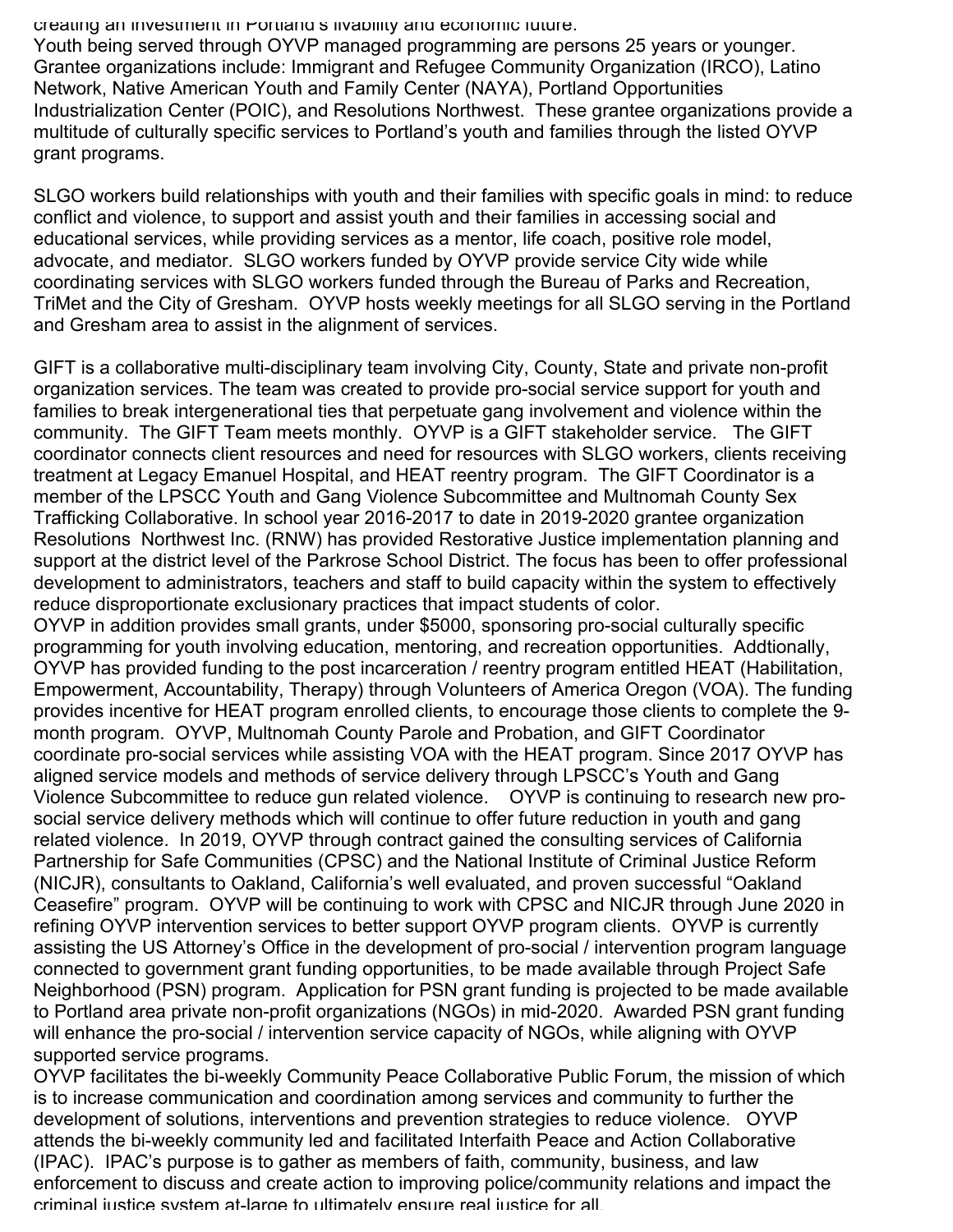criminal justice system at-large to ultimately ensure real justice for all.

Through the two listed reoccurring meetings community members enjoin in dialogue, while seeking solutions for the reduction of gun-related and other types of violence, better enabling OYVP to match service to community expressed need.

# **Equity Impacts**

Programming managed by OYVP supply pro-social resources and services to communities of color and the underserved.

OYVP observes The Bill of Rights for the Children and Youth of the City of Portland and Multnomah County, adopted by the City of Portland in 2006, which is made available on the OYVP webpage. OYVP's grant managed programs provide culturally specific services to communities of color and those underserved.

OYVP provides reoccurring community engagement opportunities for communities of color, while networking public concerns with public and private resources through the facilitation of the Community Peace Collaborative Public Forum. Additionally, OYVP provides facilitation and or enjoins as a stakeholder in meetings or events supporting communities of color. OYVP small grant funding (under 5K) sponsors private non-profit organizations offering programming to youth of color. Listed grantee organizations (IRCO, Latino Network, NAYA, POIC, Resolutions Northwest) are equal opportunity employers, and honor their obligations under the Americans with Disabilities Act (ADA) and state disability laws.

Listed on the OYVP web pages, "It is the policy of the City of Portland to eliminate discrimination based on race, religion, color, sex, marital status, familial status, national origin, age, mental or physical disability, sexual orientation, gender identity or source of income. Such discrimination poses a threat to the health, safety and general welfare of the citizens of Portland and menaces the institutions and foundation of our community".

Listed on OYVP email, "The City of Portland is committed to providing meaningful access. To request translation, interpretation, modifications, accommodations, or other auxiliary aids or services, contact 503-823-1125, Relay: 711. (503) 823-1125". OYVP grantee organization IRCO employs experienced language specialists locally and nationally. IRCO adheres to American Translators Association (ATA) standards. External and resource changes, will place additional pressure on services available to communities of color.

# **Changes to Program**

Due to increasing gun related violence in early January 2020 (29 shooting incidents City wide through January 14th) additional pressure has been applied to resources available through OYVP. Due to the recommendations made by consulting organizations (CPCS and NICJR) OYVP will continue to refine available services to specifically meet the needs of persons who are at the highest risk of victimization due to gun related violence and or retaliation. Due to the number of shooting incidents in earlier 2020, the resources available to offer services in the coming fiscal year is of concern. Since the HHPP program is considered vital to the reduction of future victimization and is not currently funded, OYVP intends to fund 1 FTE HHPP coordinator position.

# **Program Budget**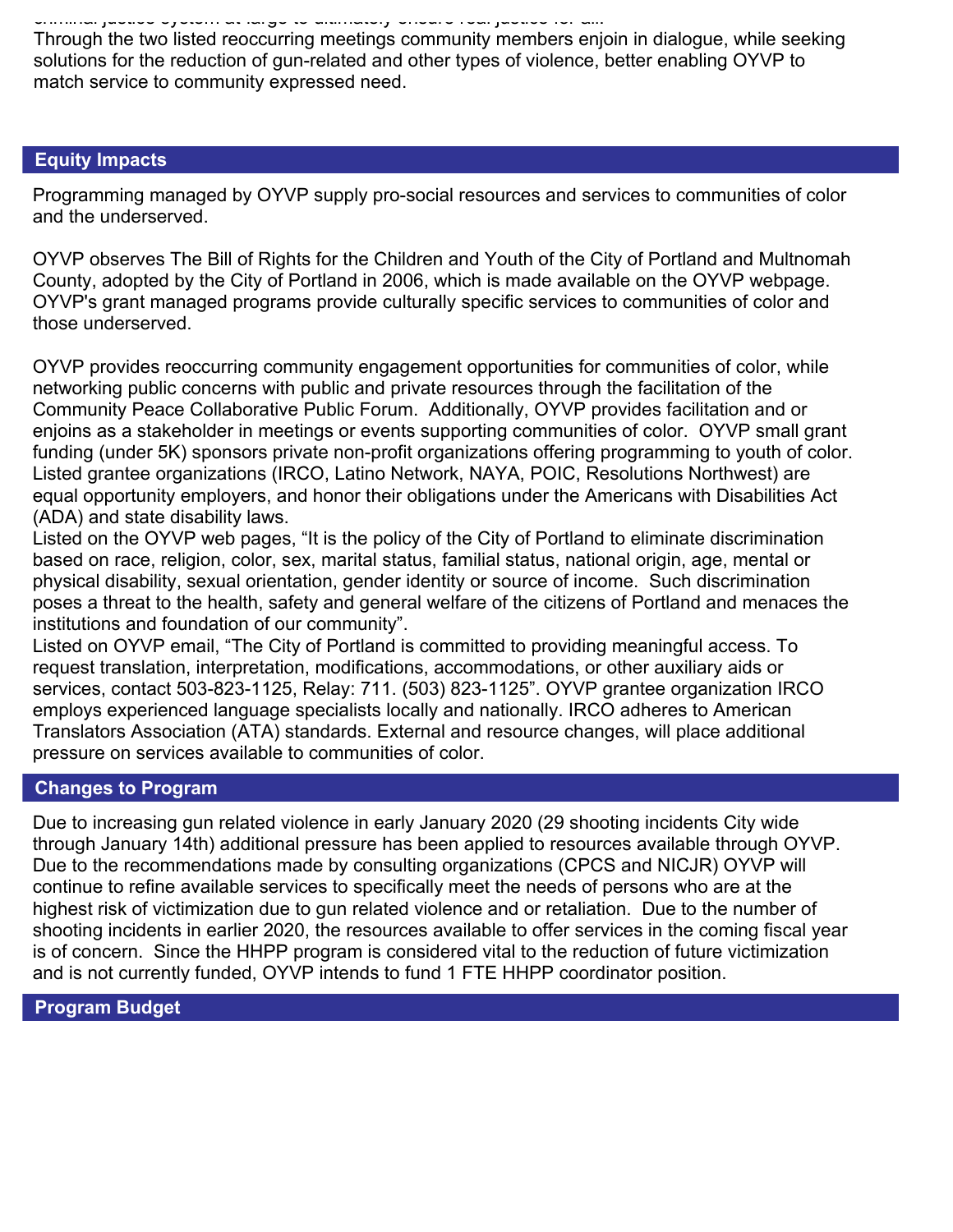|                                        |           | <b>FY 2017-18 Actuals</b>                                                  | <b>2018-19 Actuals</b> | <b>2019-20 Revised</b> | 2020-21<br><b>Requested with</b><br><b>DP</b> |
|----------------------------------------|-----------|----------------------------------------------------------------------------|------------------------|------------------------|-----------------------------------------------|
| <b>Bureau Expense</b>                  |           |                                                                            |                        |                        |                                               |
| <b>External Materials and Services</b> |           | 44,815                                                                     | 351,761                | 1,059,486              | 1,037,796                                     |
| <b>Internal Materials and Services</b> |           | 613                                                                        | 52,145                 | 27,175                 | 28,155                                        |
|                                        | Personnel | 0                                                                          | 159,875                | 267,004                | 285,295                                       |
| Sum:                                   |           | 45,428                                                                     | 563,782                | 1,353,665              | 1,351,246                                     |
| <b>Resources:</b>                      |           | <b>Ongoing General Fund</b>                                                |                        |                        |                                               |
| <b>Expenses:</b>                       |           | Internal expense to cover program staff. External expense outgoing grants. |                        |                        |                                               |
| <b>Staffing:</b>                       | 2 FTE     |                                                                            |                        |                        |                                               |
| <b>Assets and</b><br>                  |           |                                                                            |                        |                        |                                               |

**Liabilities:**

# **Program Information**

**Bureau:** Special Appropriations **Program Contact:** Tom Peavey

**Website: Contact Phone** 503-823-4180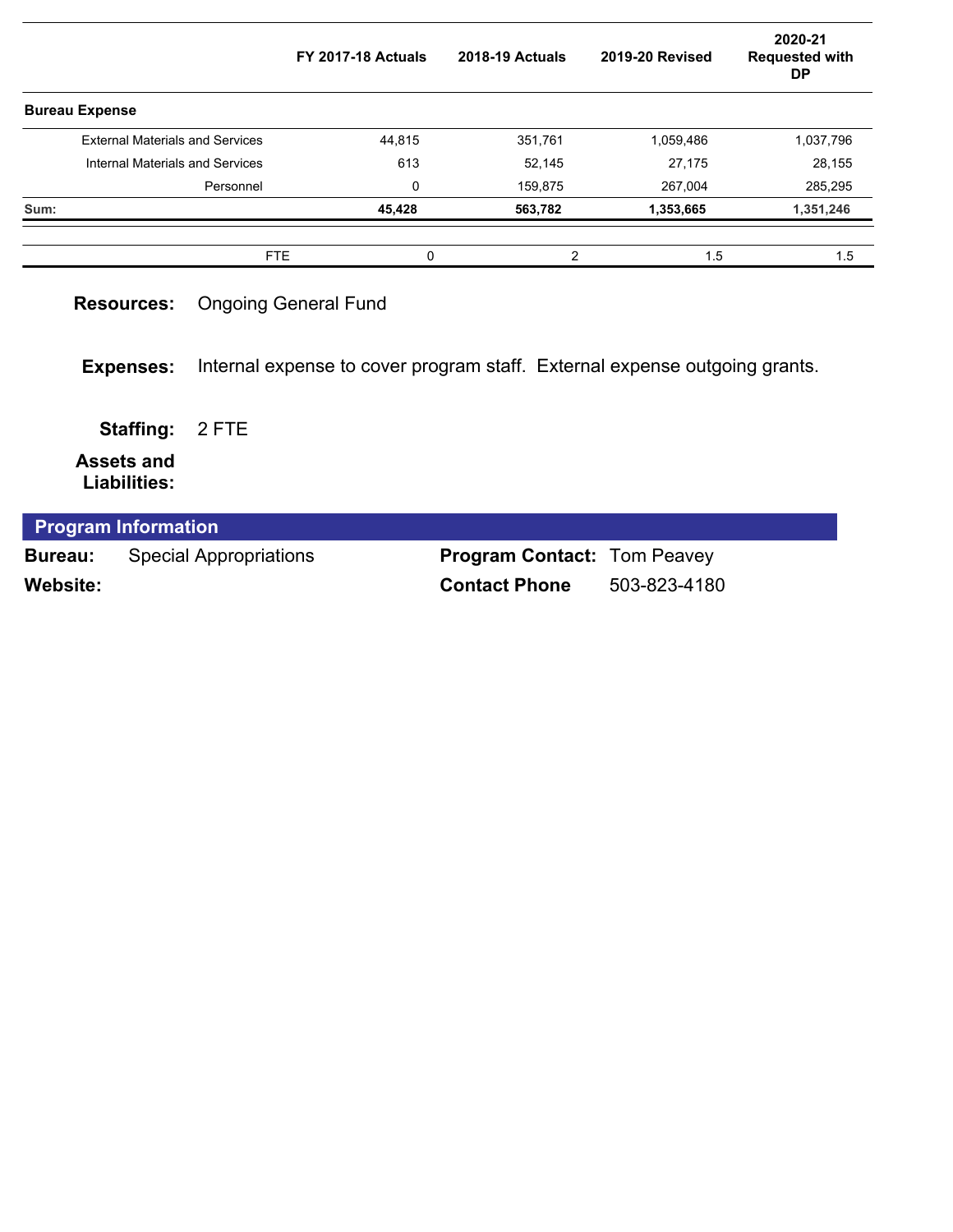# **Citizen Utility Board Bill Insert**

# **Program Description & Goals**

In January 2014, the City engaged the Citizens Utility Board of Oregon to act as an outside, independent advocate on behalf of the City's residential ratepayers. In recognition of CUB's independent status, CUB receives no direct support from the City for this work. Twice a year, the City sends a bill insert to all Water Bureau account holders, describing its partnership with CUB and encouraging Portlanders to learn more about the organization's work.

| <b>Measure Title</b>                                              | PM 2017-18     | PM 2018-19     | PM 2019-20 | PM 2020-21 | <b>Strategic</b> |
|-------------------------------------------------------------------|----------------|----------------|------------|------------|------------------|
|                                                                   | <b>Actuals</b> | <b>Actuals</b> | Target     | Target     | <b>Target</b>    |
| There are no performance measures associated with<br>this program | N/A            |                | N/A        |            | N/A              |

**Explanation of Services**

Bill inserts to all Water Bureau customers.

**Equity Impacts**

# **Changes to Program**

**Program Budget**

|      |                                        | <b>FY 2017-18 Actuals</b> | <b>2018-19 Actuals</b> | <b>2019-20 Revised</b> | 2020-21<br><b>Requested with</b><br><b>DP</b> |
|------|----------------------------------------|---------------------------|------------------------|------------------------|-----------------------------------------------|
|      | <b>Bureau Expense</b>                  |                           |                        |                        |                                               |
|      | <b>External Materials and Services</b> |                           |                        | 10.828                 | 11,128                                        |
| Sum: |                                        | ŋ                         | n                      | 10.828                 | 11,128                                        |

**Resources:** Ongoing General Fund

**Expenses:** Internal printing and shipping expense for water bill inserts.

**Staffing:**

**Assets and Liabilities:**

# **Program Information**

**Bureau:** Special Appropriations **Program Contact:** Sheila Craig

**Website: Contact Phone** 503-823-6863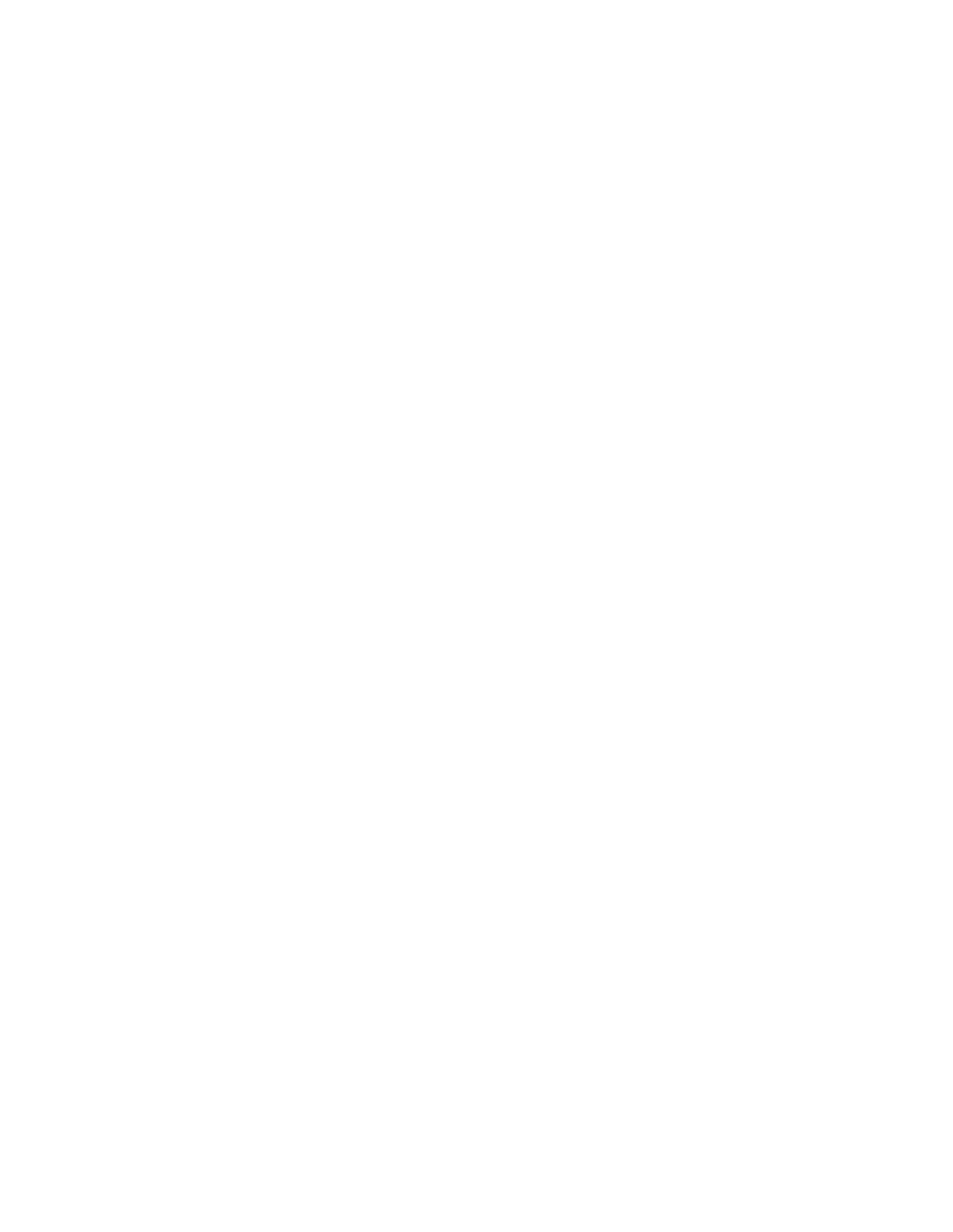| Form<br><b>Header Org</b> | Program       | <b>Program Description</b><br>& GoalsLength | <b>Explanation</b><br>of Services<br>Length | <b>Changes to</b><br>Program<br>Length | <b>Resources</b><br>Length | <b>Expenses</b><br>Length | <b>Staffing</b><br>Length | Assets and<br><b>Liabilities</b><br>Length | <b>Equity</b><br>Impacts<br>Length |
|---------------------------|---------------|---------------------------------------------|---------------------------------------------|----------------------------------------|----------------------------|---------------------------|---------------------------|--------------------------------------------|------------------------------------|
| <b>SA</b>                 | <b>CDAPYO</b> | 338                                         | 671                                         | 0                                      | 20                         | 56                        | 0                         | 0                                          | 0                                  |
| <b>SA</b>                 | CDAS00        | 358                                         | 623                                         | 145                                    | 102                        | 67                        | $\mathbf 0$               | $\Omega$                                   | 0                                  |
| <b>SA</b>                 | <b>CDASEL</b> | 841                                         | 2,180                                       | 543                                    | 20                         | 64                        | 5                         | 0                                          | 2,114                              |
| <b>SA</b>                 | CDSA00        | 277                                         | 1,410                                       | 666                                    | 34                         | 73                        | 0                         | 0                                          | 54                                 |
| <b>SA</b>                 | <b>CDSAAC</b> | 910                                         | 1,878                                       | 1,654                                  | 20                         | 329                       | 0                         | 0                                          | 1,653                              |
| <b>SA</b>                 | <b>CDSACA</b> | 1,867                                       | 1,663                                       | 1,269                                  | 20                         | 347                       | 15                        | $\Omega$                                   | 1,485                              |
| <b>SA</b>                 | <b>CDSACM</b> | 494                                         | 1,277                                       | 0                                      | 20                         | 60                        | 62                        | 0                                          | 991                                |
| <b>SA</b>                 | <b>CDSACO</b> | 2,057                                       | 1,247                                       | 0                                      | 20                         | 450                       | 394                       | 18                                         | 152                                |
| <b>SA</b>                 | LASA00        | 913                                         | 1,646                                       | 515                                    | 20                         | 37                        | $\mathbf 0$               | $\mathbf 0$                                | 1,103                              |
| <b>SA</b>                 | PSSA00        | 2,624                                       | 5,670                                       | 762                                    | 20                         | 75                        | 5                         | 0                                          | 2,101                              |
| <b>SA</b>                 | PUSA00        | 456                                         | 43                                          | 0                                      | 20                         | 62                        | 0                         | 0                                          | 0                                  |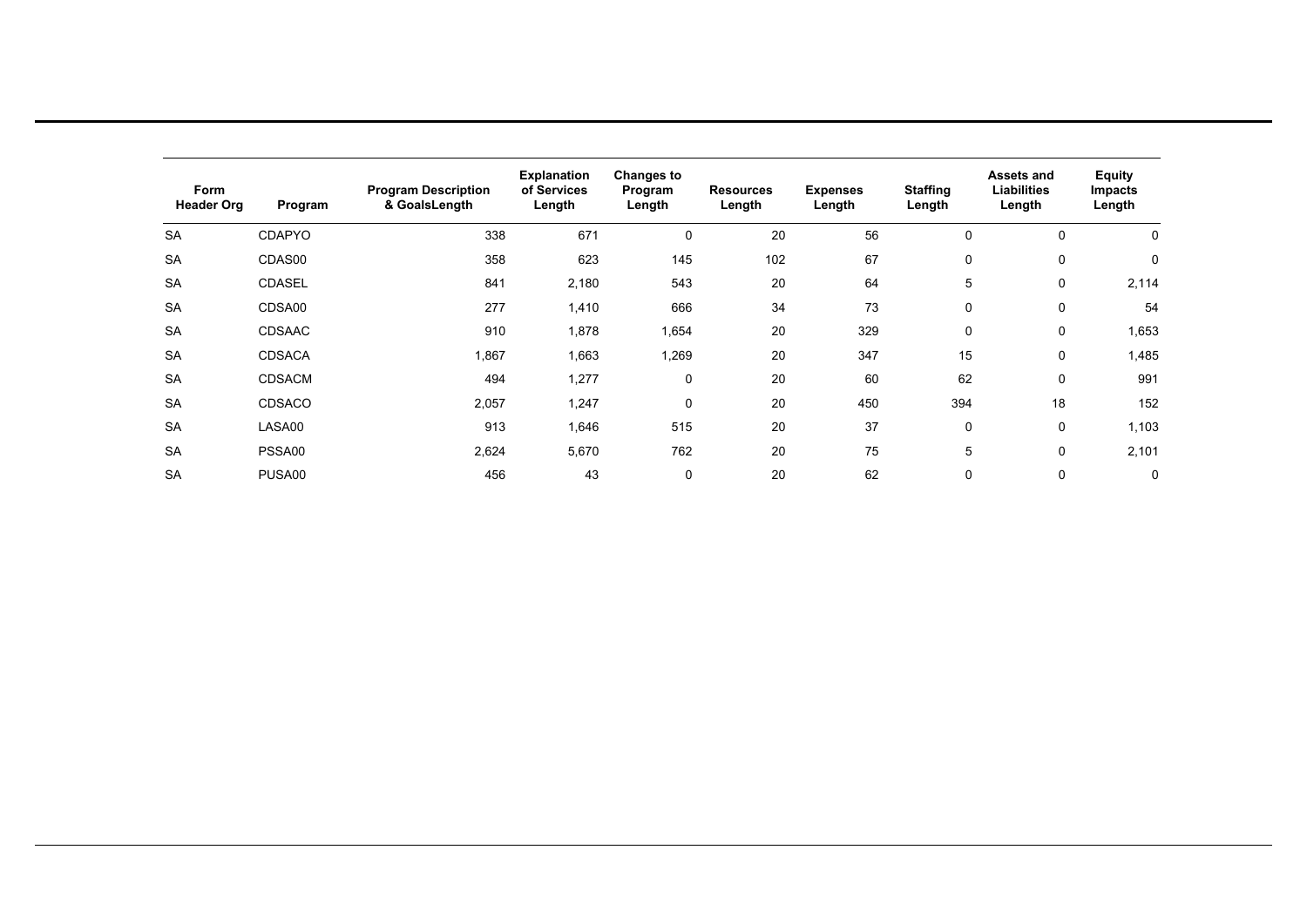| <b>Measure Title</b>                                                               |        | <b>YTD Actual Calculation</b> | PM 2017-18<br><b>Actuals</b> | PM 2018-19<br><b>Actuals</b> | PM 2019-20<br><b>YTD Actual</b> | PM 2020-21<br><b>Target</b> |
|------------------------------------------------------------------------------------|--------|-------------------------------|------------------------------|------------------------------|---------------------------------|-----------------------------|
| There are no performance measures associated with<br>this program                  |        |                               | N/A                          | $\mathbf{0}$                 | 0                               | $\Omega$                    |
| Number of grants managed by Special Appropriations<br>annually                     | 0      |                               | 0                            | 0                            | 0                               | 0                           |
| Special Appropriations Memberships and Dues                                        |        |                               | 0                            | 0                            |                                 |                             |
| Number of people served by MFS/ Cash Oregon<br>program with City award             | 0      |                               | 0                            | $\mathbf{0}$                 | $\mathbf{0}$                    | $\Omega$                    |
| Average tax return - MFS/Cash Oregon program for<br>City of Portland award         | #DIV/0 |                               | 0                            | $\mathbf{0}$                 | #DIV/0                          |                             |
| gun violence instances                                                             | 0      |                               | 0                            | $\mathbf{0}$                 | 0                               | $\Omega$                    |
| Percentage of RACC programs performing At Target                                   |        |                               | 0                            | $\mathbf{0}$                 |                                 |                             |
| Percentage of City funded arts investments allocated<br>to underserved communities |        |                               | 0                            | 0                            |                                 |                             |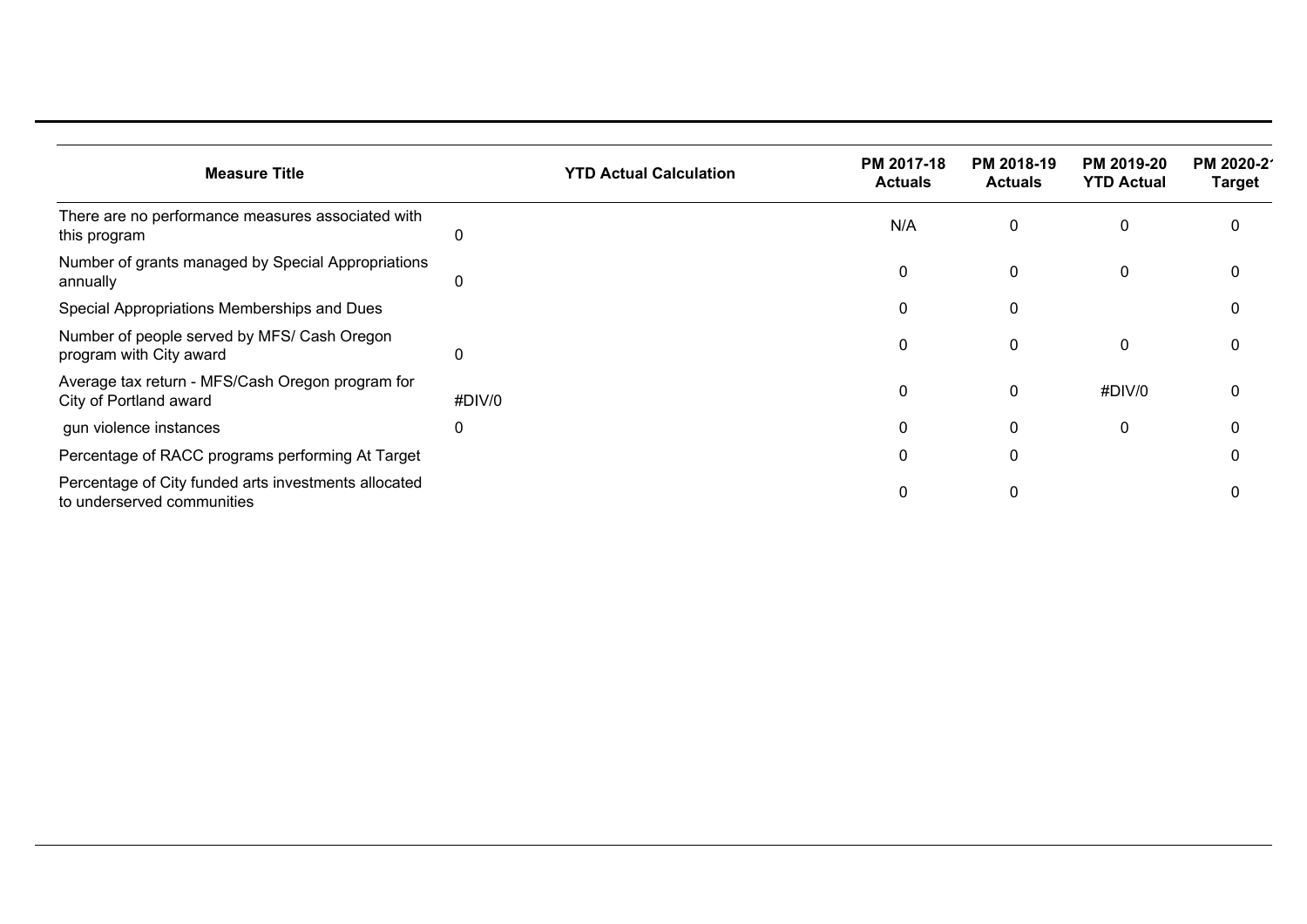| <b>Strategic</b> |
|------------------|
| <b>Target</b>    |
| N/A              |
| $\mathbf 0$      |
| $\mathbf 0$      |
| $\pmb{0}$        |
| $\pmb{0}$        |
| $\pmb{0}$        |
| $\pmb{0}$        |
| $\mathbf 0$      |
|                  |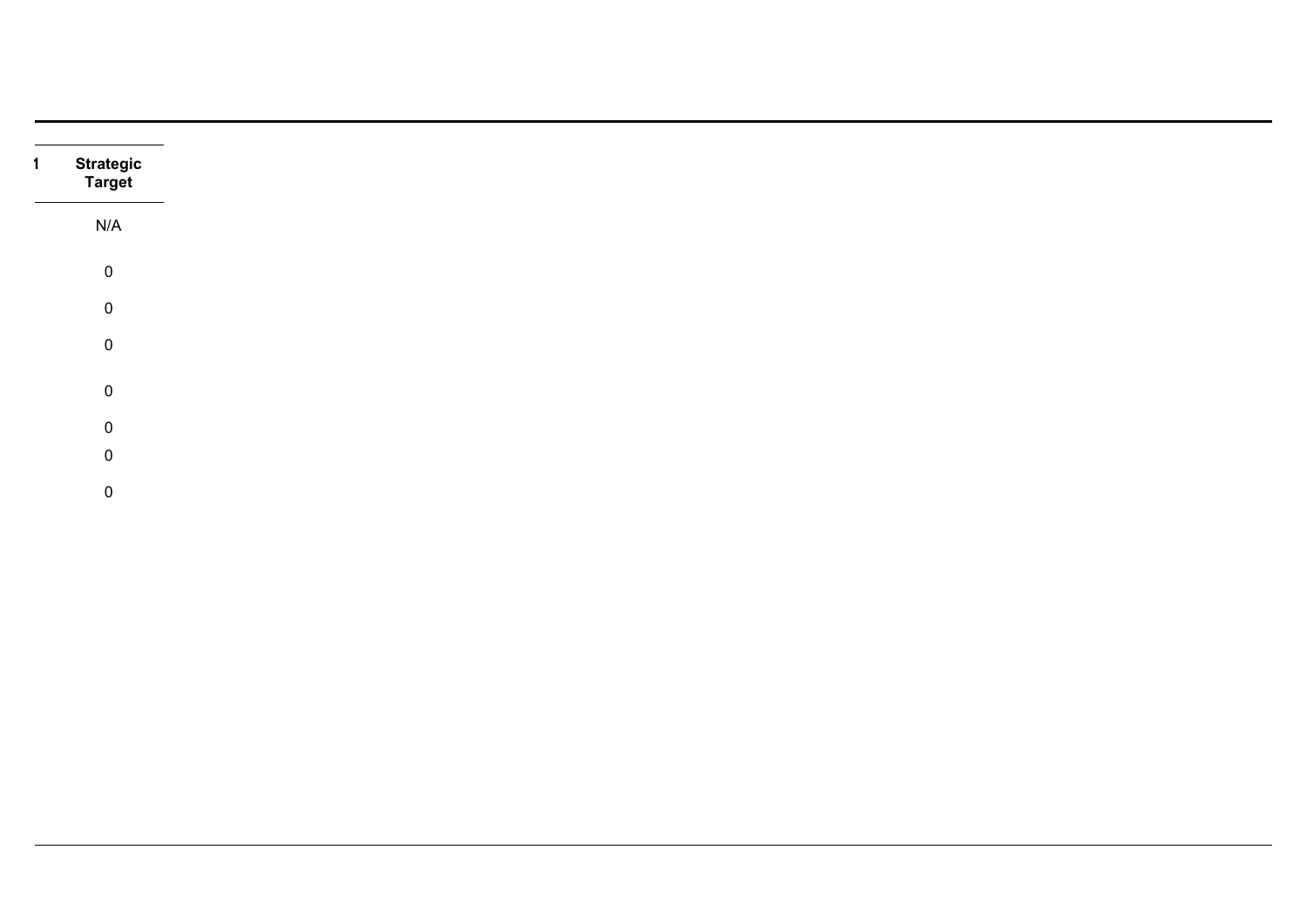# **Special Appropriations** Special Appropriations and the state of the Media Wednesday, January 29, 2020

PM1. Report for FY 2020-21 Requested Budget 4:18:15 PM

### **OUTCOME MEASURES**

|         | <b>Performance Measure</b>                                                         | <b>KPM</b> | FY 2016-17<br><b>Actuals</b> | FY 2017-18<br><b>Actuals</b> | FY 2018-19<br><b>Actuals</b> | FY 2019-20<br><b>Target</b> | FY 2019-20<br><b>YTD Actuals</b> | FY 2020-21<br><b>Target</b> | <b>Strategic</b><br>Target |
|---------|------------------------------------------------------------------------------------|------------|------------------------------|------------------------------|------------------------------|-----------------------------|----------------------------------|-----------------------------|----------------------------|
| SA_0005 | Number of people served by MFS/ Cash Oregon<br>program with City award             |            | 0                            | 0                            | 0                            |                             | 0                                | 0                           | 0                          |
| SA_0006 | Average tax return - MFS/Cash Oregon program<br>for City of Portland award         |            | 0                            | 0                            |                              | \$.00                       | #DIV/0                           | 0                           | 0                          |
| SA_0008 | Percentage of RACC programs performing At<br>arget                                 |            | 0                            | 0                            |                              | $.00\%$                     |                                  | $\mathbf{0}$                | 0                          |
| SA 0009 | Percentage of City funded arts investments<br>allocated to underserved communities |            | 0                            | 0                            |                              | .00%                        |                                  | 0                           | 0                          |

#### **OUTPUT MEASURES**

| <b>Performance Measure</b>                          | <b>KPM</b> | FY 2016-17<br><b>Actuals</b> | FY 2017-18<br><b>Actuals</b> | FY 2018-19<br><b>Actuals</b> | FY 2019-20<br><b>Target</b> | FY 2019-20<br><b>YTD Actuals</b> | FY 2020-21<br><b>Target</b> | <b>Strategic</b><br><b>Target</b> |
|-----------------------------------------------------|------------|------------------------------|------------------------------|------------------------------|-----------------------------|----------------------------------|-----------------------------|-----------------------------------|
| SA 0002 Special Appropriations Memberships and Dues |            |                              |                              |                              |                             |                                  |                             |                                   |

### **WORKLOAD MEASURES**

|         | <b>Performance Measure</b>                                     | <b>KPM</b> | FY 2016-17<br><b>Actuals</b> | FY 2017-18<br><b>Actuals</b> | FY 2018-19<br><b>Actuals</b> | FY 2019-20<br><b>Target</b> | FY 2019-20<br><b>YTD Actuals</b> | FY 2020-21<br><b>Target</b> | <b>Strategic</b><br><b>Target</b> |
|---------|----------------------------------------------------------------|------------|------------------------------|------------------------------|------------------------------|-----------------------------|----------------------------------|-----------------------------|-----------------------------------|
| SA_0001 | Number of grants managed by Special<br>Appropriations annually |            |                              |                              |                              |                             |                                  |                             |                                   |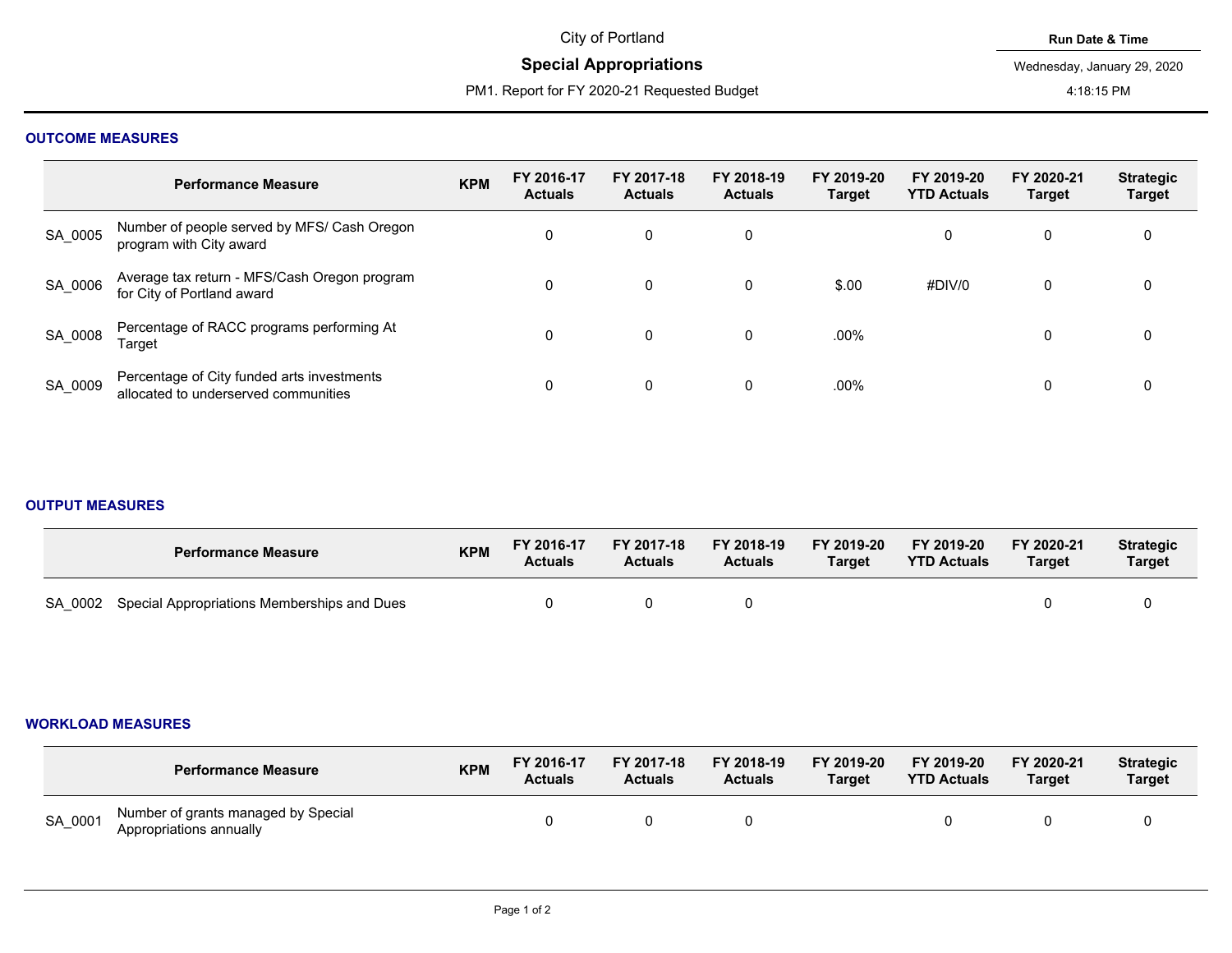| City of Portland                                                             |  |  |  |  | <b>Run Date &amp; Time</b>                |
|------------------------------------------------------------------------------|--|--|--|--|-------------------------------------------|
| <b>Special Appropriations</b><br>PM1. Report for FY 2020-21 Requested Budget |  |  |  |  | Wednesday, January 29, 2020<br>4:18:15 PM |
| SA 0007<br>gun violence instances                                            |  |  |  |  |                                           |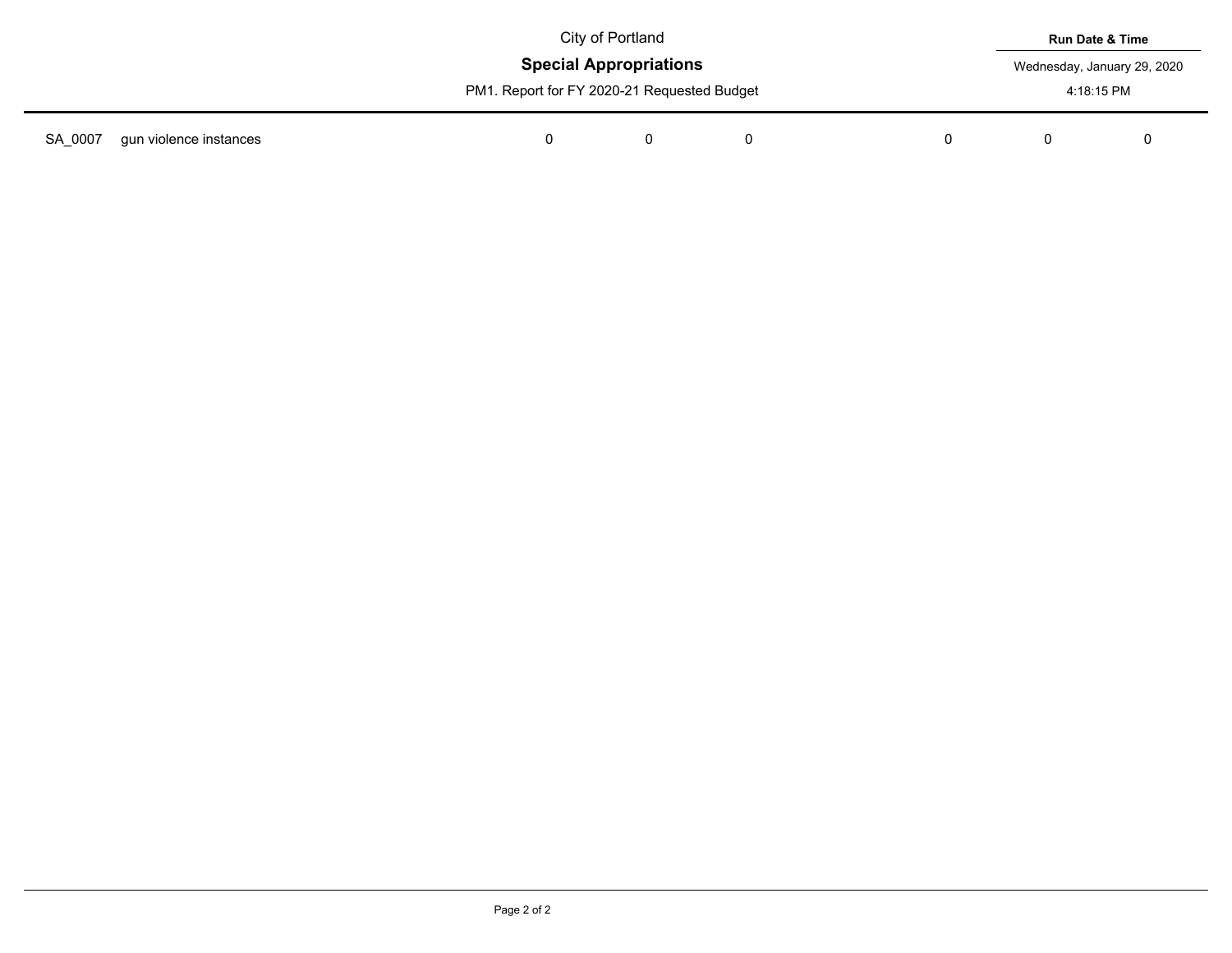#### **Decision Package Summary** Run Date: 1/29/20

| Page 1 of 6                                    | Details |            | Run Time: 4:24:15 PM |            |  |
|------------------------------------------------|---------|------------|----------------------|------------|--|
| DP: 9614 - Peninsula Drainage District (PEN#1) |         | DP Type    | Priority             | <b>New</b> |  |
|                                                |         | <b>ADD</b> |                      | No         |  |

### **Package Description**

Financial support for the Peninsula Drainage District (PEN#1)

#### **Service Impacts**

PEN 1 is in the middle of a second consecutive year of running an operating deficit of over \$100,000. The existing revenue stream, without additional City support, will result in the inability to maintain operations. Funding is critical to maintain operations, support long-deferred capital maintenance and cover the ongoing deficit.

#### **Equity Impacts**

|             |                                     | <b>Budget Detail</b>             |                                                |                         |                           |                          |
|-------------|-------------------------------------|----------------------------------|------------------------------------------------|-------------------------|---------------------------|--------------------------|
| <b>Fund</b> |                                     | 2020-21 Request<br>- V52 with DP | 2020-21 CBO<br>Recommended-<br>V <sub>53</sub> | 2020-21<br>Proposed-V54 | 2020-21<br>Approved - V55 | 2020-21 Adopted<br>- V56 |
|             | <b>Major Object Name</b>            | <b>Expense</b>                   |                                                |                         |                           |                          |
| 100000      | <b>External Materials and Servi</b> | 299,500                          | 0                                              | $\Omega$                | 0                         | 0                        |
|             | Sum:                                | 299,500                          | 0                                              | 0                       |                           |                          |
|             | <b>Major Object Name</b>            | Revenue                          |                                                |                         |                           |                          |
| 100000      | <b>General Fund Discretionary</b>   | 299,500                          | 0                                              | $\Omega$                | $\Omega$                  | 0                        |
|             | Sum:                                | 299,500                          | 0                                              | $\Omega$                |                           |                          |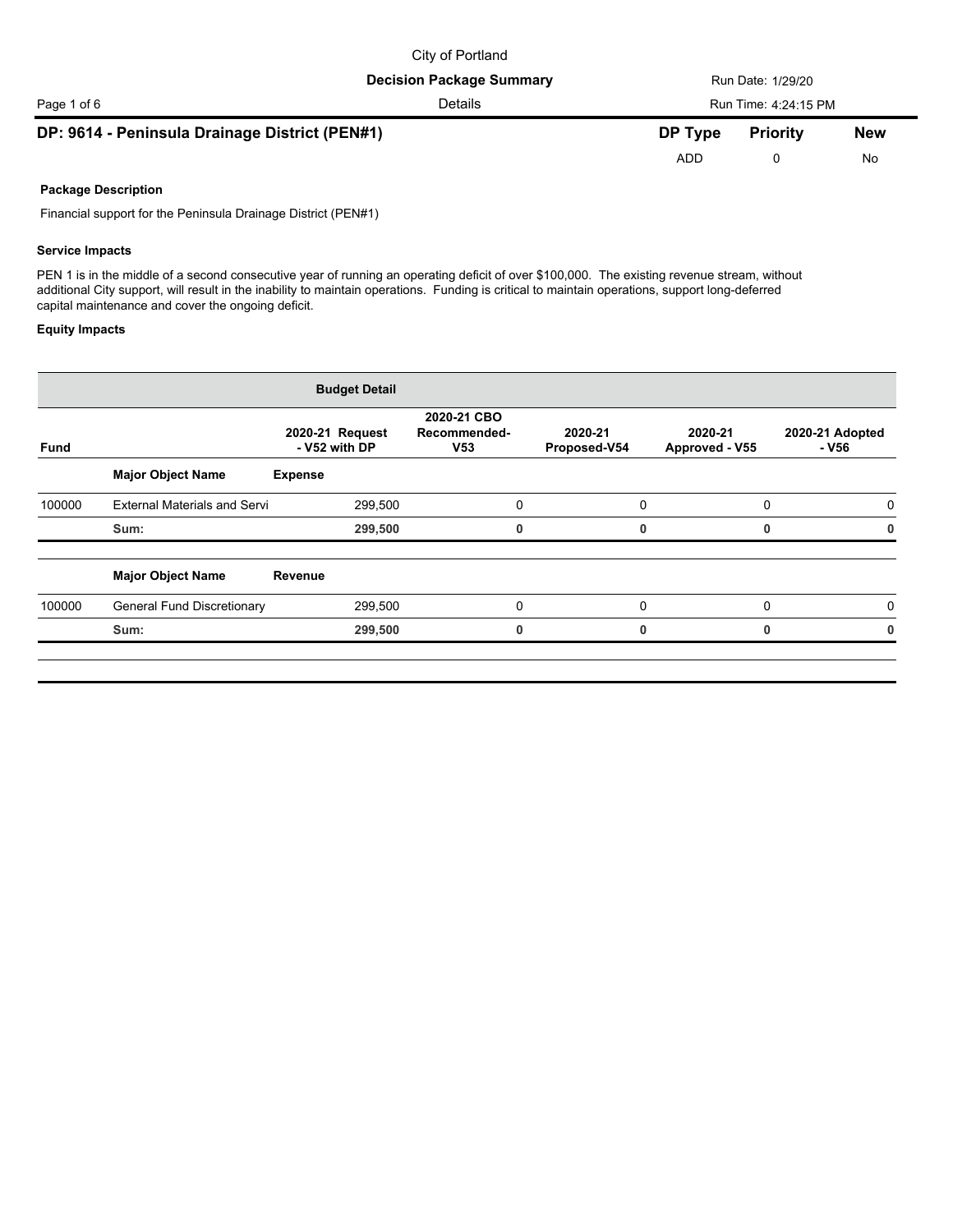| DP: 9615 - Council Transition |                                 | DP Type              | <b>Priority</b>   | <b>New</b> |  |
|-------------------------------|---------------------------------|----------------------|-------------------|------------|--|
| Page 2 of 6                   | Details                         | Run Time: 4:24:15 PM |                   |            |  |
|                               | <b>Decision Package Summary</b> |                      | Run Date: 1/29/20 |            |  |
|                               | City of Portland                |                      |                   |            |  |

| ADD. | No |
|------|----|
|      |    |

### **Package Description**

This decision package funds the Commissioner of Public Utilities transition costs. The package includes funding for temporary staffing after the November election, facilities improvements, technology items such as computers and cell phones, and miscellaneous expenditures. Per discussions with the Mayor's Office, no 50% offset is required for this decision package.

### **Service Impacts**

The expected result of this request is to have the Office suite move-in ready by January 1st, 2021 with the necessary technology and equipment needed to operate. It also allows for two staff members to onboard with the City in November 2020 as they get up to speed with City policy while making hiring decisions for the new Office within the existing budget allocation for that Commissioner.

#### **Equity Impacts**

Over the past 10+ years, OMF has served as the Council transition coordinator. Funding this request will provide the new Office a similar onboarding experience that their peers received for items such as temporary staffing during the transition period, improvements to the Office suite, and technology purchases.

|             |                                     | <b>Budget Detail</b>             |                                                |                         |                           |                          |
|-------------|-------------------------------------|----------------------------------|------------------------------------------------|-------------------------|---------------------------|--------------------------|
| <b>Fund</b> |                                     | 2020-21 Request<br>- V52 with DP | 2020-21 CBO<br>Recommended-<br>V <sub>53</sub> | 2020-21<br>Proposed-V54 | 2020-21<br>Approved - V55 | 2020-21 Adopted<br>- V56 |
|             | <b>Major Object Name</b>            | <b>Expense</b>                   |                                                |                         |                           |                          |
| 100000      | <b>External Materials and Servi</b> | 74,920                           | 0                                              | $\Omega$                | $\Omega$                  | 0                        |
| 100000      | Personnel                           | 36,252                           | 0                                              | 0                       |                           | 0                        |
|             | Sum:                                | 111,172                          | 0                                              | 0                       | 0                         | 0                        |
|             | <b>Major Object Name</b>            | Revenue                          |                                                |                         |                           |                          |
| 100000      | <b>General Fund Discretionary</b>   | 111,172                          | 0                                              | $\Omega$                | 0                         | 0                        |
|             | Sum:                                | 111,172                          | 0                                              | $\mathbf{0}$            | 0                         |                          |
|             |                                     |                                  |                                                |                         |                           |                          |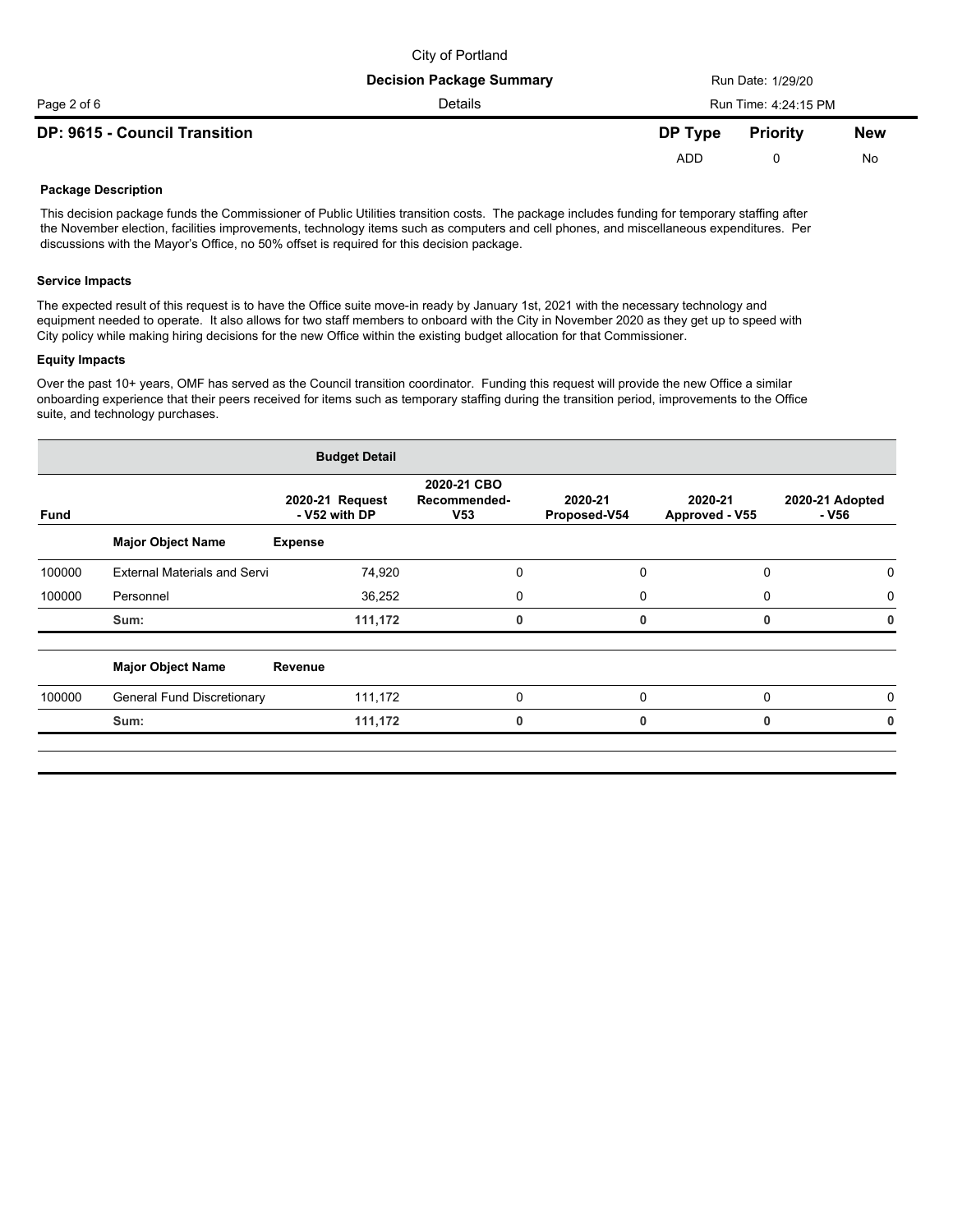| <b>UILY UI I UI LIGHU</b>       |            |                 |                                           |
|---------------------------------|------------|-----------------|-------------------------------------------|
| <b>Decision Package Summary</b> |            |                 |                                           |
| Details                         |            |                 |                                           |
|                                 | DP Type    | <b>Priority</b> | <b>New</b>                                |
|                                 | <b>ADD</b> |                 | Yes                                       |
|                                 |            |                 | Run Date: 1/29/20<br>Run Time: 4:24:15 PM |

#### **Package Description**

This decision package funds the Charter Review Commission. The Council must convene a Charter Commission at least every ten years. Based on the previous Commission schedule, a Charter Commission must be convened by December 15, 2020. The Commission shall be comprised of 20 residents that reflect the demographic and geographic diversity of the City. Each City Council member nominates four members, subject to confirmation of the full City Council. The Commission has wide latitude to set their own rules, meeting schedule, and topics to review; however, the Mayor can suggest specific sections of the Charter to review. The Charter is central to how well the City meets the needs of the residents of Portland. This review should be deliberate and thoughtful to improve both delivery of, and access to, City services. Additionally, Portland is growing and will soon have the population of Denver or Seattle. We need to ensure that as we grow, we represent the changing population of Portland.

The City should lead the discussion on its future governance and be the central body engaging the community on the issues raised by the critics and supporters of our form of government. If approved, this decision package provides funding to support a Commission commensurate with the required size and importance. Support could include items such as professional facilitation, legal, demographic, and economic research, communications, community engagement and public information. Funding is also provided in this package for meeting support costs such as child care, parking, and other necessities to enable Commission members to fully participate. A new limited-term Analyst III position will be created within OMF to lead this effort.

#### **Service Impacts**

The City is required to seat a Commission and this proposal provides funding for a Citywide conversation that could have a lasting impact on the way the City operates. The impacts of funding this request are 1) a meaningful engagement strategy can support the Commission's findings, 2) the Commission will have the support necessary to represent an increasingly diverse Portland, and 3) professional research and analysis necessary to answer questions raised by Council and the public.

This budget assumes the following:

- The Commission is seated after the election for Position 2 is resolved,
- 12-16 meetings of the Commission will be convened in FY 2020-21
- 8 months of community outreach in FY 2020-21
- Additional meetings and outreach would occur in FY 2021-22
- Recommendations to City Council will be presented in FY 2021-22

If this funding package is not approved, the City risks having a process that is perfunctory and does not reflect the needs and desires of Portlanders. The Commission would be seated without resources and without a robust ability to engage the public, research best practices, and address questions outlined by their charter.

This is not an ongoing program, rather it is a required periodic review of the City's Charter. It is unique to the City and the City is unique in performing this function.

The City can measure success if the public is meaningfully engaged in the discussion of the future of Portland's Charter, if the Commission is representative of Portland residents and if critical issued are addressed for the Council and the public. These issues may include: the governance structure of Council, how to mitigate duplication and service inefficiencies, best practices for filling vacancies on Council, the right size Council for a city of Portland's size, and many others.

#### **Equity Impacts**

This decision package will provide the Charter Review Commission with the resources to develop and implement an outreach and involvement strategy to make sure a diverse set of voices are engaged in the Commission's work to provide the required periodic review of the Charter.

|             |                                     | <b>Budget Detail</b>             |                                           |                         |                           |                          |
|-------------|-------------------------------------|----------------------------------|-------------------------------------------|-------------------------|---------------------------|--------------------------|
| <b>Fund</b> |                                     | 2020-21 Request<br>- V52 with DP | 2020-21 CBO<br>Recommended-<br><b>V53</b> | 2020-21<br>Proposed-V54 | 2020-21<br>Approved - V55 | 2020-21 Adopted<br>- V56 |
|             | <b>Major Object Name</b>            | <b>Expense</b>                   |                                           |                         |                           |                          |
| 100000      | <b>External Materials and Servi</b> | 217,541                          |                                           |                         |                           | 0                        |
| 100000      | Personnel                           | 149,523                          | 0                                         | 0                       | 0                         | 0                        |
|             | Sum:                                | 367,064                          | 0                                         | 0                       | 0                         | 0                        |
|             |                                     |                                  |                                           |                         |                           |                          |

**Major Object Name Revenue**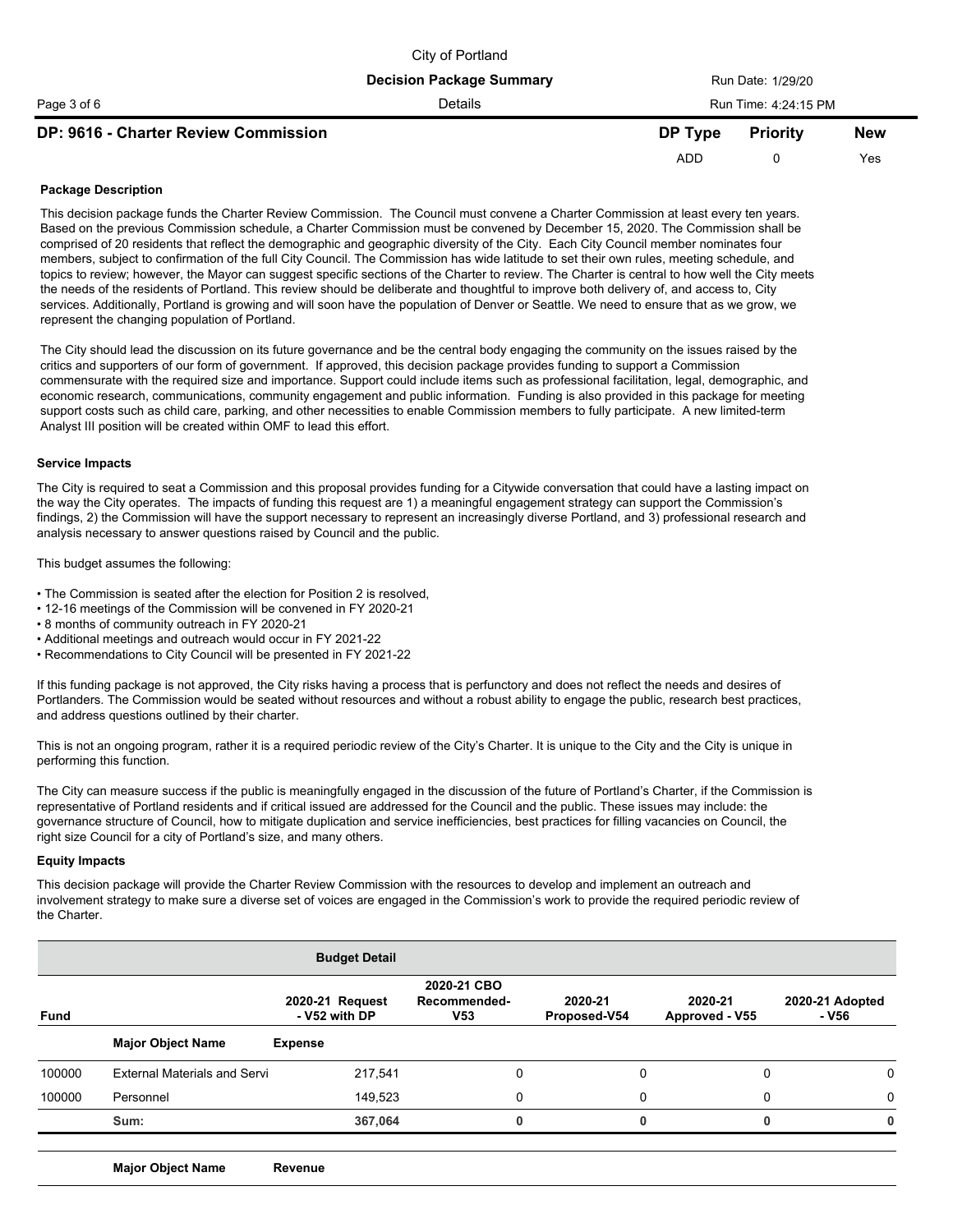**Decision Package Summary** Run Date: 1/29/20

| Page 4 of 6                |                                  | Details                                   |                         | Run Time: 4:24:15 PM      |                          |  |  |
|----------------------------|----------------------------------|-------------------------------------------|-------------------------|---------------------------|--------------------------|--|--|
|                            | <b>Budget Detail</b>             |                                           |                         |                           |                          |  |  |
|                            | 2020-21 Request<br>- V52 with DP | 2020-21 CBO<br>Recommended-<br><b>V53</b> | 2020-21<br>Proposed-V54 | 2020-21<br>Approved - V55 | 2020-21 Adopted<br>- V56 |  |  |
| <b>Major Object Name</b>   | Revenue                          |                                           |                         |                           |                          |  |  |
| General Fund Discretionary | 367,064                          | $\Omega$                                  | 0                       | 0                         | $\Omega$                 |  |  |
| Sum:                       | 367,064                          | $\mathbf{0}$                              | 0                       | 0                         | $\bf{0}$                 |  |  |
|                            |                                  |                                           |                         |                           |                          |  |  |
|                            |                                  |                                           |                         |                           |                          |  |  |

| <b>Position Detail</b> |            |         |              |                |              |  |  |  |  |
|------------------------|------------|---------|--------------|----------------|--------------|--|--|--|--|
| Job Class - Name       | <b>FTE</b> | Salary  | Supplemental | <b>Benefit</b> | <b>Total</b> |  |  |  |  |
| 30003008 - Analyst III | 1.00       | 101.889 |              | 39.840         | 149,523      |  |  |  |  |
| <b>Total</b>           | 1.00       | 101,889 |              | 39,840         | 149,523      |  |  |  |  |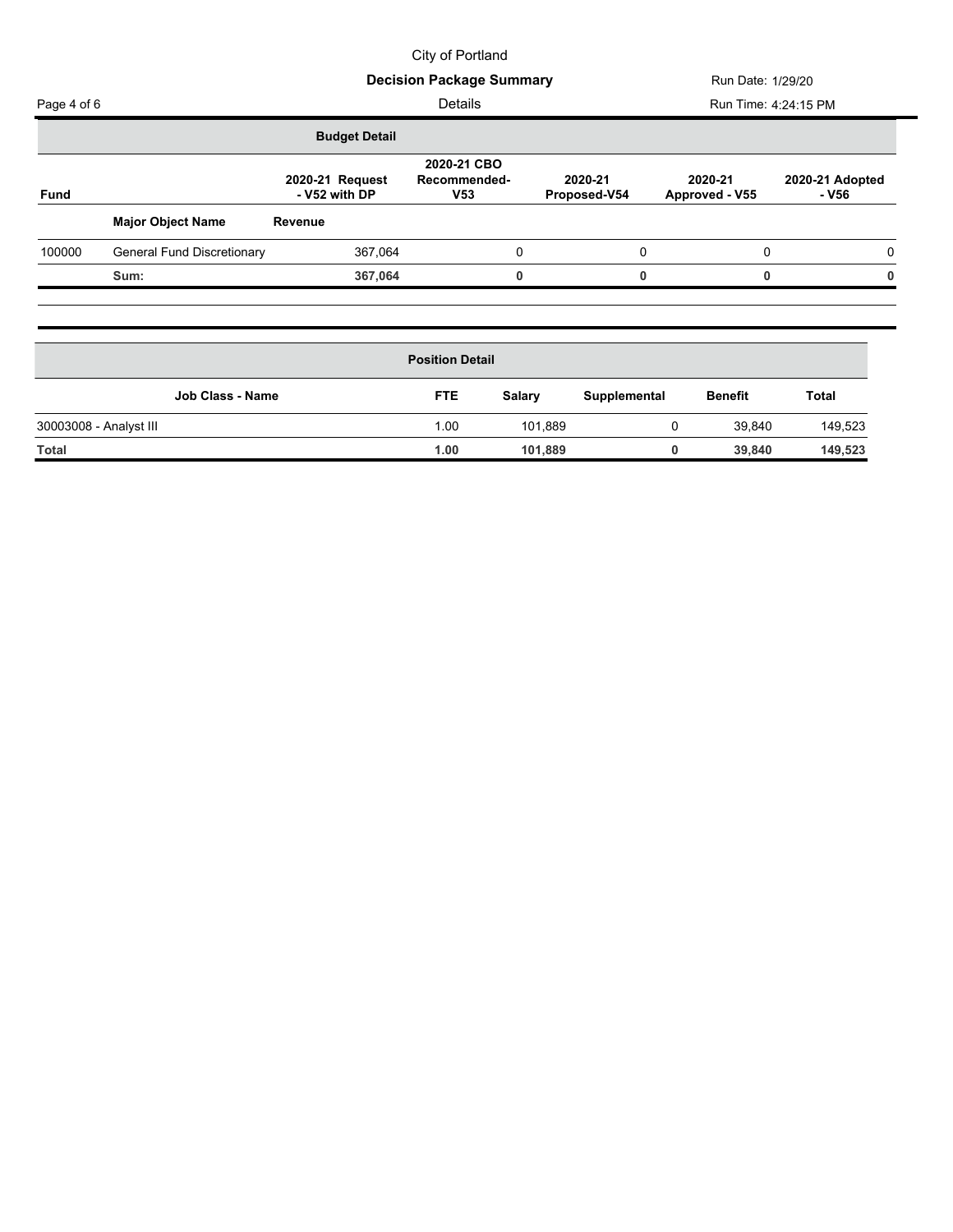**Decision Package Summary Run Date: 1/29/20** 

| Page 5 of 6                             | Details | Run Time: 4:24:15 PM |          |            |  |
|-----------------------------------------|---------|----------------------|----------|------------|--|
| DP: 9622 - Portland United Against Hate |         | DP Type              | Priority | <b>New</b> |  |
|                                         |         | <b>ADD</b>           |          | No         |  |

#### **Package Description**

Portland United Against Hate has grown by almost twenty members in the last year and is currently an 83-member coalition of community organizations, neighborhood groups, Portland Bureaus and TriMet, with a mission to track, respond to, and prevent acts of hate, while providing the support that communities need.

PUAH's work currently sits at a crossroads, having launched our independence from the City of Portland and began an exploration of how we can move from service provision to system education, advocacy and change. In the past two years we tripled the size of our Steering Committee, held 195 trainings for 5,260 people on "Know Your Rights and learning how to respond, interrupt, track, understand, and promote solutions to hate violence. We provided outreach and engaged 17,264 in 11 languages. As of October 31, 2019, our ReportHatePDX tracking tool shows 251 reported hate incidents between September 2018 and November 2019, dwarfing reporting to the FBI and the Portland Police Bureau.

As we continue as an independent coalition in partnership with the City but also supported by private foundations, other municipal bodies and individual donations, we request Special Appropriations funding for Fiscal Year 2020-21. This funding will enable PUAH to continue data gathering, rapid response, and training work, as we continue to build our organizational infrastructure and move beyond service provision to strategic, policy and systems change work with the City, Multnomah County, Washington County, Clackamas County and the state of Oregon.

 PUAH matching funds for this request include 50% matching requirement for competitive grants awarded, \$225,000, \$15,000 Meyer Memorial, \$75,00 from Coalition Steering Committee and donations from Metro, Meyer and Oregon Humanities.

#### **Service Impacts**

PUAH will pursue the following strategic directions to mitigate the impact of hate incidents, support those affected, create a culture of reporting incidents, and identify root causes and help implement solutions.

\* Prevention and Community Capacity Building for those most affected by hate violence

Decrease the impact of hate violence on communities, support healing and promote prevention through training, outreach and engagement at the same level as we have been providing to date. Based on past outcomes, we expect to provide around 90 trainings for 2,600 people on "Know Your Rights and learning how to respond, interrupt, track, understand, and promote solutions to hate violence. We also expect to provide support, outreach and to engage 8,000 people. \*Rapid Response when hate incidents happen

Provide trauma-informed social service support and safe spaces through trusted community organizations at the same level as we have been providing to date. With increased outreach we hope to support 300-400 people

\*Enhance data analysis and find a permanent home for ReportHatePDX

Track incidents and impact of hate violence and provide analysis for informed policy making; greatly expand the number of incidents reported through our #ReportHatePDX Creating a Culture of Reporting campaign (identifying a target goal with a number is difficult to do. Nationally the FBI says that a bit over 7000 Hate Crimes took place in 2018, but the Department of Justice says that the number is closer to 250,000. Our goal would be to get as close to 100% reporting as possible. That number could eventually be as high as 600 incidents a year, but it is more likely that in one year's time we will collect closer to 300-400 incidents as we grow our outreach.); \*Policy development

Working with counties and the State to deploy ReportHatePDX; working in schools to determine how best to end the bully-hate crime pipeline, working with the City on its August 17 coalition to find strategic solutions to ending White Nationalism, working with other municipal bodies (TriMet, Metro, Counties) to identify root causes and solutions. Partnering with Meyer Memorial Trust to work on systems change on the root causes of hate, we hope to get clear direction on the upstream causes of hate and begin to build solutions in one to three systems

**Equity Impacts**